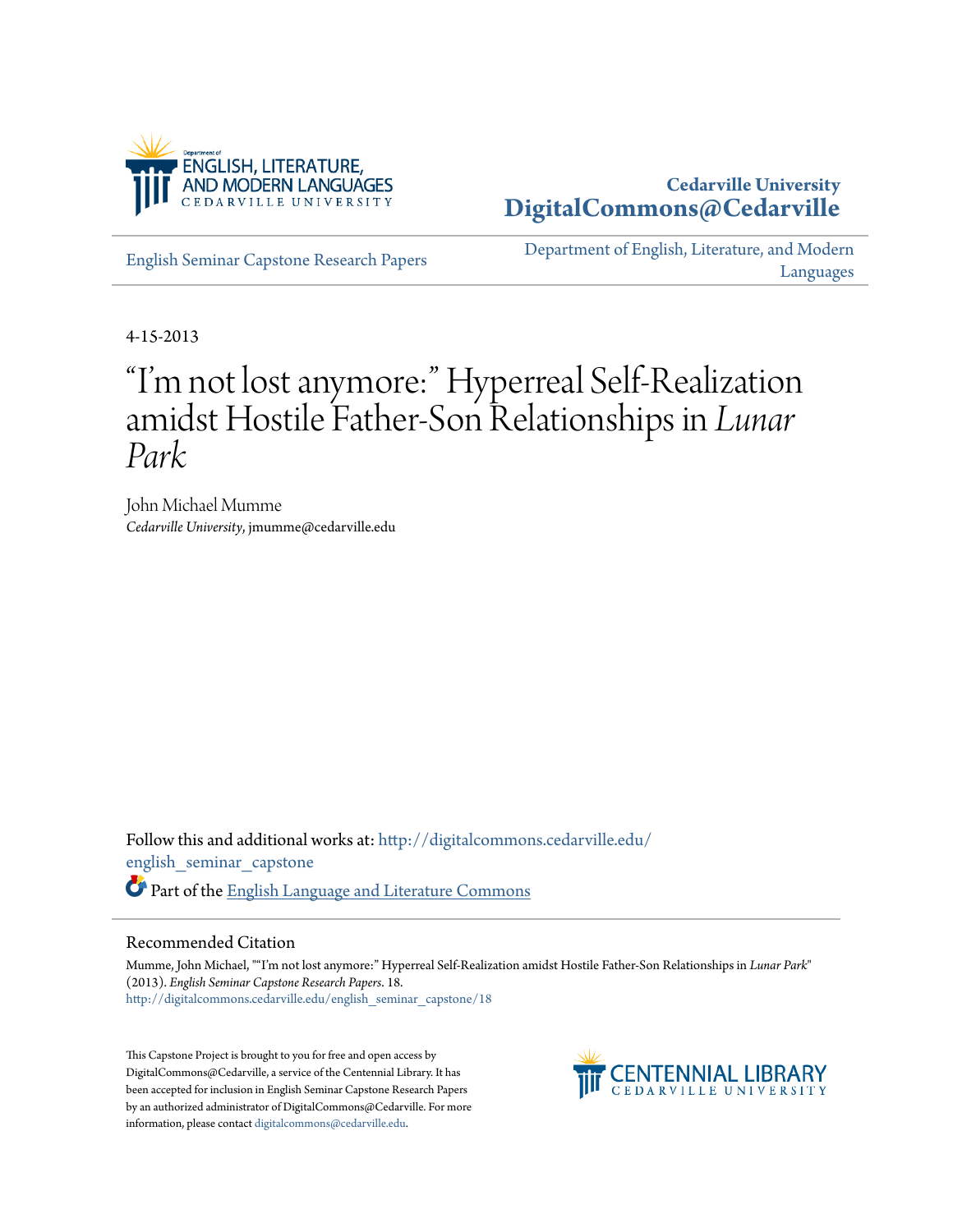John Michael Mumme Senior Seminar Dr. Deardorff 15 April 2013

"I'm not lost anymore:" Hyperreal Self-Realization amidst Hostile Father-Son Relationships in *Lunar Park*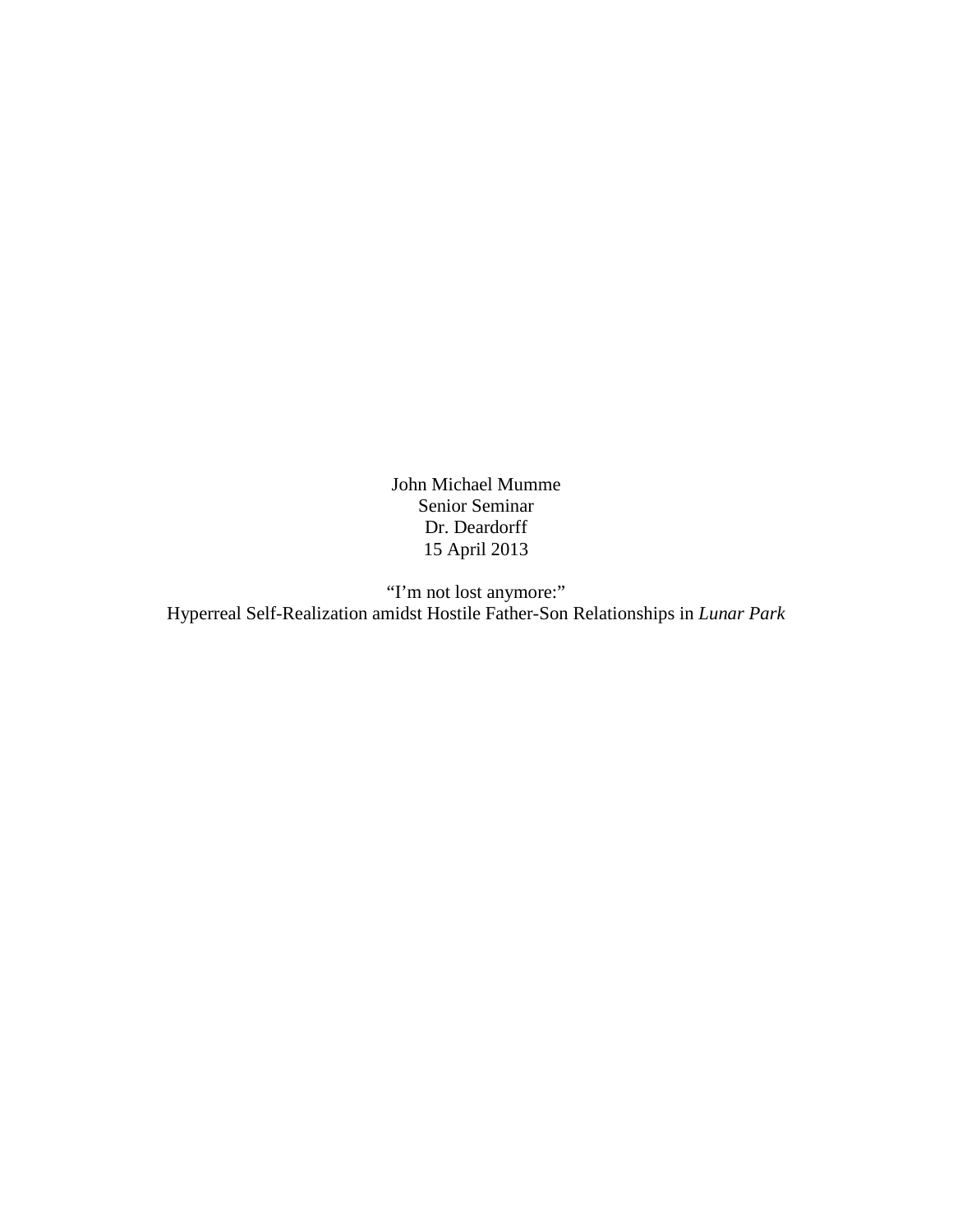Bret Easton Ellis, author of seven books, including *Less Than Zero* and *American Psycho*, currently generates more interest and controversy for his abrasive, insightful Twitter feed than any of his published writing. A *Vulture* article even declared in its title that "Bret Easton Ellis's Real Art Form Is the Tweet." He has come under fire for tweets celebrating J. D. Salinger's death, offending people's personal taste (for example, on April 12, 2011, he tweeted "I like the idea of 'Glee' but why is it that every time I watch an episode I feel like I've stepped into a puddle of HIV?") , insulting people who disagree with him by implying they are "wusses" or "snowflakes," and most recently, insinuating that Kathryn Bigelow's films are only popular because she is a "very hot woman" director ("An Apology"). In response to the backlash of his tweets about Bigelow, Ellis published an apologetic article in *The Daily Beast*, in which he describes his tweets as "just flashing thoughts, immediate responses to cultural stimuli floating in the air, allowing me to unleash the mind of a consciously groomed brand built for outrage and skepticism" ("An Apology").

In the same article, Bret says "No one asked me to write this [apology]. I simply write something like this when I'm in pain" ("An Apology"). He uses Twitter in the same way. More important to Ellis than stirring up controversy with outlandish tweets is conducting self-analysis on such a public, community-based platform. Even the article apologizing to Bigelow is more about excising Bret's own guilt and regret than it is about repairing the public's opinion of him. *New Republic* wondered if "perhaps Ellis's Twitter account is indeed conceptual art or a public version of the writer's notebook" (Malone). But in any case, these "pop-cultural observations, L.A. vignettes, and world-weary little outbursts" shared with over 400,000 followers seem to have replaced Ellis's need to write new books (Grigoriadis). On December 4, 2012, Ellis admitted as much via Twitter: "FYI: There. Is. No. New. Novel. Being. Written." His horde of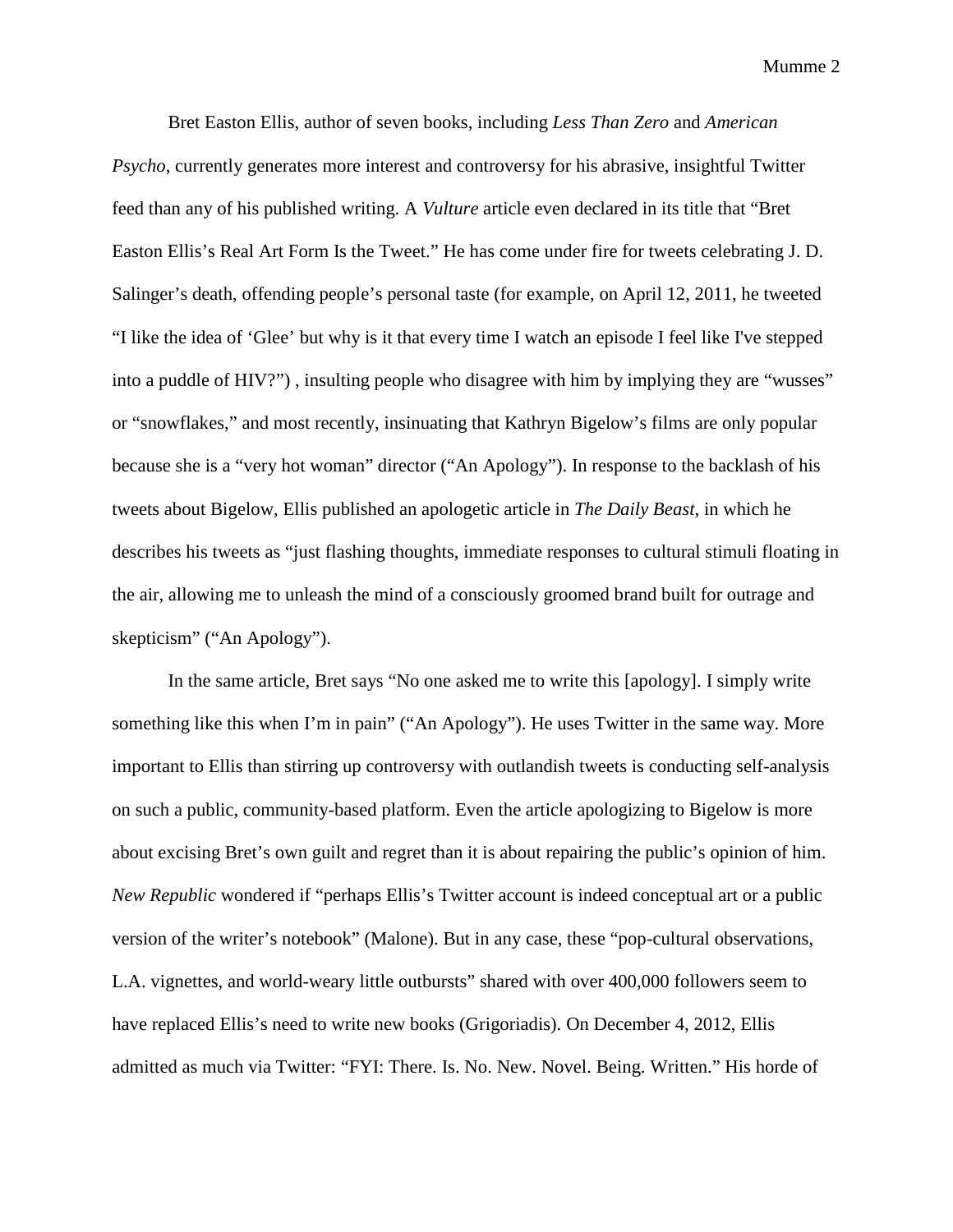followers is merely the audience for Bret's main project: talking through issues in his own mind and life. In other words, Ellis performs self-analysis on Twitter using the hyperreal Internet community as a supportive audience.

In this way, Ellis's Twitter use only continues the project of his 2005 novel, *Lunar Park*. "I write books to relieve myself of pain," he said, reminiscent of his statement in *The Daily Beast*  article. "That's the prime motivator. Period" ("Interview"). However, though this project is one of self-analysis, it still requires a supportive community to be successful. Attempting to perform self-analysis in total isolation is much more likely to result in failure than working within a helpful community. Thus, the last line of *Lunar Park* speaks directly to the reader and asks for her help: "So, if you see my son, tell him I say hello, be good, that I am thinking of him and that I know he's watching over me somewhere, and not to worry" (*Lunar* 308). Now, Ellis asks for help—even if it requires no more effort than clicking the "follow" button—every day on the more obviously communal, virtual spaces of social media.

#### **Filling in the Blank**

*Lunar Park* came as somewhat of a surprise upon its publication. Often described by Ellis as part Philip Roth, part Stephen King, the book is a supernatural, psychological thriller about a haunted house—starring a quasi-fictional Bret Easton Ellis as narrator. After a lengthy, exaggerated description of Bret's vault to fame and subsequent collapse into drugs and depression, he marries actress Jayne Dennis and moves to the suburbs with her, where he tries to connect with his son, Robby, and is haunted—literally and symbolically—by the ghost of his father.

Until 2005, Ellis had been mainly considered under the umbrella of 'blank fiction,' which Elizabeth Young and Graham Caveney describe as "a flat, affectless prose which dealt with all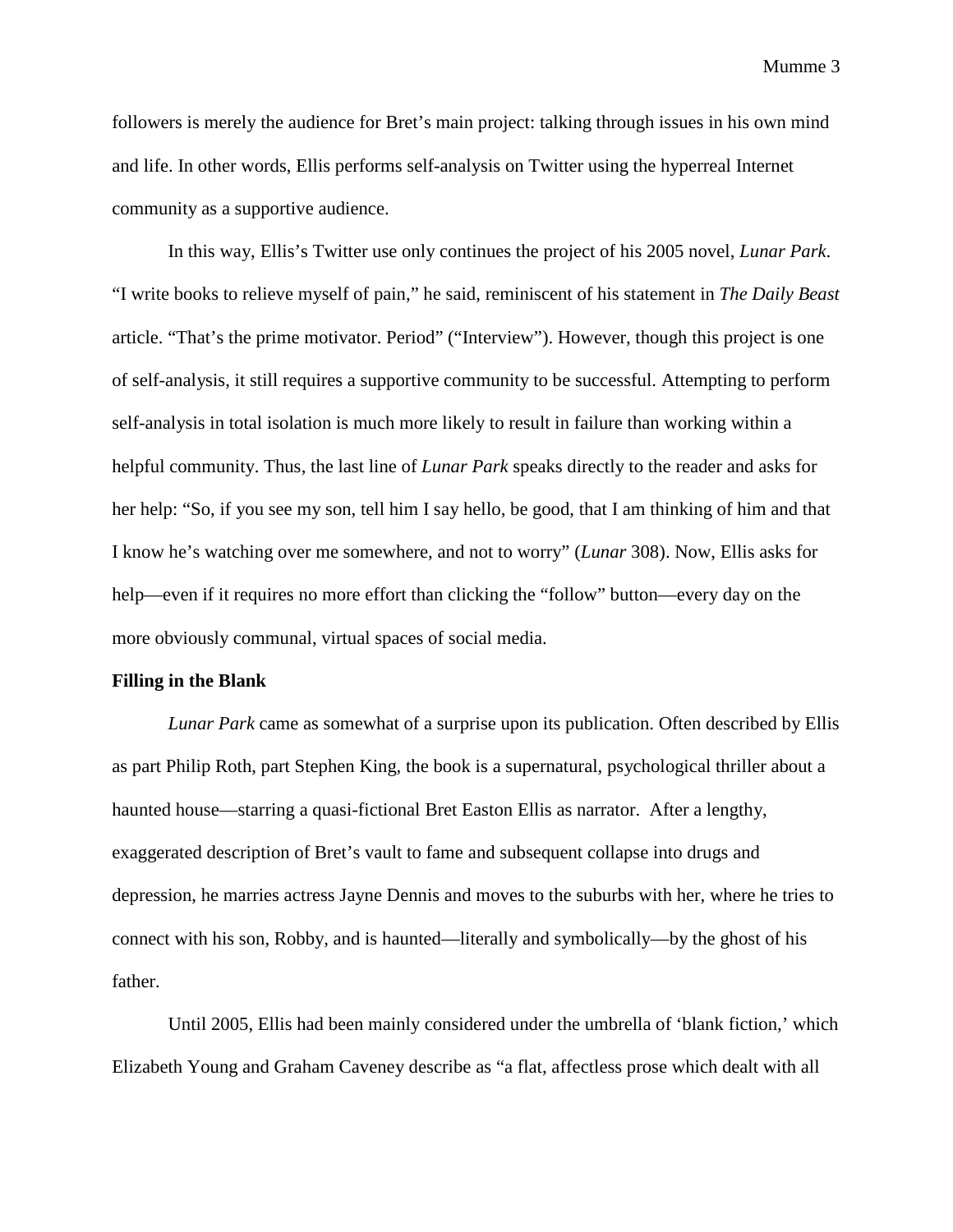aspects of contemporary urban life: crime, drugs, sexual excess, media overload, consumer madness, inner-city decay and fashion-crazed nightlife" (Young xii). *American Psycho*, Ellis's most famous and most controversial novel, is the epitome of blank fiction. The fight between feminists who saw the book as "a how-to manual on the torture and dismemberment of women" and Ellis and his defenders is well-documented (Leo 23). Ellis describes Patrick Bateman's complete existential despair, emptiness, hatred of yuppie culture, and even his appalling crimes of rape and murder in the deadpan, matter-of-fact way blank fiction requires. The first-person, present tense style in which Ellis writes prevents him from adding an explicit moral critique to Bateman's actions. As "it becomes clear that our own eyes are the eyes of a character in a novel," the book, "which begins with the imperative to 'abandon all hope' and ends with the bleak statement, 'this is not an exit,' effectively traps the reader within the confines of the text" ("Right Here" 3).

Understandably, readers often recoil from being so closely associated with a demented serial rapist and murderer such as Patrick Bateman. The easiest way out is to blame the novel for endorsing the violence and hatred of its main character. However, "far from endorsing the worst aspects of a greedy and corrupt consumer society," *American Psycho* fulfills the calling of blank fiction to "constitute a revealing critique of this society and illuminate all its darkest, weirdest corners" (Young xiv). Georgina Colby reads Ellis's novels as "a contemporary form of refusal" in which he follows "a process of underwriting by which he critiques the sociopolitical structures of late capitalism" (Colby 1). Writing in first-person, present tense is crucial to this project of "documenting the cultural conditions of the past three decades," because it allows Ellis's own commentary to exist implicitly, not explicitly in the text (Colby 2). Ellis does not allow Patrick Bateman a critical voice, but his "complex act of underwriting" creates one for itself (Colby 2).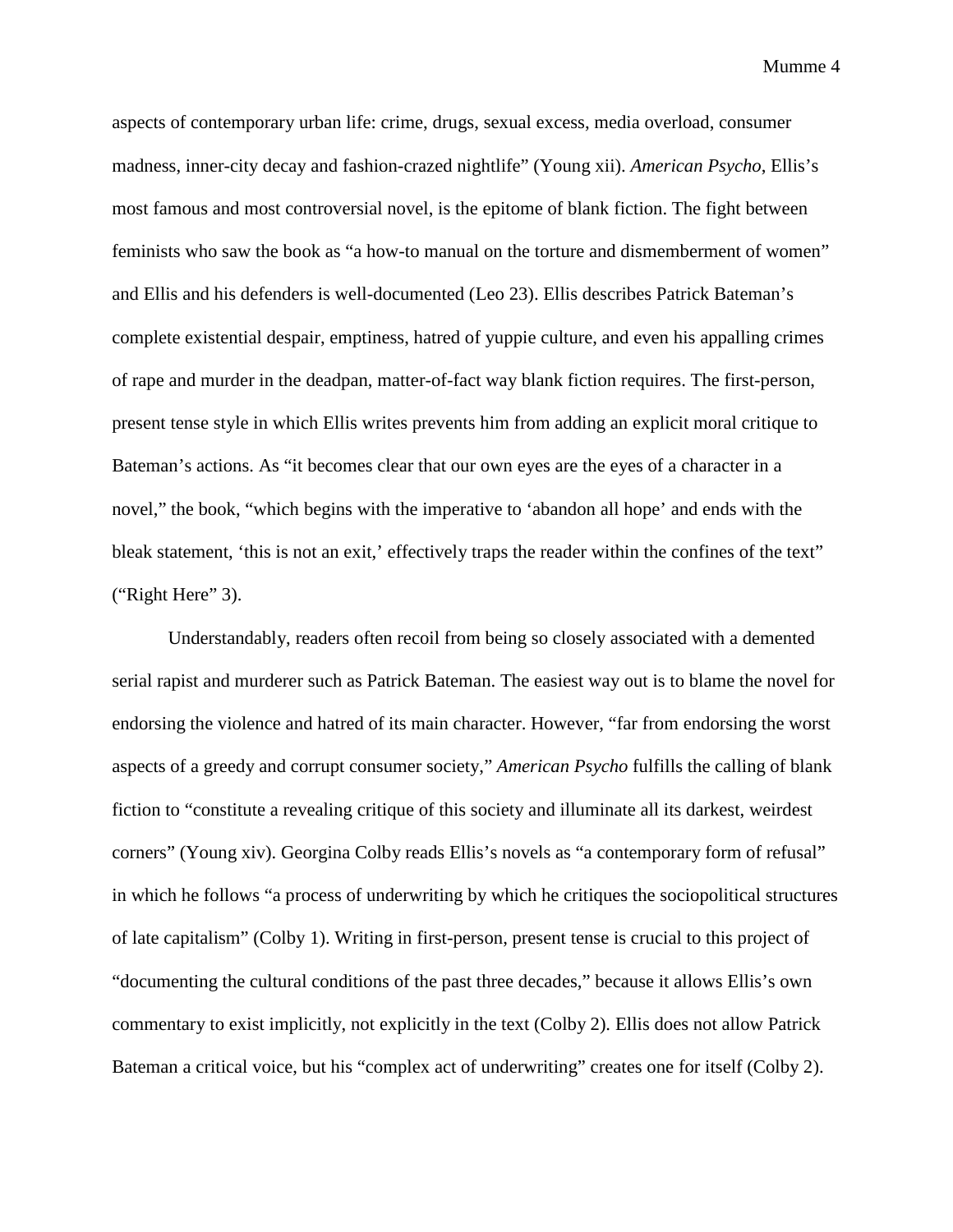Yet even Ellis cannot quite reconcile with the depths he sunk to in the violent scenes in *American Psycho*. While he was writing *Lunar Park*, he reread *American Psycho* and said "I can't believe that I wrote that. Looking back, I realize, God, you really sort of stepped over a line there" (Wyatt).

In *Lunar Park*, therefore, he transcends the blank fiction genre, eschewing the present tense, affectless style of *American Psycho* and allowing the true meaning of the book to exist on the surface of the narration for the first time, instead of being buried under satire. In *Lunar Park*, Patrick Bateman and other monsters from Ellis's previous writing come alive and terrorize him, but the writing of the book itself traps them in text just the way the reader was trapped in text in *American Psycho*. *Lunar Park* responds to, overwrites, and redeems *American Psycho*, the way a son's life can redeem a father's sins.

Therefore, *Lunar Park* represents growth in Ellis's perspective as an author. On page 375 of *American Psycho*, Ellis writes, "Surface, surface, surface was all that anyone found meaning in," but on page 172 of *Lunar Park*, he directly counters this by saying "I understood that there was another world underneath the one we lived in. There *was* something beneath the surface of things" (original emphasis). *Lunar Park* is Ellis's first book in past tense, which allows "a seeming sincerity and closeness" impossible in blank fiction and provides the reader with the necessary distance to judge characters and actions, instead of being trapped on the surface of the present tense (Baelo-Allué 175). This distance also allows "characters to evolve and learn from their actions in a chronological plot" (Baelo-Allué 177). These stylistic changes directly and specifically counteract *American Psycho* and allow *Lunar Park* to lead its narrator to an ending featuring forgiveness and redemption. Finally, fourteen years after *American Psycho*'s original publication, Ellis has found an exit.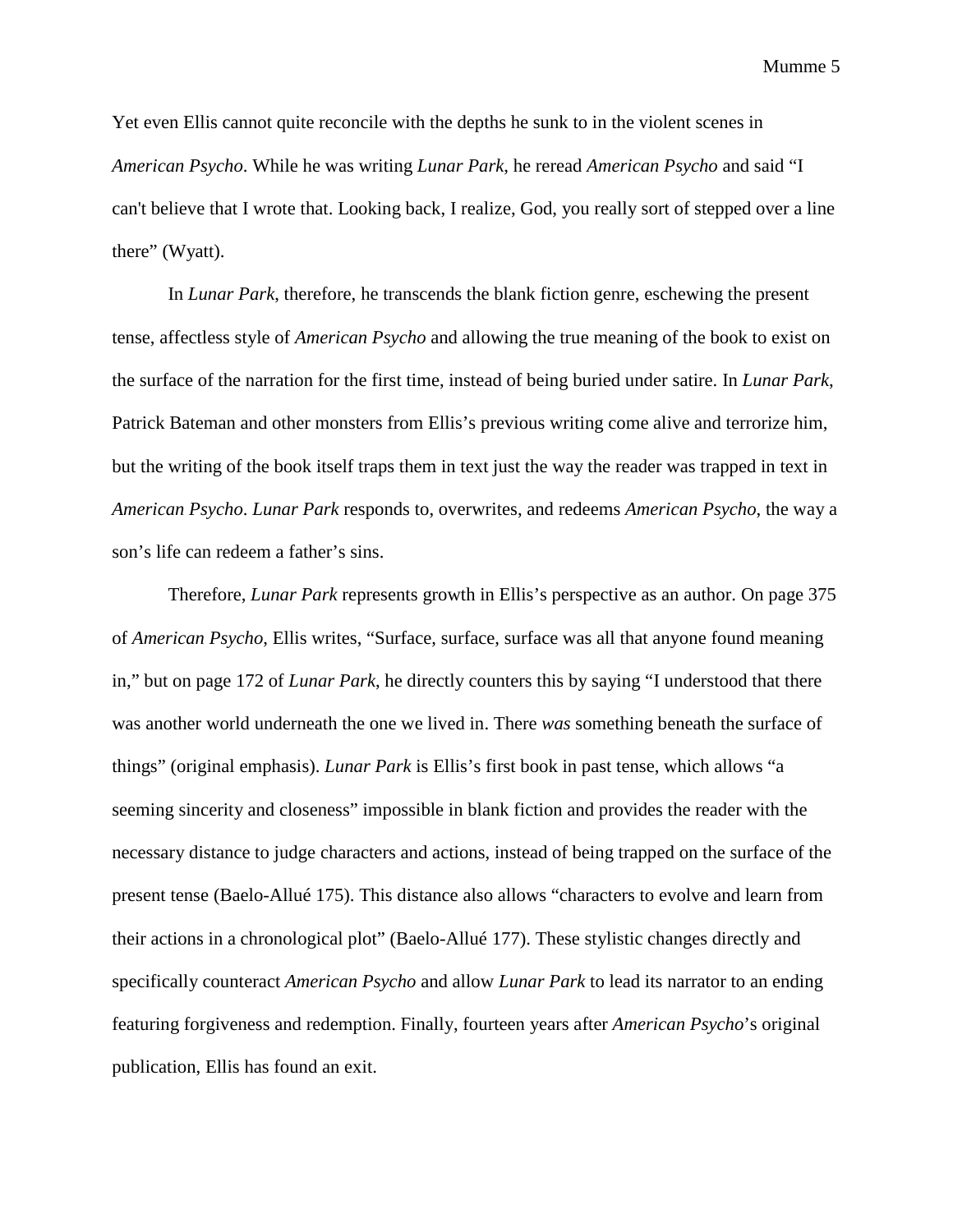# **Two Brets Become One:** *Lunar Park* **as Autofiction**

Instead of being considered as blank fiction, *Lunar Park* belongs in the genre of autofiction because "it is a novel labeled as fiction in which one of the characters (in this case, the protagonist) has the same name as the author" (Nielsen 131). Nielsen further defines *Lunar Park* as an "overdetermined autofiction," which urges "readers to read...as at once fictional and nonfictional" (Nielsen 134). Naomi Mandel similarly defines autofiction as "a work of fiction that cannot be dissociated from autobiography," and therefore states that "as autofiction, *Lunar Park* invites investigation of the biographical as well as the autobiographical ("Introduction" 114). The autofiction genre provides the critic with a free pass to do something that usually requires much research and proof to be acceptable: treat the author and the narrator as one and the same.

Once one sees the narrator Bret Easton Ellis and the author Bret Easton Ellis as synonymous, a great pressure is lifted in one's attempt to interpret *Lunar Park*. Most reviews and blog posts about *Lunar Park,* as well as interviews of Ellis concerning the book, fixated on finding the line between what is biographically true and what is fictional invention in the novel. Labeling *Lunar Park* as autofiction makes that project not only unnecessary, but also impossible. Jeff Karnicky, using Derrida's definition of "testimony" as a replacement for the term "autofiction," points out that "attempts to separate fiction from fact in *Lunar Park* are continually undermined" (Karnicky 118). Ellis the author did little to clear things up; in fact, the marketing campaign surrounding *Lunar Park* exacerbated the confusion. A promotional website, www.2brets.com, featured "two versions of Bret Easton Ellis, illustrated by a head shot of the author split by a jagged line" (Karnicky 118). A fake webpage was also created for Bret's fictional wife, Jayne Dennis. There were some "FBI files regarding Ellis and his role in the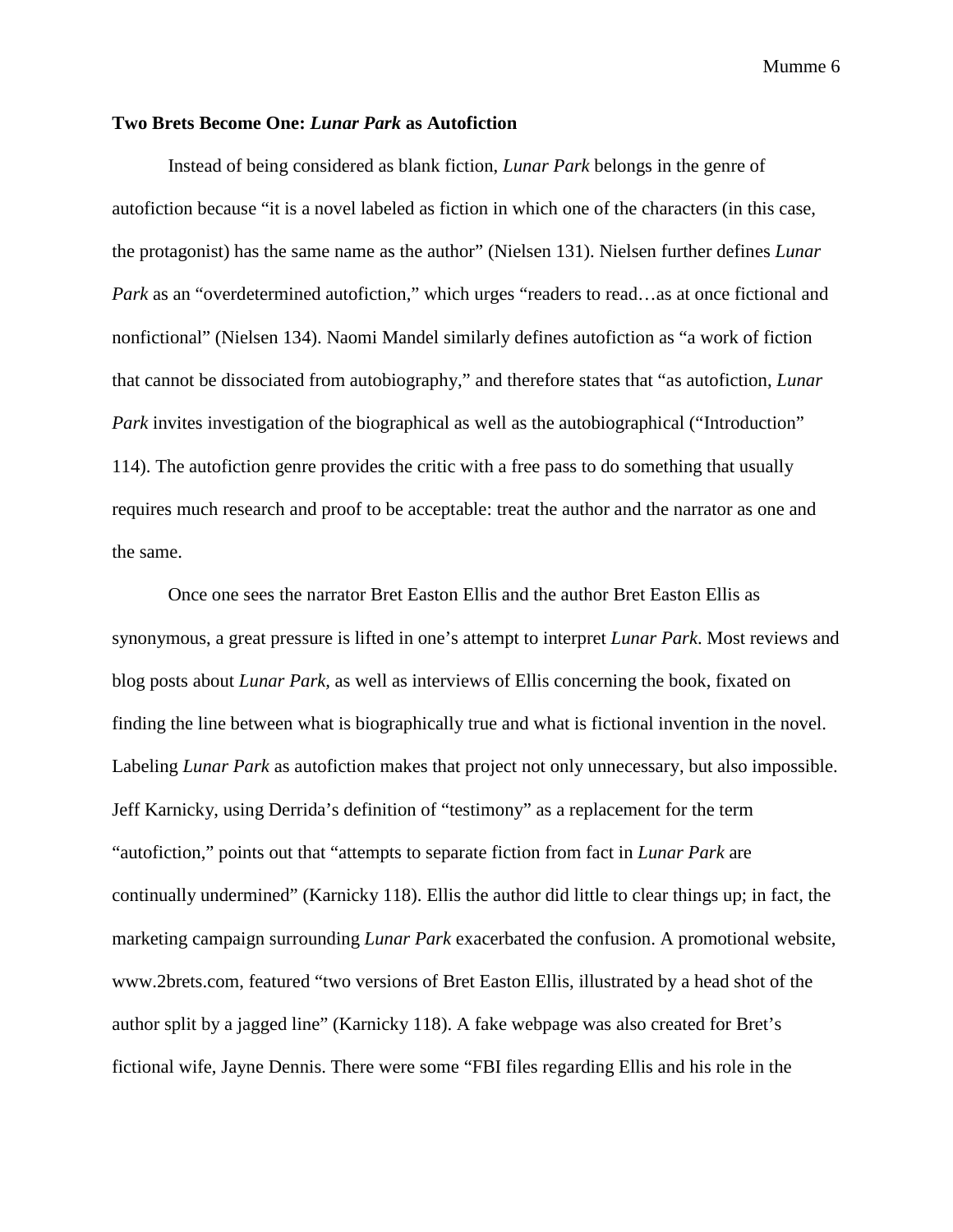events that took place in the house" published online. As a final theatrical touch, Ellis "claimed that he would be doing the book tour in character as the Bret Easton Ellis of the novel but, after two interviews, he became exhausted and changed his mind" (Baelo-Allué 176).

Ellis teases those who wish to parse "truth" from "fiction" in the novel because such a wish misses the point of the novel. "My worry is that people will want to know what's true and what's not," he was quoted in *The New York Times*. "All these things that are in my book—my quote-unquote autobiography—I just don't want to answer any of those questions. I don't like demystifying the text" (Wyatt). Not only does he not like to answer those questions, he simply cannot answer them because, as *Lunar Park*'s placement within the autofiction genre demonstrates, the Bret of the novel *is* the real life Bret. The Bret Easton Ellis of *Lunar Park* is forever tied to the "real" Bret Easton Ellis's identity.

Therefore, all the critics complaining about the confusing, unresolved identities in *Lunar Park* do not concern Bret. "You do not write a novel for praise, or thinking of your audience," he said. "You write for yourself; you work out between you and your pen the things that intrigue you" (Wyatt). Ellis did not change from present tense to past tense and allow critical distance from the narrative in *Lunar Park* as acquiescence to his critics' requests; instead, he allows distance so he can perform self-analysis. He says "and now it's time to go back into the past" because that is how he can understand his own personal demons and excise them through the therapeutic process of writing (*Lunar* 30). The reader is just along for the ride.

# **"I want to be real:" The Need for Self-Analysis**

*Lunar Park* was written out of necessity: Bret Easton Ellis has lost his identity and must strive to regain it before the confusing postmodern world pushes past the possibility of a return to sanity and stability. Jeff Karnicky and Henrik Skov Nielsen have both worked to prove the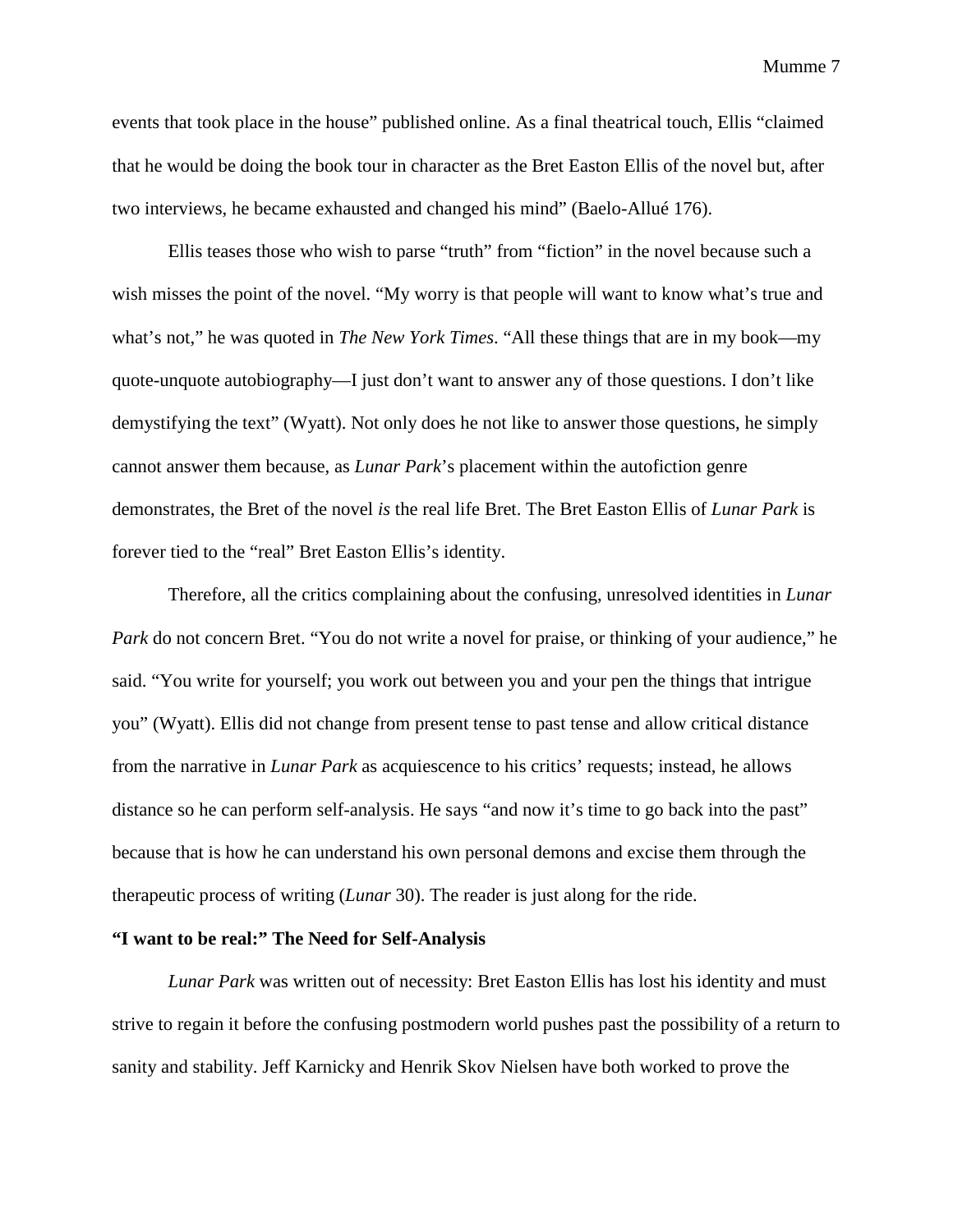centrality of forging, maintaining, and blurring identities in *Lunar Park*. Karnicky states that "there seems to be more than one Ellis in the novel" and that "all of these 'I's become indistinguishable as the book goes on (Karnicky 123). Nielsen uses the photography term "double exposure" to explain Ellis's presentation of identities, and names "the writer"—the voice that Ellis the narrator splits into halfway through the novel and seems to be an overt outpouring of Ellis's subconscious—as "Bret's double" (Nielsen 135). Karnicky and Nielsen are both still attempting to parse out these different narrative voices; I see them instead as different, even sometimes contrary facets of a unified identity named Bret Easton Ellis. *Lunar Park* may present a fragmented sense of identity, but the fragments are simply different manifestations of that identity, not separate identities. Ellis perhaps lost a fully realized identity long before the writing of *Lunar Park*. Now he seeks to find it again in fiction because "fiction is now the closest we're likely to come to truth and as such it should be loved and cherished" (Young xiv). Therefore, far from losing his identity in *Lunar Park*, Ellis had to disappear into his literary universe—to become a character himself—in order to reclaim his identity.

Two major factors led to this disintegration of identity, forcing Ellis to perform this project of self-analysis in *Lunar Park*: Ellis's longstanding, mistaken equation with his narrators by his critics, which is only exacerbated by advancements in technology that lead to simulacra, and the controlling, terrifying, and constraining figure of "the father" that is central to all of Ellis's fiction up to *Lunar Park*.

#### **Constantly "Mistaken for Autobiography"**

Ellis has always written from the perspective of characters that closely mirror his own personal life at the time of the writing—for example, Clay in *Less Than Zero* demonstrates Ellis's existential angst as a desperate young affluent American and Patrick Bateman in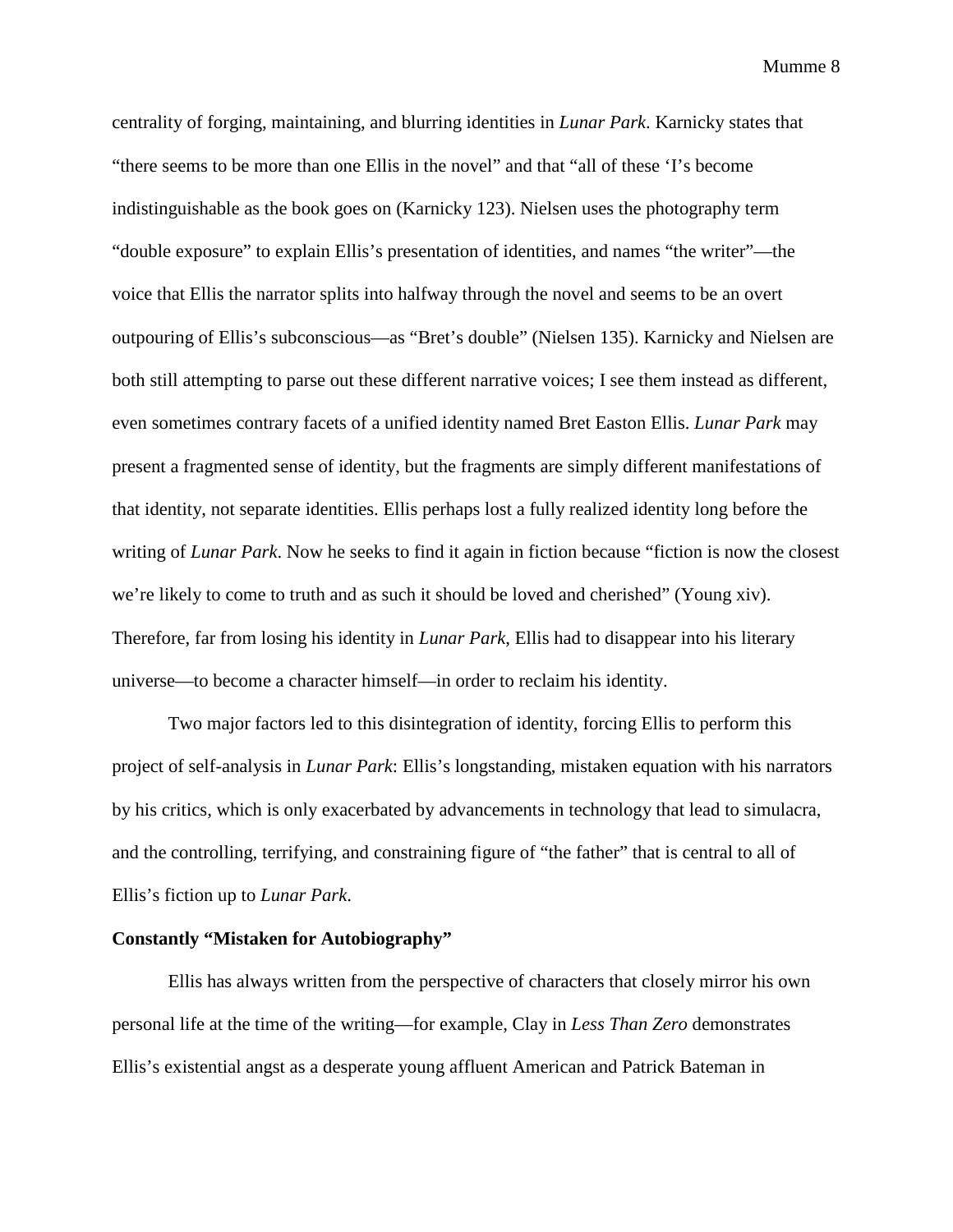*American Psycho* illuminates Ellis's deep hatred of yuppie culture and how it tore out the soul of an entire generation. His first-person, present tense narratives help imply that the narrator should be read as equal to the author. Ellis has been fighting this association with his narrators his whole career. "The novel was mistaken for autobiography" he says of *Less Than Zero* (*Lunar* 7). An interviewer said "readers have always assumed that Clay, the narrator [of *Less Than Zero*], is your [Ellis's] alter ego." Ellis responded: "And when *American Psycho* came out, people assumed I was Patrick Bateman, and when *Glamorama* came out, they assumed I was Victor Ward. And when *Imperial Bedrooms* came out, they assumed I was Clay again" (Goulian). Notice that he skips Bret Easton Ellis in *Lunar Park*—the first of his books that is not a present tense, first-person narrative. Thus, Ellis silently implies *Lunar Park*'s difference from his blank fiction oeuvre, making it safe to assume he *is* synonymous with the narrator this time.

More serious and more damaging psychologically was the outcry of feminists following the publication of *American Psycho*. Tammy Bruce led the charge, claiming that Ellis was "a very confused, sick young man with a deep hatred of women" because of his creation of Patrick Bateman and his unflinching description of Bateman's graphic crimes (qtd in Baelo-Allué 1). Critics insinuated that Ellis may have been a latent serial killer himself, that Patrick Bateman's crimes were sure to be copied in real life, and that Ellis would be held responsible for those deaths. When asked point blank if Bateman was based on anyone, Ellis answered, "Partly guys I met on Wall Street, partly myself, partly my father" (qtd in Clarke 81). But, in *Rolling Stone*, Bret defended himself: "Patrick Bateman is a monster. I am not. The outrage that has been expressed is totally disconnected from what this book is about" (Love).

Even though he denied the allegations that Patrick Bateman was an autobiographical creation, years and years of being compared to a serial rapist and soulless murderer eroded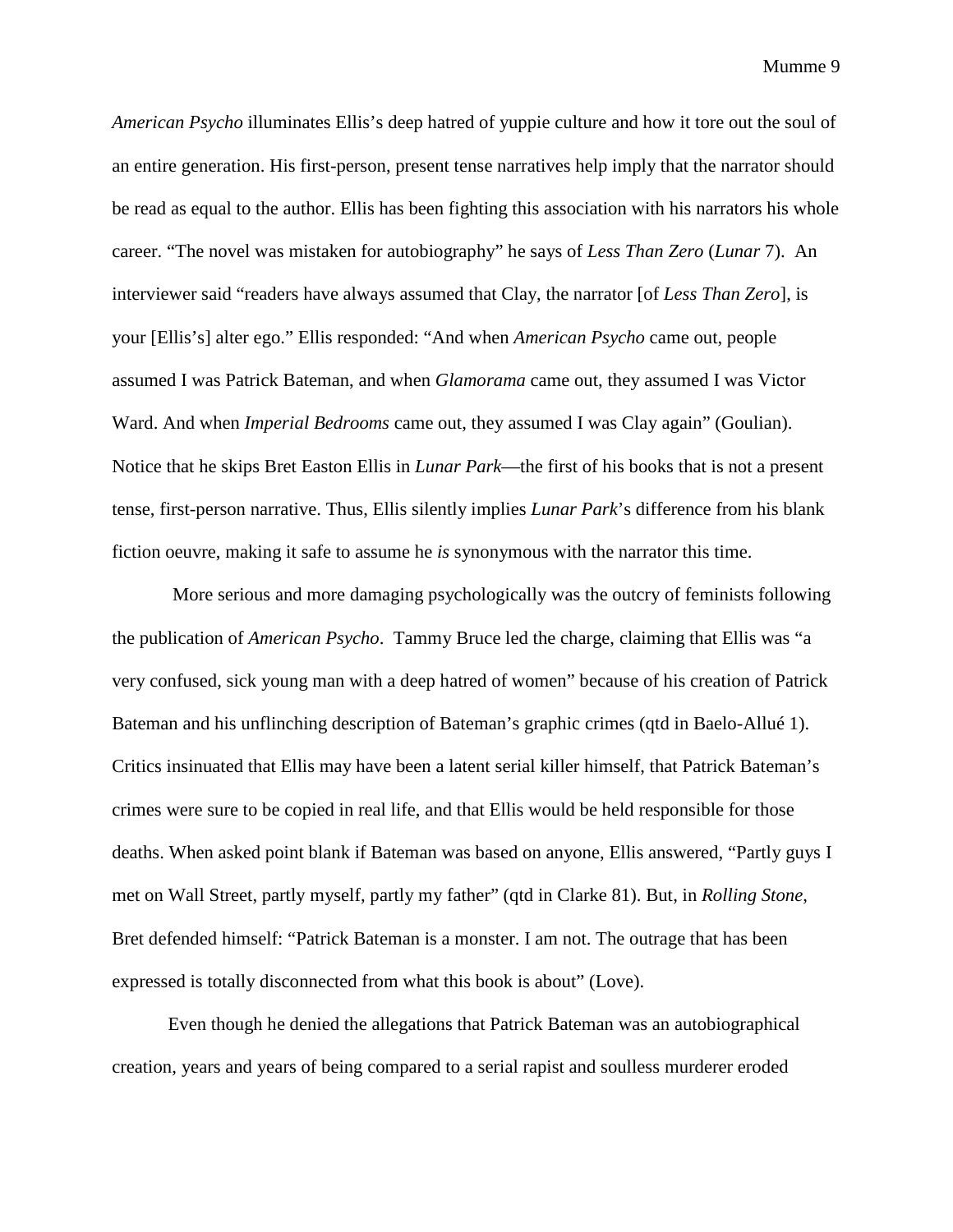Ellis's assurance about his own identity. In the opening chapter of *Lunar Park*—"the beginnings" of the process of disintegration and reformation of identity for Ellis—he compares the opening sentences of each of his novels and admits that he was slipping: "As anyone who had closely followed the progression of my career could glimpse—and if fiction inadvertently reveals a writer's inner life—things were getting out of hand" (*Lunar* 4). Ironically, *Lunar Park*  begins with the sentence "You do an awfully good impression of yourself" (*Lunar* 1). Ellis, who says he was "overwhelmed by my life" hoped that sentence would "start the process" of "get[ting] back to basics" (*Lunar* 5). To reclaim his identity, for the first time he granted his critics their wish and freely equated his real self with his fictional narrator. Therefore, far from losing his identity in *Lunar Park*, Ellis had to disappear into his literary universe—to become a character himself—in order to reclaim his identity. But, of course, it had to get worse before it could get better.

Ellis told *The Paris Review* that "*American Psycho* came out of a place of severe alienation and loneliness and self-loathing," (Goulian). For this reason, Ellis does admit "it's the most autobiographical of all my novels, because the mood of the book completely mirrored the mood I was in the three years it took to write it" (Clarke 75). However, this does not equate him with Patrick Bateman: the mood of the book is autobiographical, but Bateman's graphic crimes are not. Still, in *Lunar Park*, Ellis becomes frightened of *American Psycho*:

When I realized, to my horror, what this character [Patrick Bateman] wanted from me, I kept resisting, but the novel forced itself to be written…My point—and I'm not quite sure how else to put this—is that the book *wanted* to be written by someone else…I was repulsed by this creation and wanted to take no credit for it…even years later I couldn't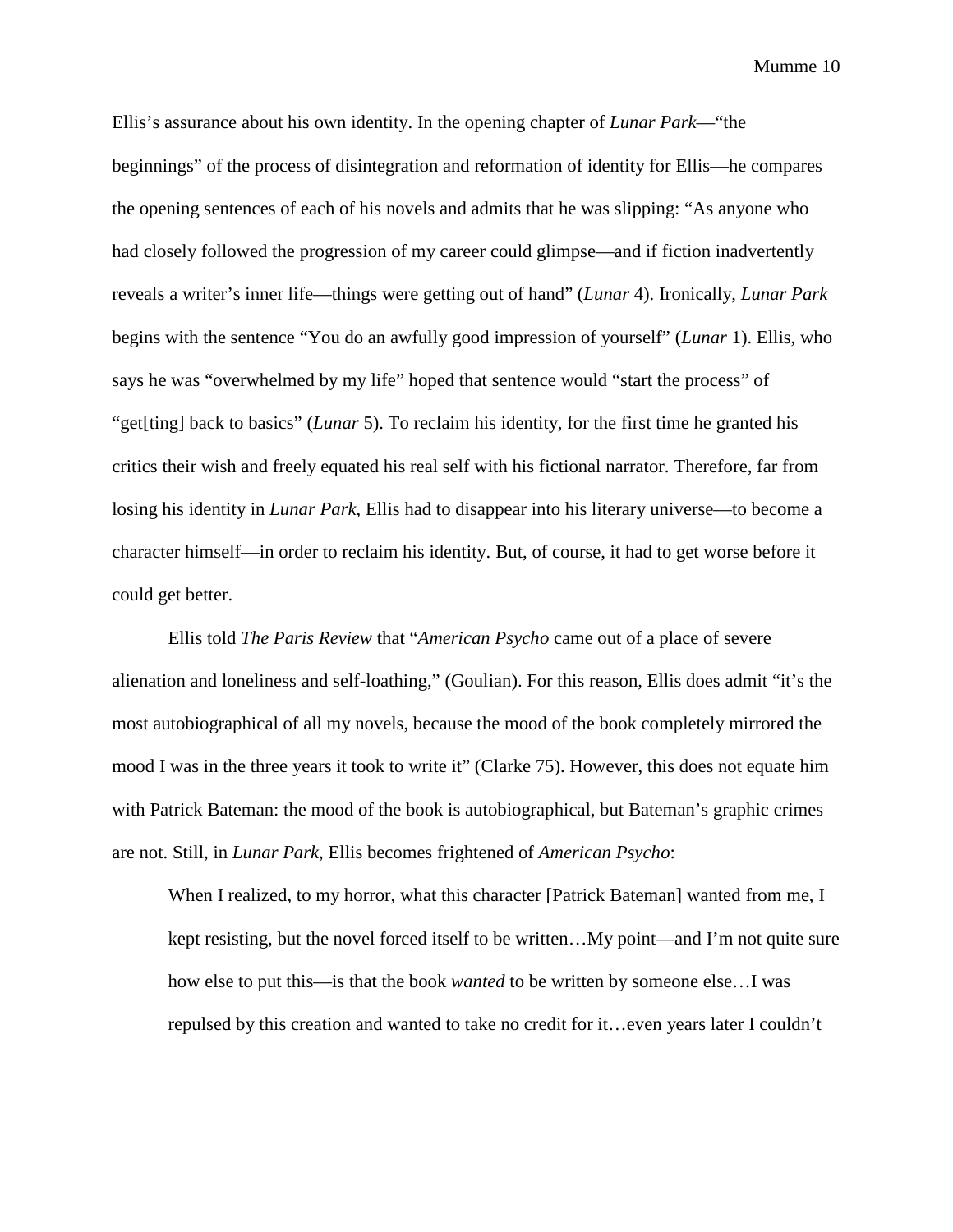look at the book, let alone touch it or reread it—there was something, well, evil about it. (*Lunar* 13)

Ellis is, of course, dramatizing his feelings about the book, but the "something else" he mentions—intimating that it and not Bret himself was the true author of *American* Psycho indicates how the book failed: instead of expiating his pain and angst about the eighties, it fragmented his identity. It would be a long, fourteen year road back to self-realization.

# **The Shadow of the Ever-Absent Father**

One central figure is responsible for the crumbling edifice of signifiers previously known as Bret Easton Ellis: "the Father." As previously stated, Ellis writes to relieve himself of pain, and in *Lunar Park*, he reveals the original source of his pain: "The thing I resented most about my father was that the pain he inflicted on me—verbal and physical—was the reason I became a writer" (*Lunar* 6). Alan Bilton traces the presence of a threatening father figure all the way back to *Less Than Zero*. He describes a scene in which Clay meets a business man, who "disturbs [Clay] because he is connected with Clay's father… a fixation which Clay cannot shake" (Bilton 206). The "shadowy father" figure "is central to Ellis's *oeuvre*, and provides a sense of dread which cannot be dismissed" (Bilton 206). The father figure returns in *American Psycho*: Patrick Bateman's father is an important top-level executive at Pierce & Pierce, the company on Wall Street where Patrick works. *American Psycho*, as a whole, was "a criticism of the way my father lived his life," said Ellis, "because he did slip into that void. He was the ultimate consumer" (Clarke 82). Yet again, Ellis admitted that his fourth novel, *Glamorama*, "was initially built on the idea of a father's dislike for his son and his desire to replace him with a different son" (Goulian).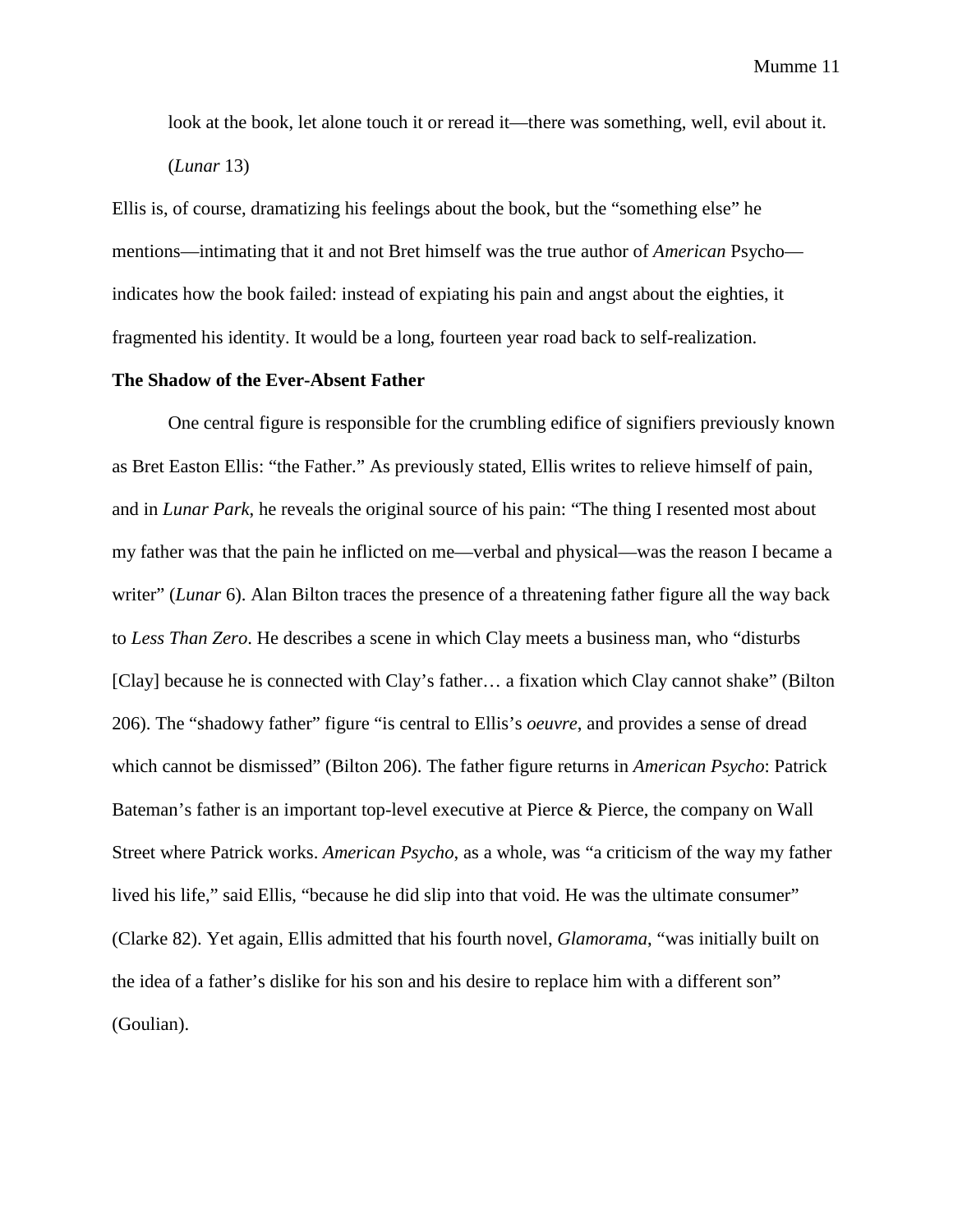None of these father characters actually appear very often in the text because "the Father in Ellis threatens the self not by censure, but by vacancy" (Bilton 213). The father rips away identity as he "doesn't define, but dissolves. His wealth makes all things possible, whilst his absence makes all things meaningless" (Bilton 213). This describes not only the father figures in the novels, but Ellis's real life father as well. This erasure of identity caused by father absence is the main catalyst, not only for *Lunar Park*, but for much of Ellis's writing overall, and it is amidst this hostile relationship that Ellis tries to rise back to self-realization.

According to *Lunar Park*, Bret's father taught him "that the world lacked coherence" and "within this chaos people were doomed to failure" (*Lunar* 6). Because of their father, for Ellis and his sisters, "the map had disappeared, the compass had been smashed, *we were lost*" (*Lunar*  6, emphasis added). Robert Ellis's "sneering, sarcastic attitude towards everything" determined Bret. He "had blackened my [Bret's] perception of the world…It had soaked into me, shaped me into the man I was becoming" (*Lunar* 6). Writing, therefore, has always been an escape for Ellis. He states that, "My father created me, criticized me, destroyed me" (*Lunar* 7). Publishing *Less Than Zero* gave Bret a chance at autonomy: "I reinvented myself and lurched back into being" (*Lunar* 7). When his first novel came out, "three things happened simultaneously: I became independently wealthy, I became insanely famous, and most important, I escaped my father" (*Lunar* 5).

This escape proved very temporary. Ellis told Jaime Clarke that *American Psycho* "was a criticism of his [Robert Ellis's] values. And they were values that he passed on to me and I still can't say I've completely shaken them off" (Clarke 82). He claims he wrote *American Psycho* as a "send-off to my dad, my way of saying, 'I'm going to escape your grasp somehow,' and I think that's how he informed the book" (Clarke 82). Instead of escaping his father, however, *American*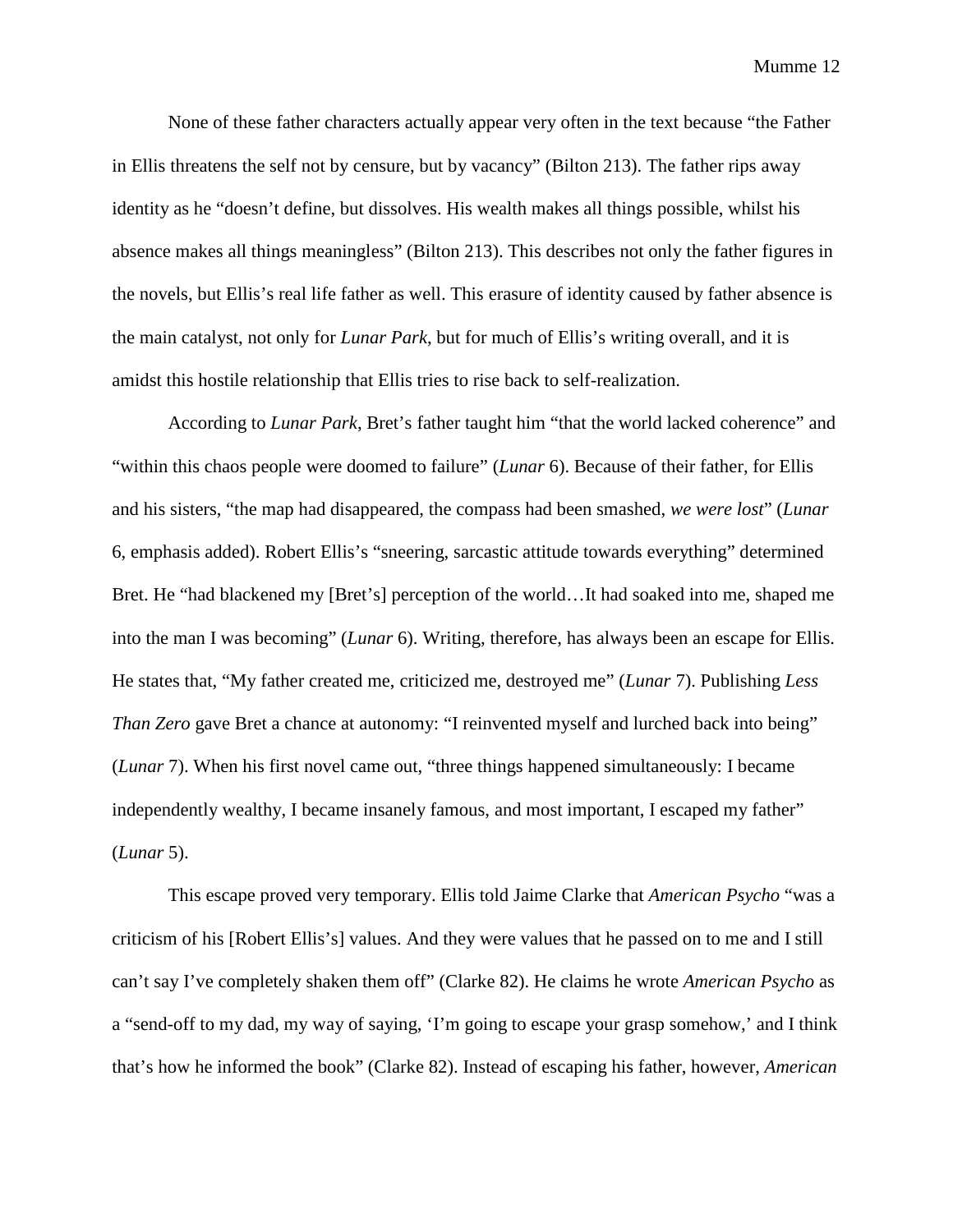*Psycho* transformed him and preserved him as a literary monster that would haunt Ellis. In *Lunar Park*, the death of Robert Ellis comes directly after the paragraph describing the "something" else" that forced him to write *American Psycho*. Robert Ellis, already absent from Ellis's everyday life, becomes even more inaccessible through his death.

Since Bret's identity had been determined by Robert, his death devastates Bret: "I had no idea what to do, who to call, how to cope. I collapsed into shock" (*Lunar* 14). Yet on the next page he proclaims his father left him "two Patek Philippe watches and a box of oversized Armani suits, as well as a monumental relief that he was gone" (*Lunar* 15). This relief would be shortlived, for several reasons. First, Ellis had subconsciously preserved his father through the creation of Patrick Bateman. Second, Bret's son Robby enters the scene, trying to connect with his father. At a wedding, Robby "instinctively reached for my hand...to show me a lizard he thought he had seen" (*Lunar* 17). Bret's wife, Jayne, "named the child after my [Bret's] father," the second way that Robert Ellis's influence perpetuated in Bret's life after his death (*Lunar* 16). Bret believes his son's name "is the reason that the following events in *Lunar Park* happened—it was the catalyst" (*Lunar* 16). By fathering Robby, Bret recreates his father in his own son. Robby becomes a moment by moment reminder of Robert's traumatic influence on Bret. As a result, Bret wants nothing to do with Robby. Robby is not only a reflection of Robert Ellis; he causes Bret to turn into a carbon copy of Robert himself, perpetuating father absence to a new generation.

Finally, in the story of *Lunar Park*, his father literally starts appearing to Bret and haunting him, an outworking of how Robert haunted Ellis even after his death in real life. In *Lunar Park*, at a schedule reading, Ellis states, "I had thrown the book aside and started ranting about my father" (*Lunar* 23). The absence created through death caused greater damage to Bret's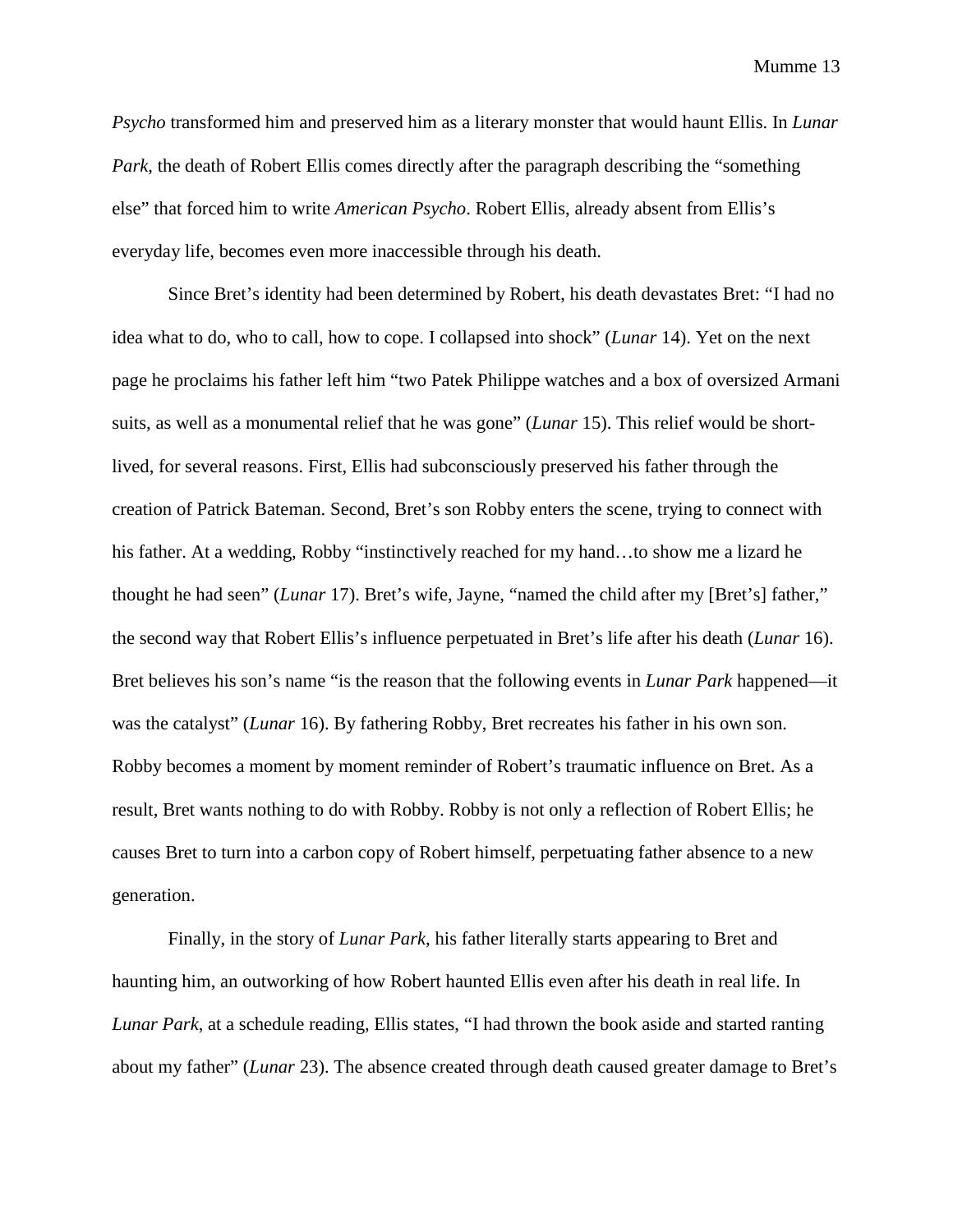identity even than Robert's emotionally violent relationship to Bret when alive. Because Ellis's identity was determined by Robert's influence on him, he cannot let go of him even when he dies, so he neurotically keeps both Robert and Bateman alive in the story of *Lunar Park*. "*He's back,*" Ellis whispers to himself after finding a gravestone marked "Robert Martin Ellis" in his backyard after a Halloween party (*Lunar* 96). Later, he says he "had been involuntarily thinking of my father and not Patrick Bateman" when he said this. "But I had been wrong," he concludes. "Because now they were both back" (*Lunar* 126).

Therefore, while *Less Than Zero*'s publication had initially been a text that provided escape for Bret, he thwarted that escape by writing *American Psycho*, breathing new life into his father's determining absence on his life. Fourteen years later, he published *Lunar Park*, a book whose central themes deal with the relationships between fathers and sons, and which treats the text of *American Psycho* like a terrifying, domineering father. *Lunar Park* exists to re-establish the escape Ellis first achieved in *Less Than Zero*. Bret makes this connection in the very "first line of *Lunar Park*" which "in its brevity and simplicity…was supposed to be a return to form, an echo of the opening line form my [Ellis's] debut novel, *Less Than Zero*" (*Lunar* 1). However, while *Less Than Zero* only sought to escape, *Lunar Park* sets out to redeem Bret's father by remembering him as a good person after his death, overwriting the heinous portrait of his father Bret had created in his previous fiction.

Colby rejects this apparently sincere attempt at self-analysis and redemption in her reading of *Lunar Park*. She says "the book is a trap" and that it continues Ellis's ongoing project of "underwriting the contemporary" (Colby 136). For Colby, the book interacts with "an era of fear in the wake of 9/11 and, through self-parody, works to refuse it" (Colby 135). Colby focuses on Ellis's move from the city to the suburbs and how it "it exemplifies the problematic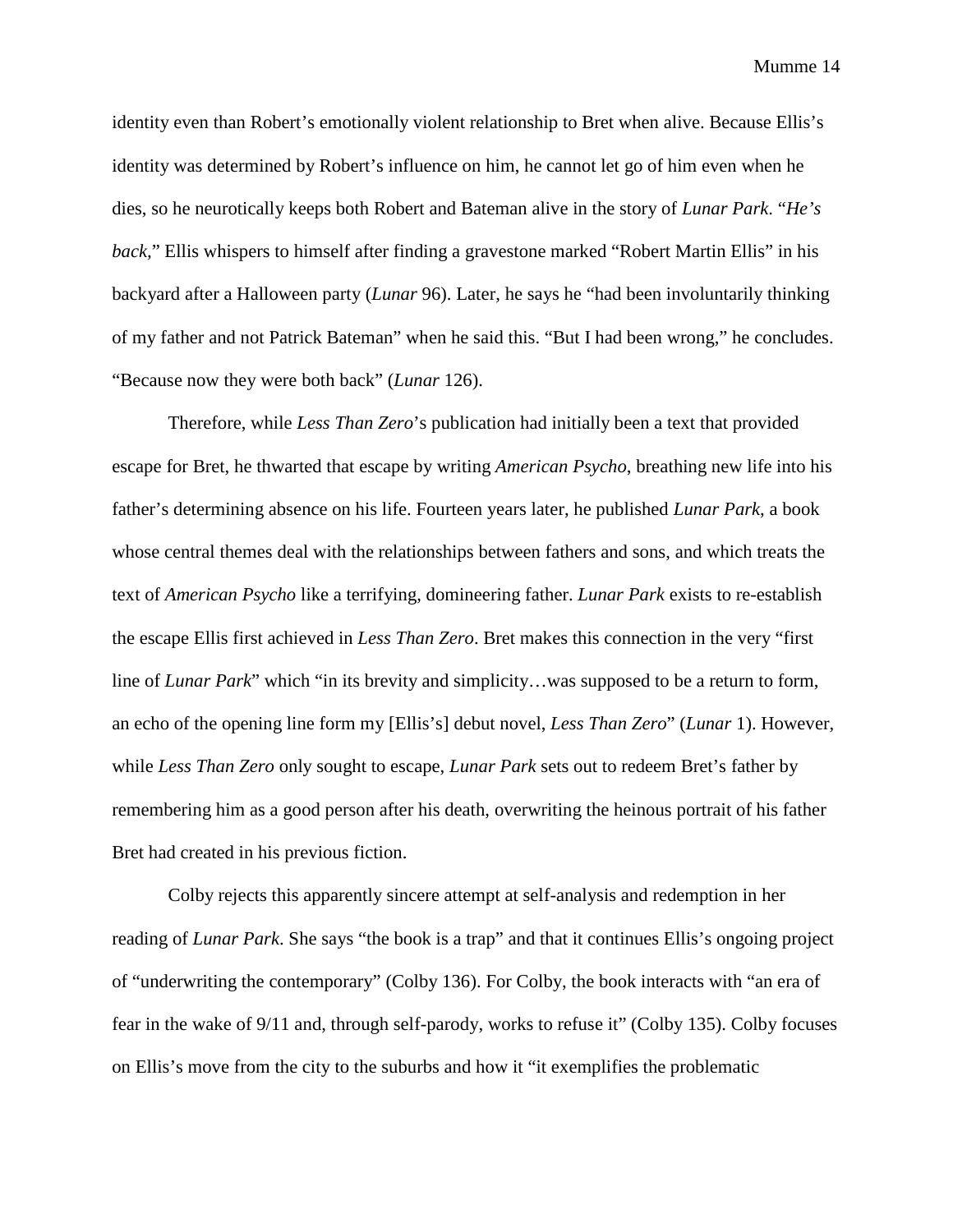relationship of the individual to the post-9/11 urban landscape" (Colby 140). She notices how "proximity to the city is feared" in *Lunar Park* (Colby 140). While this is an important aspect of the book, Colby eschews the importance of the father-son narrative, which is too earnestly portrayed and too central to the novel to be read as self-parody. Where Colby sees the missing boys in the novel as "running away precisely because of the social control," I think both Bret and Robby's desires to escape their fathers shows the boys are running from *parental* control (Colby 147). Thus, the move away from the city could be "seen as an attempt at self-preservation…after the traumatic event" of 9/11, but the central traumatic event in the novel is not post-9/11 fear, but the continual rejection of sons by fathers (Colby 151). For Colby, *Lunar Park* "parodies this demand for contrition by his own [Ellis's] critics, "providing a surface narrative that shows the author suffering retribution for…Patrick Bateman" (Colby 136). However Colby forget that Ellis's books are not novels built for consumption, but that at his most sincere moments, Ellis has admitted he writes only for himself for the purpose of processing pain. *Lunar Park* is not a response to critics, but a response to Ellis himself. He uses the act of writing *Lunar Park* as a platform for self-analysis to escape his father-induced traumas and achieve self-realization. The audience exists for only one reason, though it is an important reason: as a community of support that allows Ellis to conduct this extensive self-analysis on a hyperreal level.

## **"What's Known as the Official Face:" Hyperreality and** *Lunar Park*

In *The Precession of Simulacra*, Jean Beaudrillard argues that the postmodern world exists in a "*desert of the real itself*" (Beaudrillard 1557, original emphasis). The real, something that can be pointed to as the origin of representations, has been lost. There is "no more mirror of being and appearances, of the real and its concept" (Beaudrillard 1557). Instead of being copied from an external reality, "the real is produced from minituarised units, from matrices, memory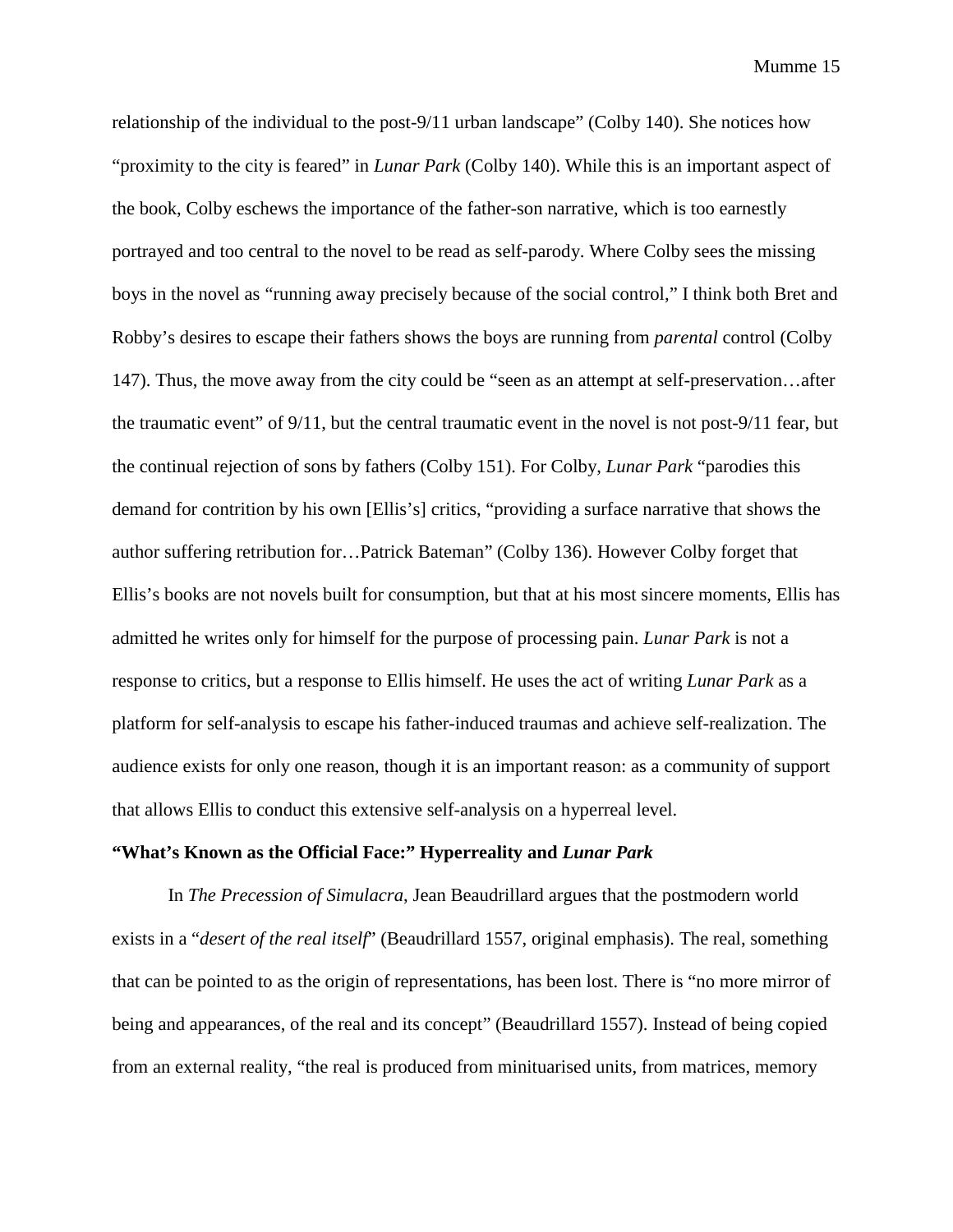banks and command models—and…can be reproduced an indefinite number of times" (Beaudrillard 1557). Therefore, the real is lost, just one more grain of sand in the desert of endless, indistinguishable copies. Once this happens, Beaudrillard says, there is "no longer real at all. It is a *hyperreal*, the product of an irradiating synthesis of combinatory models in a hyperspace without atmosphere" (Beaudrillard 1557). The hyperreal occurs when external signifiers are replaced "by their artificial resurrection in systems of signs" and by "substituting signs of the real for the real itself" (Beaudrillard 1557). Thus, a hyperreal exists when something real, such as a man named Bret Easton Ellis, is no longer represented by an external, tangible real self, but is masked by many artificial representations of that self. Ellis plays off this idea in the scene where Ellis tries on his costume for Halloween. He tells Jayne that he "decided to go simply as 'me'" and that he's "decided against wearing masks" (*Lunar* 31). The irony is overwhelming; Bret says "I want to be real," but the only way he can be real is by wearing himself as a costume. He tells Jayne it is "what's known as the Official Face," but official or not, it remains an artificial attempt to define himself in a tangible way grounded in a true "real" (*Lunar* 31).

Hyperreality necessitates the existence of simulacra, the signs one erects to replace the real and mask the fact that the real is impossible to obtain. Beaudrillard marks an important difference when he states: "To dissimulate is to feign not to have what one has. To simulate is to feign to have what one hasn't. One implies a presence, the other an absence" (Beaudrillard 1558). Simulacra attempt to keep out of mind the frightening possibility that nothing exists behind the erected false signs; simulacra provide a coping mechanism for a hyperreal condition where finding an original real is impossible. Beaudrillard uses religion as an example, wondering if iconoclasts attempted to substitute "the visible machinery of icons…for the pure and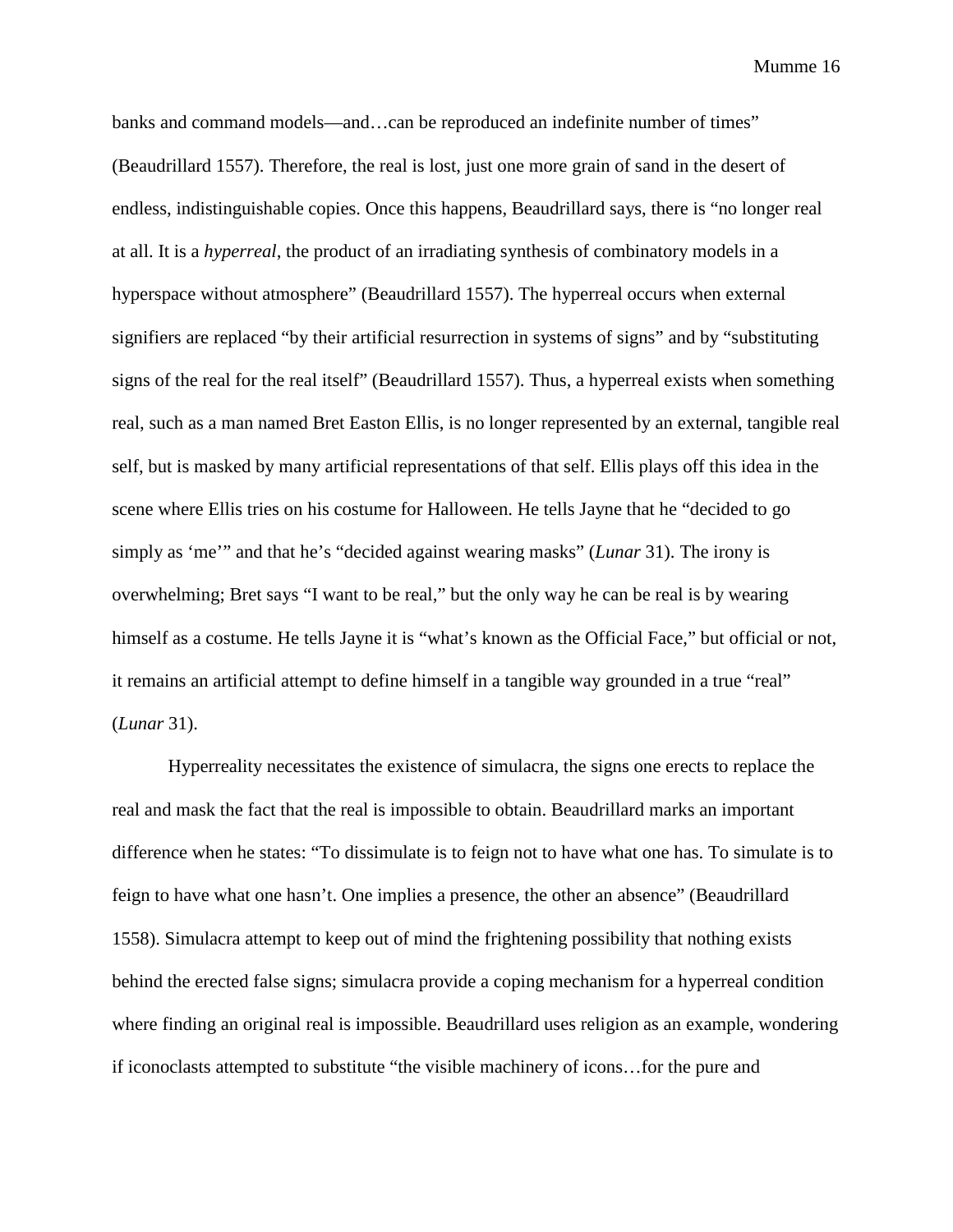intelligible Idea of God" (Beaudrillard 1559). Beaudrillard perceives icons as images that become representations, and therefore simulacra, of religious belief. They are upheld because those who believe know "it is dangerous to unmask images, since they dissimulate the fact that there is nothing behind them" (Beaudrillard 1559). In the same way, Ellis holds onto the identity his father determined in him because he subconsciously recognizes it as a simulacrum. There is a double absence here: father absence in the psychological sense and the absence of a real Bret Easton Ellis, a void created by Ellis's father.

That the hyperreal condition is only aggravated by a rise in information technology, with its endless possibilities for fashioning and representation, is no surprise. Katherine Hayles, in her book *How We Became Posthuman*, draws this connection out more explicitly. Hayles shifts the focus of information theory: "it is a pattern rather than a presence... if information is pattern, then noninformation should be the absence of pattern, that is, randomness" (Hayles 2165). Presence would only still be possible if some real could be identified; therefore, hyperreality necessitates a shift to the binary of pattern and randomness.

This concept has a profound impact on one's ability to form identity; in fact, information technologies "fundamentally alter the relation of signified to signifier" (Hayles 2169). There can no longer be a stable, precisely situated and present "self," but rather one must cobble together a pattern of meaning out of the morass of randomness. Hayles sees this morass as filled with "flickering signifiers," which result directly from advancements in information technology and are "characterized by their tendency toward unexpected metamorphoses, attenuations, and dispersions" (Hayles 2169). These signifiers are flickering because there are so many of them, they are temporary and shifting, and they are given to dangerous mutations, which create "a rupture of pattern so extreme that the expectation of continuous replication can no longer be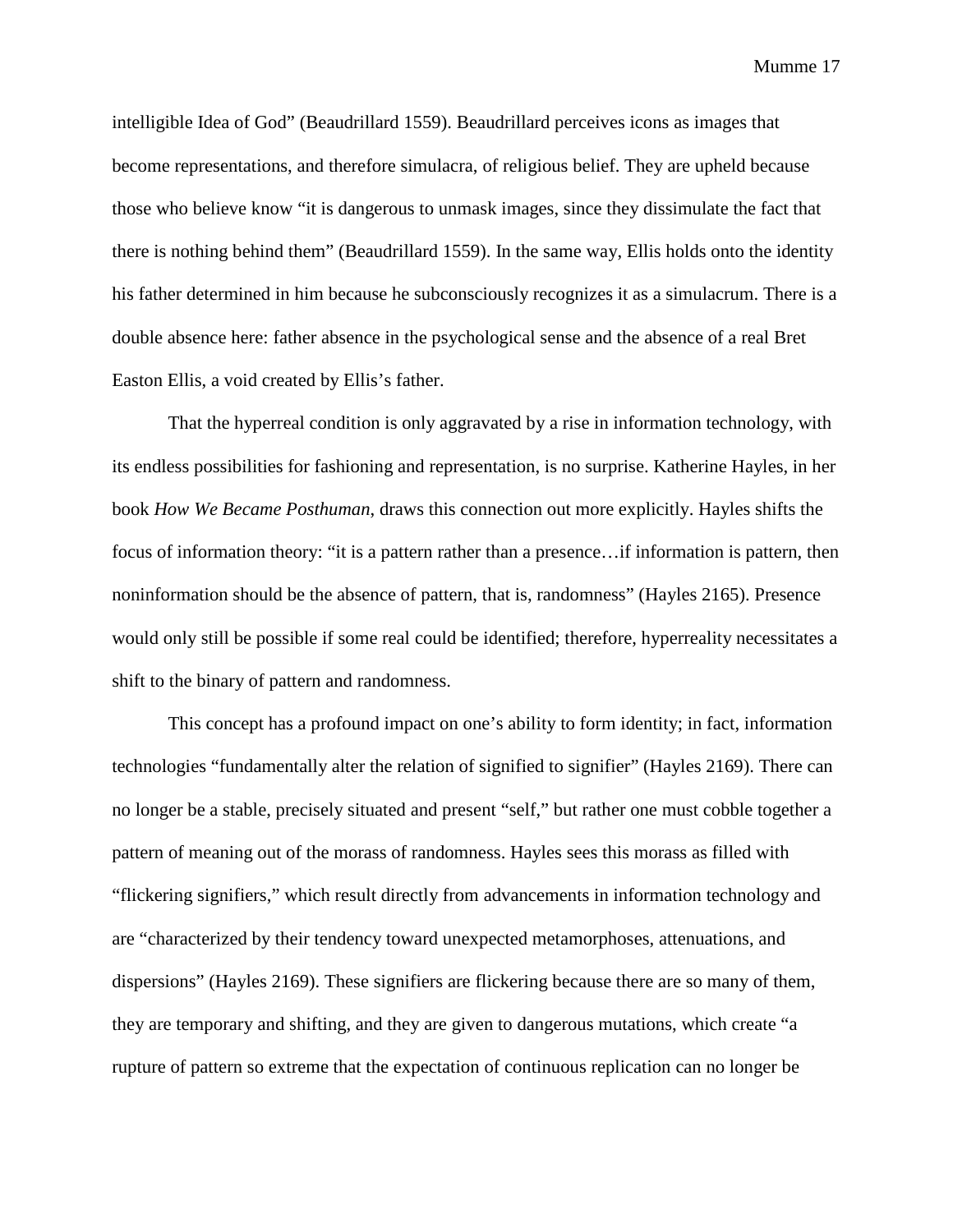sustained" (Hayles 2172). One might feel either tremendously freed or extremely paralyzed by this project of snatching identity out of a sea of randomness. In *Lunar Park*, Ellis experiences this paralysis but does not understand how flickering signifiers are affecting him. However, "retelling this story taught" Bret that "these events were inevitable, and would have occurred no matter where I was at that particular moment in my life" (*Lunar* 30). It is not until he is able to reflect on his lack of identity and reflexively write the book that he can harness the randomness and create a pattern out of it.

Flickering signifiers abound in the text of *Lunar Park*. First, there are the sconces in the upstairs hallway of Bret's house on Elsinore Lane which act strangely every time Bret walks past them. The first time this happens, Bret says the light "flickered, then dimmed," a process that repeats itself each time Bret walks past another sconce (*Lunar* 49). A couple pages later, something scares him out of his daughter's room, and as he runs downstairs again, he describes "the sconces flickering on and off as I rushed past them" (*Lunar* 51). Bret's bodily presence seems enough to ignite the flood of flickering signifiers. Later, when Bret hires Robert Miller, a paranormal investigator, to cleanse his house, they expose what one of Miller's assistants describes as "a human form…skeletal" (*Lunar* 271). When Bret himself sees the form, he sees the following: "Rapidly my father's face was illuminated in the skull. And then another face replaced it. Clayton's." Again, later on the same page: "My father's face flashed on again, followed by Clayton's…It was the face of a father being replaced by the face of a son" (*Lunar* 272). This demonic presence symbolizes the clash between different flickering signifiers vying to claim Ellis's identity. Except the spirit of Robert Ellis, who ultimately is a good force trying to warn Bret, all the "demons" in the house—the Terby, the thing in the hall, Clayton, the voice of "the writer"—are all signifiers for Bret.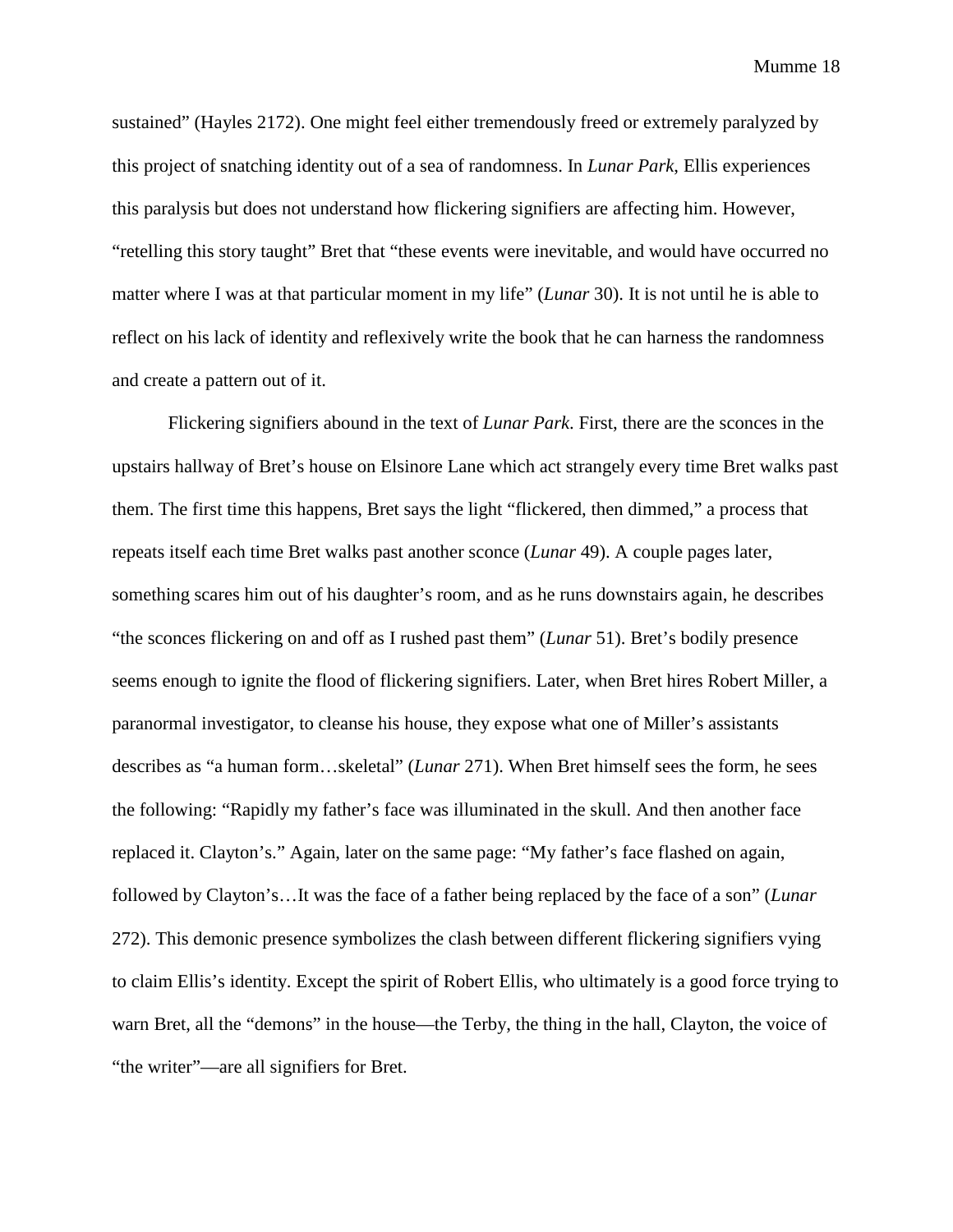Beaudrillard believed that ultimately simulacra would lead humanity to destroy itself via nuclear holocaust, which is the supreme technical achievement of information technology. This explains away the paranoia and sense of impending doom that underlies much of the book and which Colby latched onto as the key to the book's thesis. However, this paranoia is actually an outworking of Ellis's loss of identity; if he is unstable in his own self, it is impossible for him to interact meaningfully in as complex a setting as a city. "Cities had become mournful places" instead, filled with "faceless enemies...no one was certain who we were fighting or why" (*Lunar* 27). Ellis reinforced his own loss of identity on a national scale; since versions of himself will not stop flashing on and off his face, he sees everyone else as faceless as well.

Ellis's descriptions of cities also reveal how integrally information technology and modern progress in general confuse Ellis with their lack of presence and thus how they impede his ability to achieve self-realization after the death of his father. Cities are "jagged mounds of steel and glass and stone," materials testament to the advancements of technology (*Lunar* 28). In an interview, Ellis stated that "the randomness of it all [Los Angeles] based on the city's geography, of just being in the wrong place at the wrong time, played heavily on my fears growing up. At the same time, there was a lot of scary drama in my family" (Goulian). He calls it "incongruous—beautiful Southern California, unhappy kids, awful kids, a scary house. I guess that fear I felt could be traced back to the idea that when a bad divorce goes down, a house that shouldn't be scary becomes really scary" (Goulian). Therefore, the city intertwined with Bret's hostile relationship with his father, cementing the father absence as the main catalyst for moving to the suburbs. Instead of processing this fear and paranoia through a healing self-analysis, Bret hides—first through the move to the suburbs, and later, when things frighten him in the house, by locking himself in his office.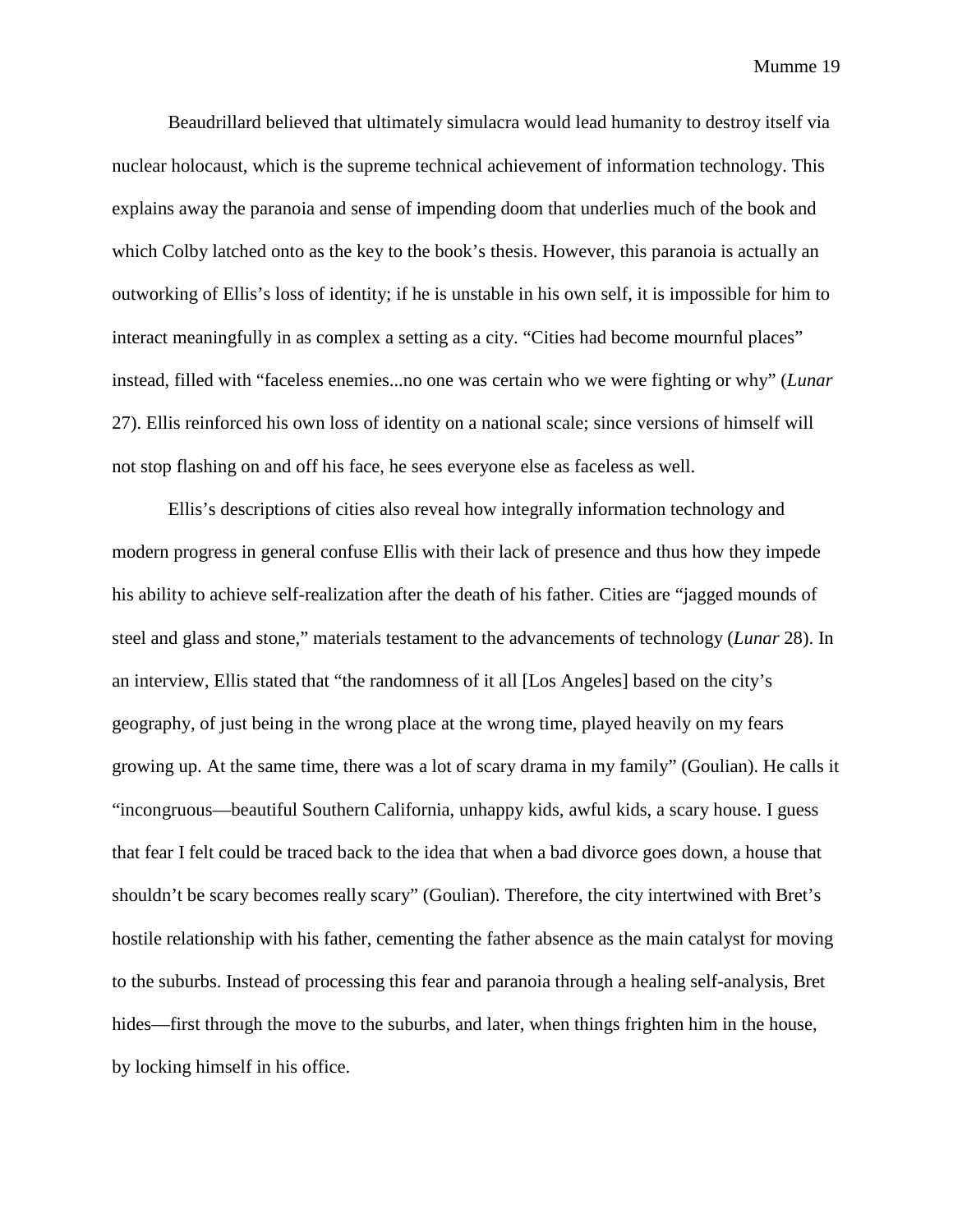Technology, as the impetus for the pattern/randomness binary and the main perpetuator of hyperreality, is involved in almost every aspect of the haunting and attacks Bret experiences throughout the novel. He receives mysterious emails from a Bank of America in Sherman Oaks that always at 2:40 am, the exact time of his father's death. The flickering of the lamps turns into a full-scale electrical problem later, when "the thing in the hall" attacks and the electricity in the entire house goes out. Then, when it comes back on (again at 2:40 am), "everything that had been off before bed was now on. Every light in the house was burning. The television was blasting. From the stereo blared a Muzak version of 'The Way We Were.' My computer flashed on" (*Lunar* 240). The television also has a habit of randomly turning on, always playing Steven Spielberg's *1941*. Even a lesser form of technology, an electronically powered doll called a Terby, comes to life and terrorizes Bret.

Bret and Jayne's children, Robby and Sarah, do not struggle with technology's grip on their lives. In fact, in the first chapter Robby rejects Bret's gift of a robot; "it was the astronomy CD-ROM he wanted instead" (*Lunar* 28). In the same paragraph, Bret reads *The Poky Little Puppy* to Sarah "on CD-ROM, which made the book seem cold and barren…from the empty glow of the computer screen" (*Lunar* 29). Bret's failure to connect with his son also centers on technology. Robby constantly plays violent video games and spends much of his time on his computer. Bret finds out too late that Robby is emailing the missing boys on the computer and planning to become one of the missing boys himself. When he hacks into Robby's computer, it shuts itself down, and "within the random flashing and static" Bret sees, among many things, his father, the Bank of America where his father's ashes are kept, and "another familiar apparition: Clayton's face." Afterwards, "the computer whirred itself into silence and died" (*Lunar* 218).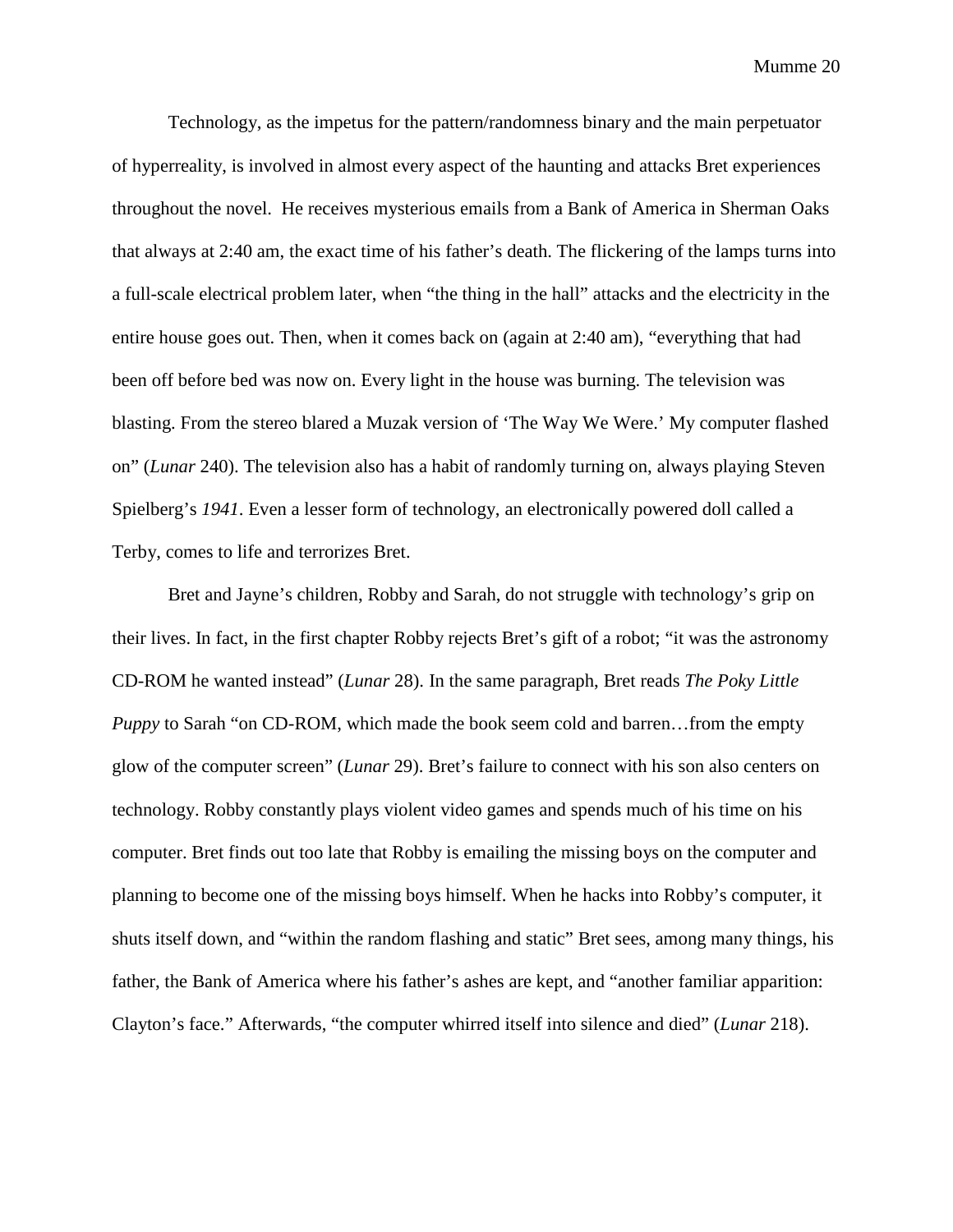The flickering signifiers confuse Bret so much, and are reflected so painfully in the technology, that he is unable to even use technology. When Bret admits to Robby, "I saw what was on your computer," Robby feels betrayed. He turns to Bret "in horror," and then adopts a new tactic: suddenly Robby started smiling" (*Lunar* 220-21). Because Robby used technology as an escape from Bret, Bret's intrusion into his computer is unforgivable. This chapter is called "the actor" because from the moment Bret admitted to hacking the computer, he lost the real Robby forever. He is replaced by a representation of himself—the smiling kid pretending everything is suddenly alright—and not too long after that conversation, Robby is gone from Elsinore Lane forever. After the attack by "the thing in the hall," Bret does not notice "Robby taking the cell phone from my [Bret's] hand" (*Lunar* 243). This symbolic gesture shows how technology separates father and son. One knows how to navigate the hyperreal and one is controlled by it.

The Bret in the novel fails to harness the hyperreal, but the act of writing *Lunar Park*  reflexively achieves self-realization, even if it is only after his son is gone from the text and his father is gone in real life. Bret complains that, when the Brat Pack was in vogue, "the novel itself didn't matter anymore—publishing a *shiny booklike object* was simply an excuse for parties and glamour" (*Lunar* 9, emphasis added). According to Twitter, the novel does not matter as much to Ellis as an author anymore either, but *Lunar Park* is also a shiny booklike object—not because it was another excuse to party, or an act of defiance to his critics, but rather because Ellis finally learns to harness the hyperreal and achieve self-realization through textual self-analysis. *Lunar Park*, therefore, is more than a book: it is an act of creating and stabilizing identity made possible by the reader's help, encouragement, and applause.

**"These Spirits Might be Projections from Your Inner Self:" Self-Analysis in** *Lunar Park*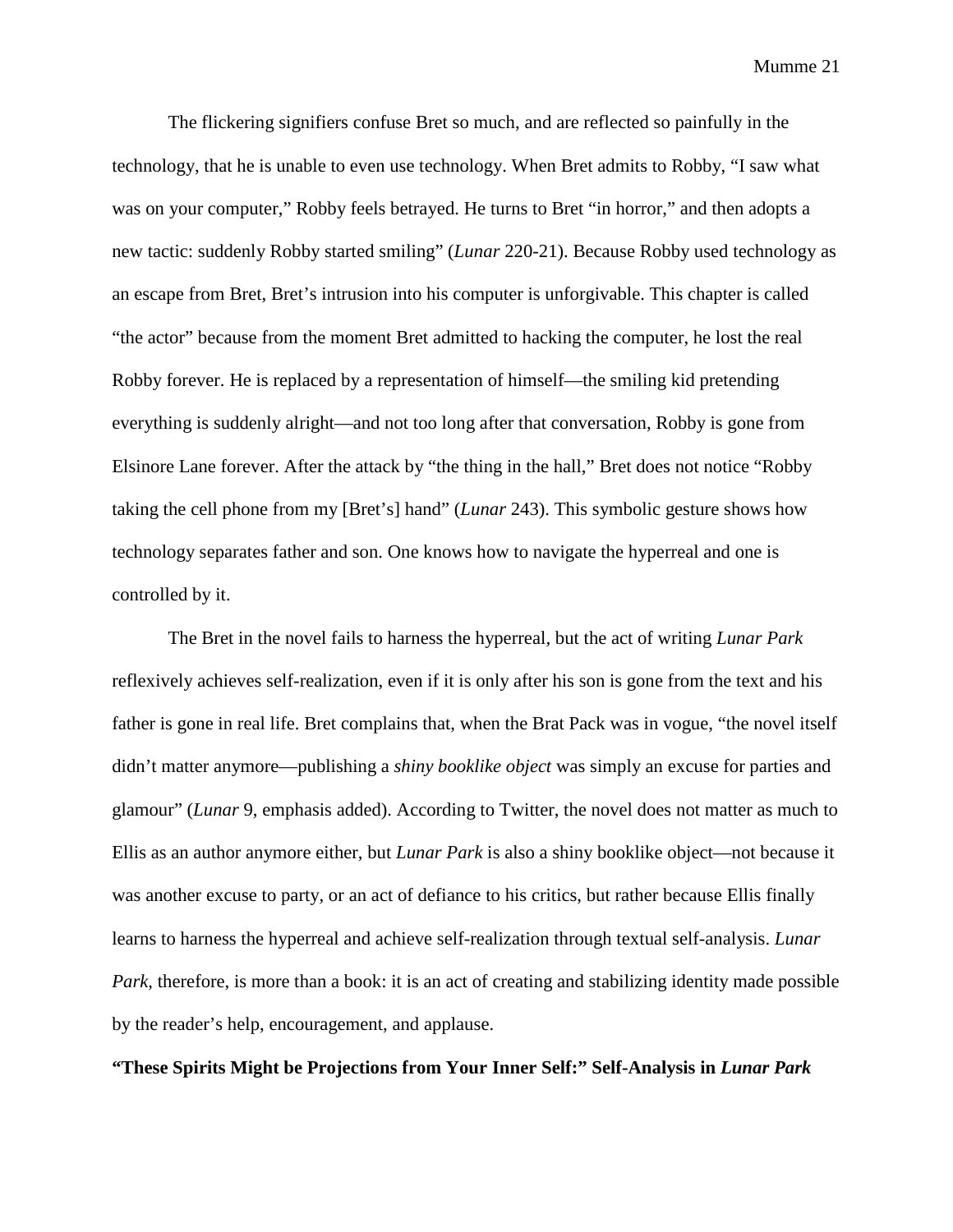Karen Horney explores self-analysis in her book of the same title. Even though Horney is a disciple of Freud, she breaks with Freud in her thesis because Freud did not believe neurotic people were capable of achieving self-realization on their own. His reasoning was simple: to achieve self-realization, there needs to be "an incentive to grow" and "Freud emphatically denied that such a wish exists…as if the positing of such a wish were a sort of hollow idealism" (Horney 21). Horney not only believes self-analysis can be successful, but that it can also lead to a person becoming fully realized; Freud was skeptical of this possibility as well. Horney, a very optimistic psychoanalyst, claims effective self-analysis "give him [the individual] a chance for selfrealization…the development of his potentialities as a strong and integrated human being, free from crippling impulsions" (Horney 12). Horney, true to her Freudian roots, recounts how most neuroses are instilled in individuals by their parents while they are children. Parents can cause neuroses in many different ways; they can "exert so much pressure on the child that his initiative becomes paralyzed," or exude "a combination of smothering love and intimidation, of tyranny and glorification" (Horney 41). Closer to the source of Bret's own neurosis, though, is how "a child may be led to feel that his right to existence lies solely in living up to the parents' expectations" (Horney 41). This parental determinism afflicts Bret in the novel, and he unwittingly afflicts Robby in the same way, even as he seeks to connect with him.

Horney does agree with Freud that performing self-analysis is difficult, that the individual often resists attempts at self-analysis, and that self-analysis can only be successful if there is an extremely strong incentive for it to succeed. While self-analysis is "bound to be painful and upsetting at times and requiring all available constructive energies," and while a person performing self-analysis might "despite his best intentions to be cooperative," end up resisting the self-analysis, Horney argues that self-analysis should succeed where the incentive is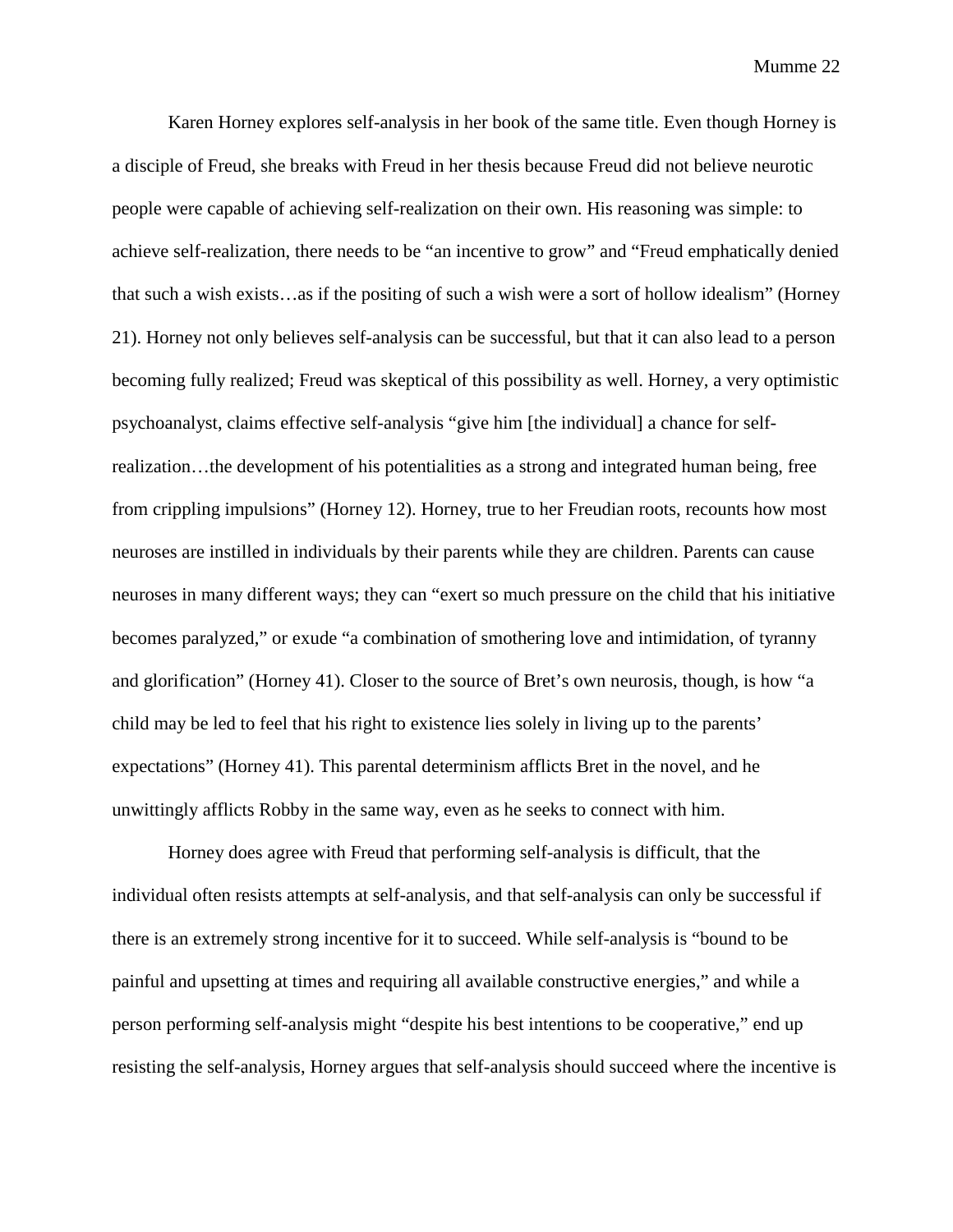strong enough for a very simple reason: neuroses work against one's true self-interest and so eliminating them leaves one "free for the development of his [one's] best potentialities" (Horney 21).

While normal psychoanalysis has two participants, patient and analyst, in self-analysis, the one conducting self-analysis must act as both patient *and* analyst. The patient has three tasks: "to express himself as completely and frankly as possible," "to become aware of his unconscious driving forces," and "to develop the capacity to change those attitudes that are disturbing his relations with himself and the world around him" (Horney 93). The analyst is responsible for "five main divisions: observation; understanding; interpretation; help in resistance; and general human help" (Horney 113). "The ultimate goal" of all these tasks is "self-recognition and change" but this goal will only be achieved if one engages in what Horney terms "systematic self-analysis" (Horney 171). Systematic self-analysis requires frequent and continuous sessions of self-analysis and a willingness to "take up the battle with these opposing forces" (Horney 160). In *Lunar Park*, one can trace three different efforts at such a systematic self-analysis. All three of these attempts at self-analysis feature a son attempting to overcome neuroses instilled in him by a domineering, hostile father.

### **"The Disaster that is Bret Easton Ellis:" Bret's Unsuccessful, In-Text Attempt**

The first of these three processes of self-analysis centers on Bret's in-text attempt to escape his father. This first attempt fails miserably and directly leads Robby to escape Bret, thus reinforcing the cycle of father absence. Horney lists a patient's "resistances" to analysis, whether conscious or unconscious, as the strongest argument against the possibility of successful systematic self-analysis. While Bret does spend the entire book trying to unravel the forces,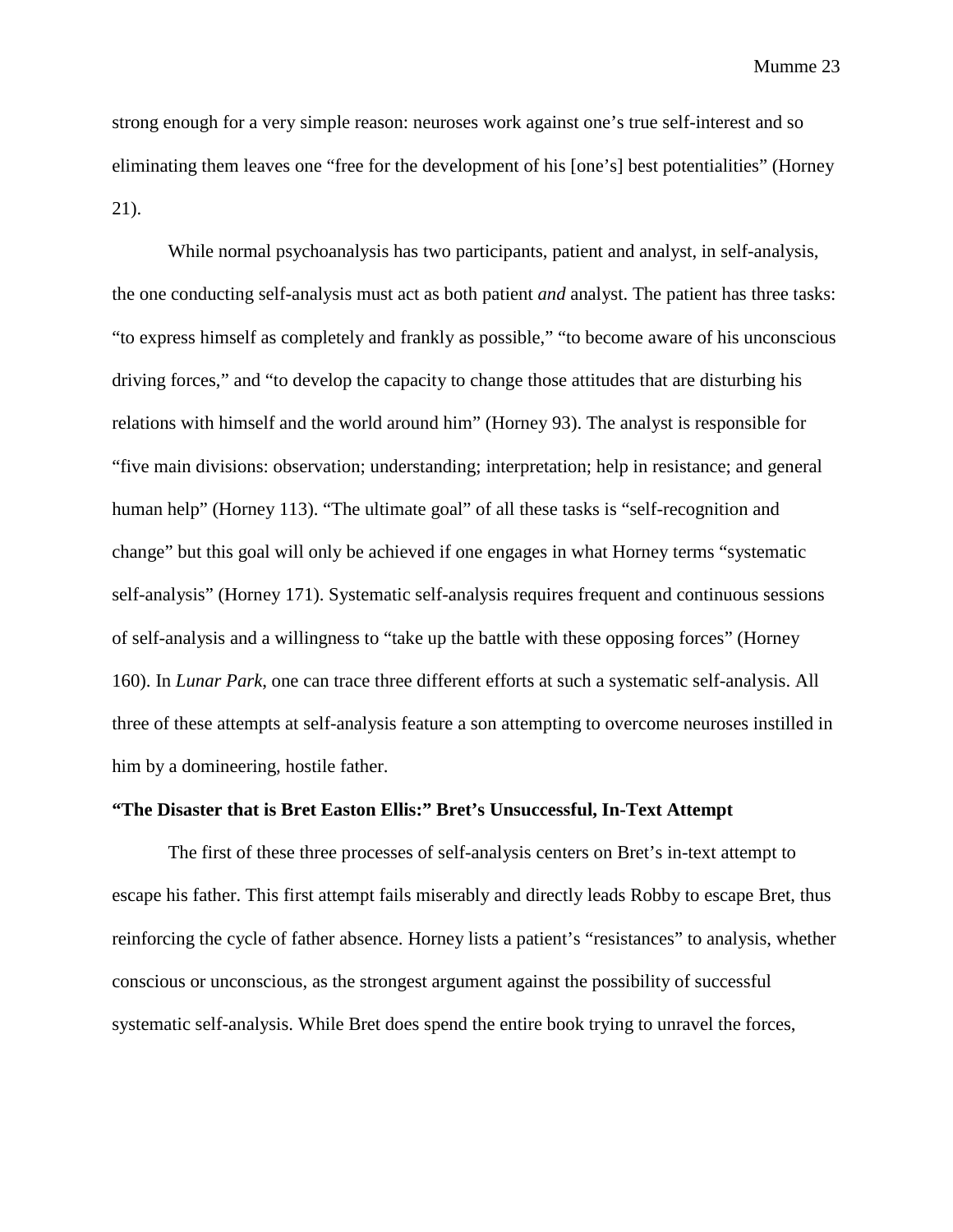supernatural and natural, haunting him, ostensibly with the goal of salvaging his marriage with Jayne and connecting with Robby, he resists himself at every turn.

In normal psychoanalysis between a patient and analyst, these resistances make the patient "refuse to cooperate. He is late or forgets the appointment…His associations become shallow, unproductive, and evasive. Instead of examining suggestions made by the analyst, he resents them and feels attacked, hurt, misunderstood, humiliated" (Horney 127). Bret is actually seeing a psychiatrist named Dr. Kim in *Lunar Park*, and he shows the classic signs of resistance. He makes up the dreams she wants him to bring in for interpretation, he is late for appointments, he avoids talking about himself and only wants to talk about the missing boys. Dr. Kim reminds him that "the main reason you are here is to find ways to get to know your son." She then reprimands him: "I don't think you are." When he questions her, she pushes on: "because you haven't mentioned him once since you've been here" (*Lunar* 86). His resistance to connecting with his son is intimately connected to his own absent father: "I'm getting these weird e-mails from L.A. that have something to do with my father, I think, and all those missing boys are scaring the hell out of me and it's all causing enormous conflicts within my psyche" (*Lunar* 86). Bret readily admits his own resistance here, a resistance that arises because "certain insights are not acceptable to the patient; they are too painful, too frightening, and they undermine illusions that he cherishes and is incapable of relinquishing" (Horney 127).

Bret is also resisting, less consciously, his own attempts at self-analysis, which go much deeper than his pretending and play-acting with Dr. Kim. On page 60, he admits: "I was the one who needed to make a connection, to mend us, but his reluctance—as loud and insistent as an anthem—seemed impossible to overcome." Even though he knows he "failed him utterly," he "still resented the fact that he—not myself—lacked the courage to make that first move" (*Lunar*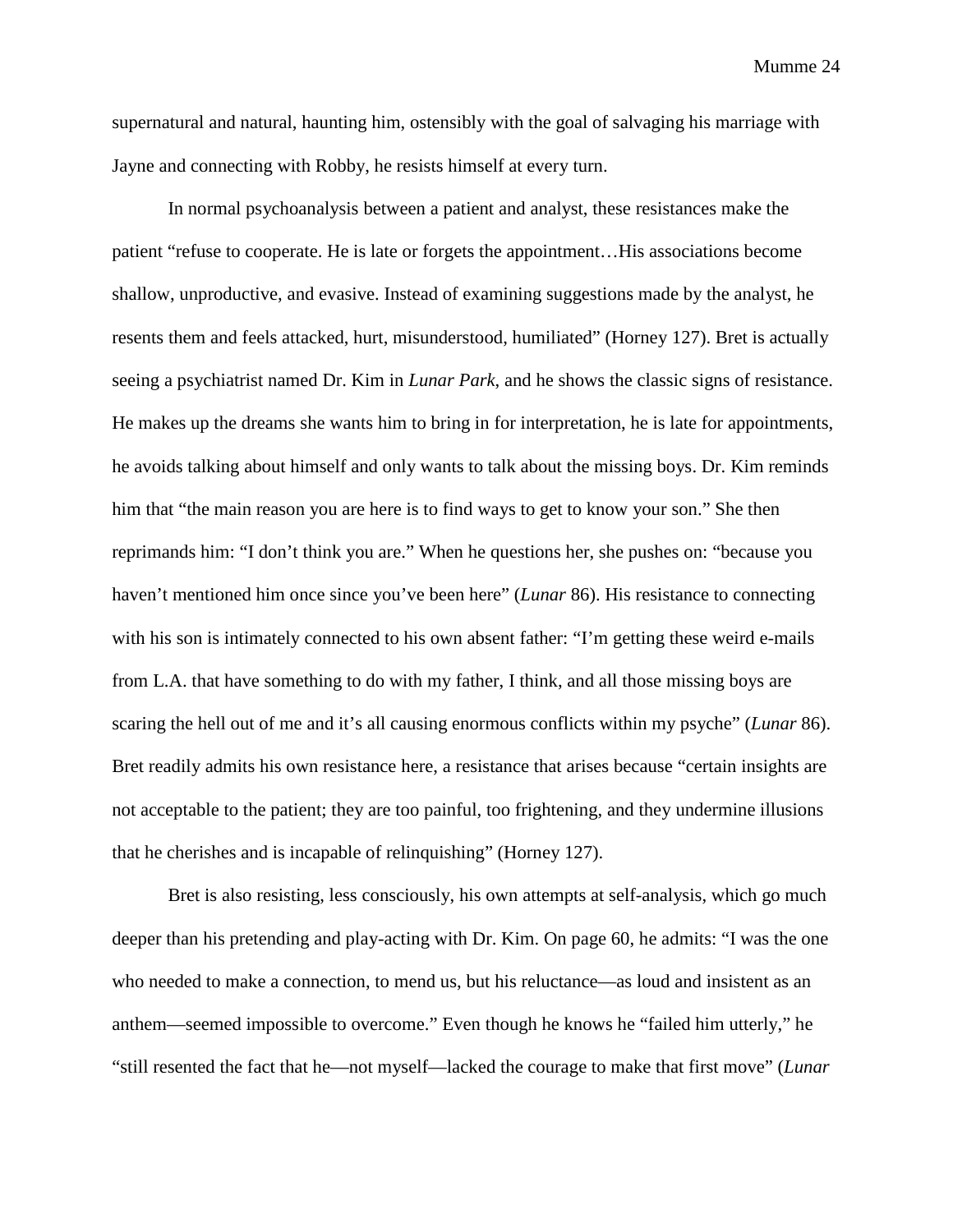60). Here Ellis avoids blame as a way of resisting the insight that he is the one to blame, that he is acting just as Robert Ellis did towards him as a child. Resistances come from a divided selfidentity: "the interest of the one group is to maintain unchanged the illusions and the safety afforded by the neurotic structure; that of the other group is to gain a measure of inner freedom and strength through overthrowing the neurotic structure" (Horney 243). The part of Ellis that wants to maintain the status quo wants to blame Robby for the disconnect between them, while the part that wants freedom realizes his own failure is the true root of the problem. Unfortunately, the part resisting self-analysis is the stronger of the two through most of the novel. Horney states that "the stronger and the less hampered a patient's incentive towards liberation, the more productive activity will he display" (Horney 15). When Bret's handler for a book tour tells him he needs to hit rock bottom, he responds "it's a difficult thing to hit rock bottom when you are making close to \$3 million a year" (*Lunar* 23). He might have reached rock bottom earlier, but when "no one else wanted me," Jayne offers to marry him (*Lunar* 25). His marriage to Jayne reinforces his resistances, as the status quo now includes a movie star wife, an easy life, and a beautiful house in the suburbs.

Bret's adolescent disconnect from responsibility, a continuous sense of victimization, is Bret's central resistance to self-analysis, and can be traced back to his relationship with Robert Ellis. Gray and Anderson quote a study that found "that greater father involvement earlier in life was associated with higher educational attainment, lower delinquency rates, and lower psychological distress among children" (Gray 126). While Bret attained a great education and even had a novel published while still in college, he certainly fell into delinquency and psychological distress. This distress returns in *Lunar Park* when the ghost of Robert Ellis comes back to haunt Ellis. The tragedy of Bret's failure is that, of all the forces haunting Ellis in the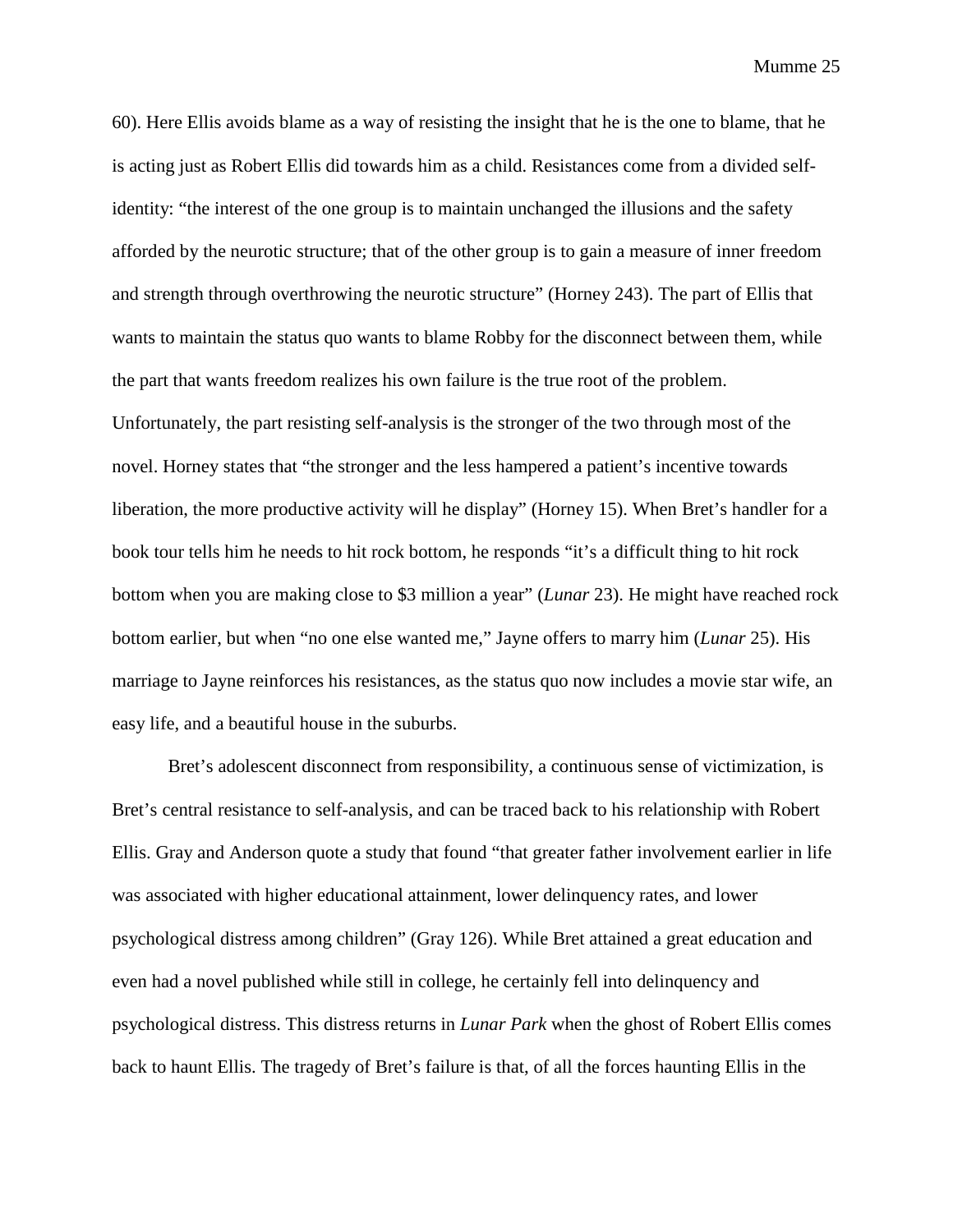book, Robert's ghost is actually a benevolent force, perhaps the only one in the novel. All the other forces are hyperreal creations of Bret's subconscious, false representations of his own identity that terrorize him so much that it paralyzes him. He cannot overcome these resistances, and thus cannot achieve self-realization.

Bret's adolescent resistance to responsibility is apparent very early in the novel. At the Halloween party, he costumes himself childishly in "faded jeans, sandals, an oversized white Tshirt with a giant marijuana flower emblazoned on it, and a miniature straw sombrero" (*Lunar*  31). He tells Jayne he is attending the party "simply as 'me'" (*Lunar* 31). By disguising himself *as* himself, Bret illustrates that his identity is now a hyperreality—no longer attached to a real signifier, just another patterned mask to be put on or taken off at will. Jayne is disgusted by this and tells Bret "you do an awfully good impression of yourself" (*Lunar* 31). This hearkens back to Patrick Bateman's insistence that "I simply am not there" in *American Psycho* (*American*  377). Bret earned the right to have a Halloween party by being "'a good boy' for four months" and laments that "Jayne never understood that the Party had *been* my workplace" (*Lunar* 32-33). He takes an Oedipal view of Jayne: she is more of a mother to him than a wife and co-caretaker of their children. "The lack of sex in our [Bret and Jayne's] marriage" was what led them to couples counseling. Bret "couldn't figure out where this lack of interest on my part was coming from. Jayne…resembled something new to me now, something other than the hot girlfriend. She was the wife, the mother, my savior." Bret then wonders, "But how did that begin to constitute a celibate relationship?" (*Lunar* 83). The answer to this question, which proves that Ellis is attempting self-analysis in the text, is that Bret is no longer attracted to his wife because intimacy with her would cement his role as a husband and father, something of which he is gravely afraid. Finally, Bret explodes in a couples counseling session: "I didn't want a kid!" (*Lunar* 196).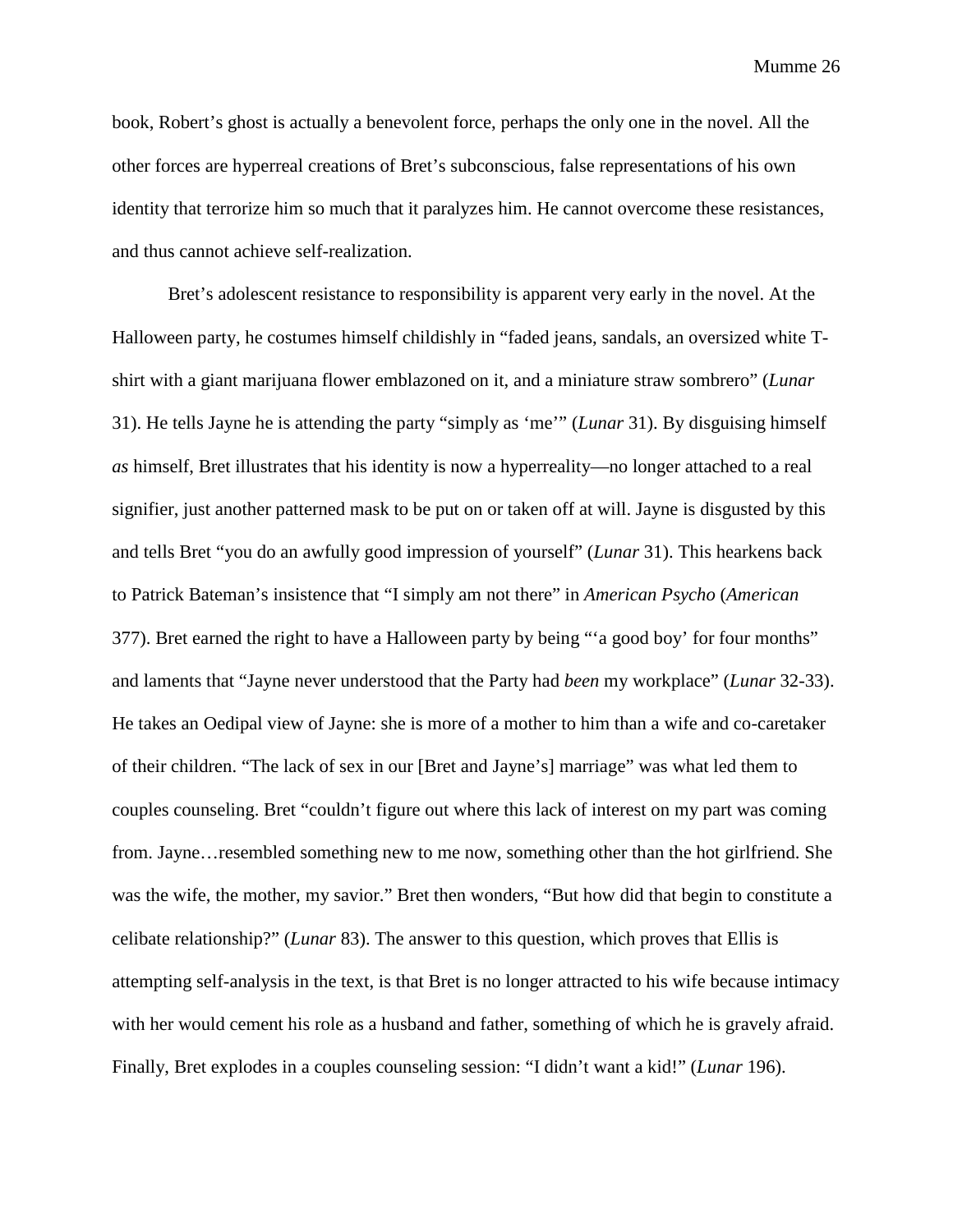This fear leads him to misinterpret the hyperreals that surround him in the novel, unable to recognize that they are all contradictory patterns for his own identity. His father's absence has erased his true identity; therefore, when his father returns, he still sees him as a force of terror, rather than a friendly warning that Bret himself is the terror. A close reading reveals that Robert Ellis's ghost simply yearns for forgiveness and reconciliation from Bret and is seeking to save Bret from a painful separation from his own son. However, to Bret, this was "something I didn't want to give" because it would require him to conquer his resistances (*Lunar* 96).

Bret finally realizes these things towards the end of the novel, but by then it is too late. His bifurcated identity is represented by the narrator's division between "Bret" and "the writer." The writer is the part of Bret resisting the self-analysis, seeking to keep the status quo, while Bret seeks to escape into a more healthy view of himself and relationship to those around him. The first time "the writer" appears, on the morning after Bret panics after seeing Clayton in his house, the writer convinces Bret "that everything was normal even though I knew the day's surface tranquility was something brief, the respite from a nearing and total darkness" (*Lunar* 148). He admits that the writer's life "is a maelstrom of lying. Embellishment is his focal point. This is what we do to please others. This is what we do in order to flee ourselves" (*Lunar* 146). The writer resists the systematic self-analysis that would save Ellis and his family. The writer becomes more and more prominent as things escalate towards the end of the book, foreshadowing Ellis's eventual failure to escape his father's influence in the text.

For the first half of the book, all the forces attacking 307 Elsinore Lane—the Terby, Clayton, Robert's ghost, the thing in the hall, Patrick Bateman—seem to be in league with each other, working with the sole purpose of destroying Bret. However, the reader learns, mostly through the writer, that this is not entirely true. Robert's ghost actually opposes the rest of the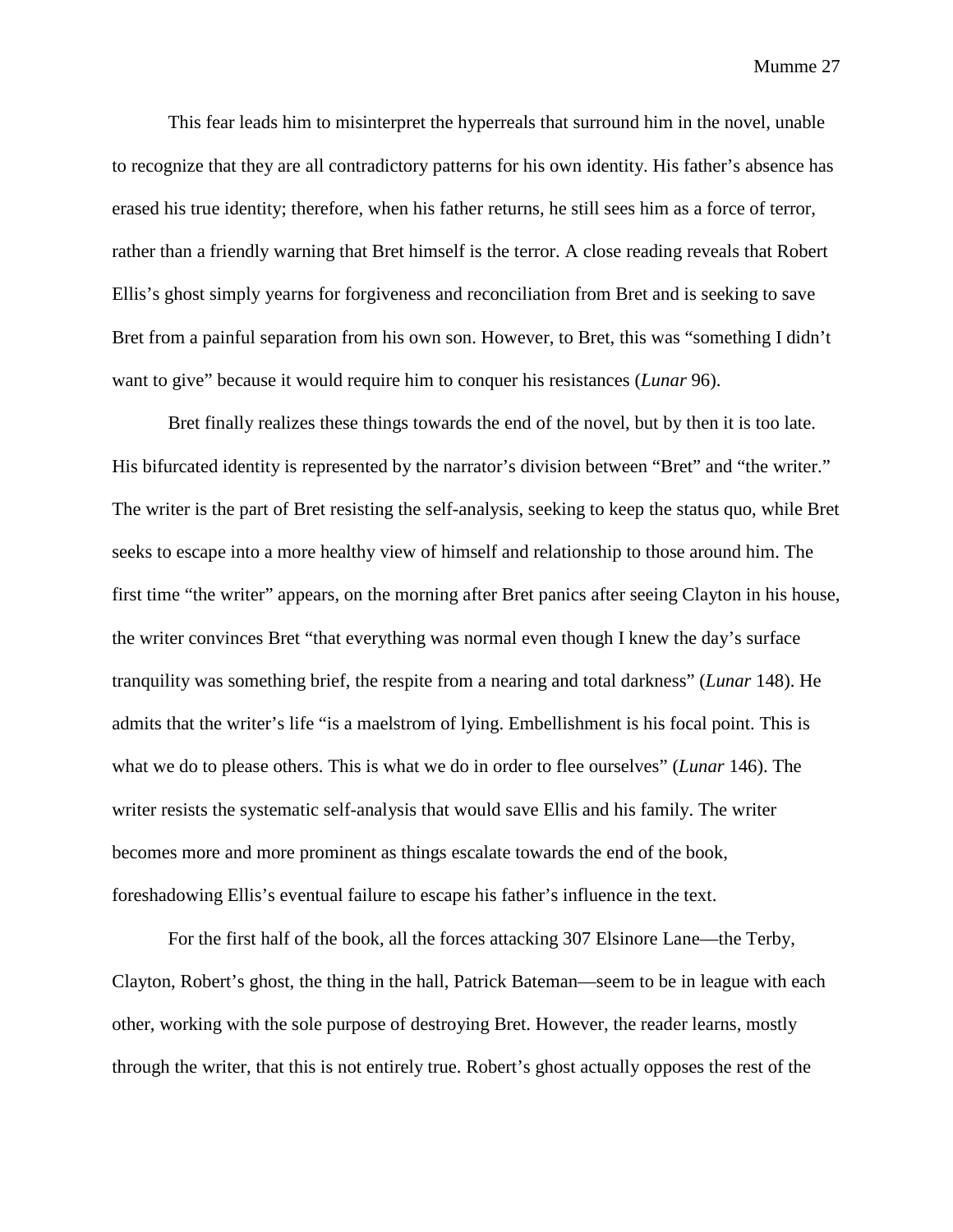supernatural forces. Bret realizes "my father wanted to give me something. And as I kept repeating his name I realized what it was. A warning" (*Lunar* 170). This revelation comes a few pages after this one: "I was now my father. Robby was now me…Why hadn't I noticed him until he was lost to me?" (*Lunar* 160). The writer tells Bret that Robert's ghost "*wanted you [Bret] to notice things*" but that "*something else did not*" (*Lunar* 190, original emphasis). The writer recognizes the two parts warring inside Bret, but does not allow Bret to resolve the conflict: "*there could never be any explanations because explanations are boring*" (*Lunar* 190). Robert's ghost consistently tries to warn Bret that he is pushing an oppressive, absentee fatherhood on Robby the same way Robert pushed it on him; however, Bret knows no other way of parenting and so oppresses his son in the same way Robert oppresses him, by being absent from his life.

Aligned against Robert's ghost are the many hyperreal signifiers of Bret himself: the Terby, the thing in the hall, Clayton, and Patrick Bateman. Little by little, it is revealed that all these things are manifestations of Bret haunting himself. The Terby, which is "Y Bret" backwards, and the "thing in the hall," are both childhood creations of Bret Easton Ellis. The writer reminds Bret that he wrote "The Tomb," the story featuring the thing in the hall because he was scared of his father, and that the thing "broke into the homes of families because it wanted to eat the children" (*Lunar* 250). The thing in the hall represents Bret's subconscious resentment of Robby's very existence. Likewise, Clayton and Patrick Bateman both first appear as demonic forces outside of Bret seeking to destroy him. At the Halloween party, "someone I [Bret] didn't recognize came as Patrick Bateman, which I didn't find funny and had a problem with;" however, the person he did not recognize was Clayton, who is revealed to be the same person as Bret at the end of the novel. Therefore, both Clayton and Bateman are not outside forces haunting Bret, but creations of Bret's own mind into which hyperreality has breathed life.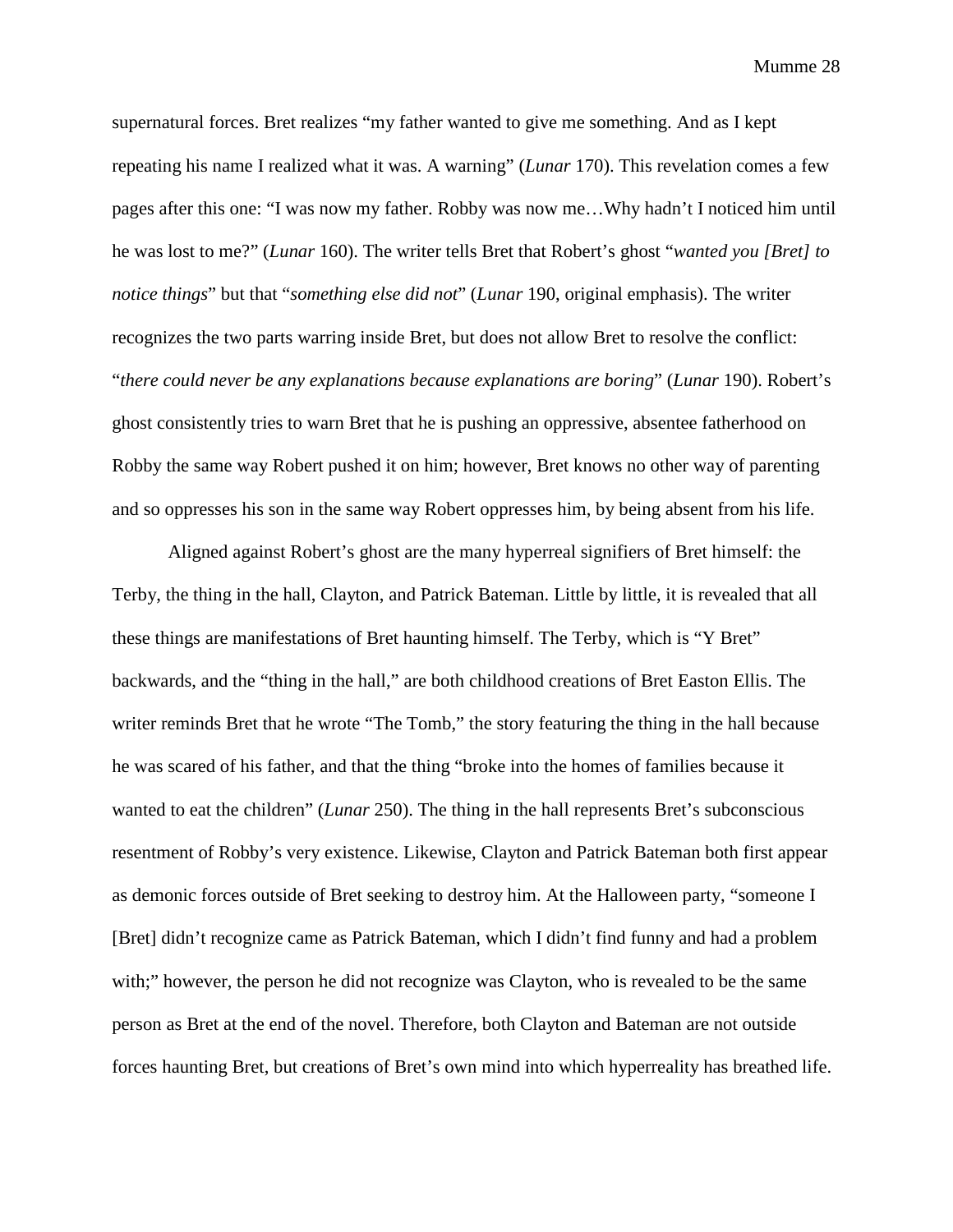All four forces have this in common: they rise up out of both Bret's subconscious and out of his written fiction. In a moment of clarity, Bret reflects: "Writing will cost you a son and a wife, and this is why *Lunar Park* will be your last novel" (*Lunar* 252).

Bret experiences several key moments of revelation at the end of the novel, especially after he hires Robert Miller, the paranormal investigator, but he is too late. His resistance to selfanalysis has done its damage by then. Miller asks him "if you have perhaps antagonized inadvertently in some way—the house itself." He then tells Ellis: "I feel your fear, but I also sense anger and an antagonizing personality." Finally, he dramatically states: "I have seen a person turn to ash because of their antagonism" (*Lunar* 258). Ellis's own antagonism, his resistance to self-analysis, his inability to form a stable identity, is literally setting fire to his soul. Miller later changes his mind about the house. "But if the house is not the source," Ellis asks, "what is the source of the haunting?" Miller answers with "You are" (*Lunar* 264). All the forces emanate from Bret himself. When Ellis realizes that "Clayton and I were always the same person," Robby is already gone, and the writer, still resisting, "whispered, *Go to sleep*" (*Lunar*  295). Not only does Bret's inability to see the forces attacking him as hyperreal manifestations of himself lead him back towards the trauma first caused by his father instead of away from it, but it also drives his own son away from him. The writer responds to Bret's final agonizing cries of "why" by telling him: "*Because you never existed for him. Because—in the end, Bret—you were the ghost*" (*Lunar* 298). The writer finally hammers the responsibility home to Bret: his failure to cope with his father's absence made him an absent father himself.

In an attempt to understand his complicated relationship to his now deceased real-life father, Bret Easton Ellis gives birth to a son in fiction. "The feelings of a growing pregnancy, the arrival of a helpless child, the impact on sleep, the readjustments in a marital relationship" Gray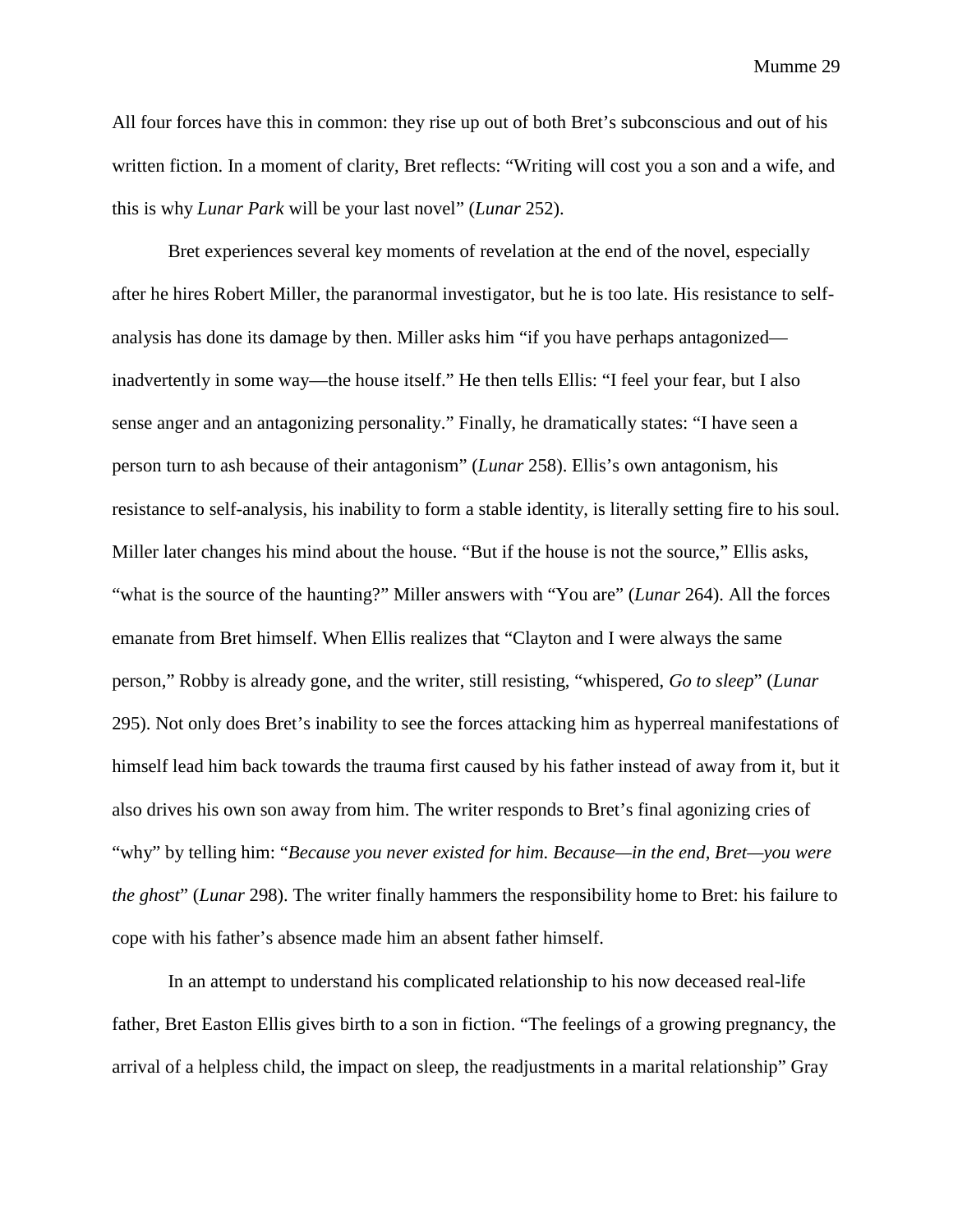and Anderson write, "are real to a father in ways they might not be to a son" (Gray ix). In *Lunar Park*, Ellis discovers through his own failed attempts at parenting, how much he has in common with his father. While Robert Ellis was not physically absent in Ellis's life, as Bilton stated, Bret interprets his relationship to Robert as one of father absence in his novels. Therefore, in *Lunar Park* he makes himself an absent father so he can understand his own father and put his ghost to a more peaceful rest.

Horney makes sure to point out that resistance, especially as an interest in maintaining the status quo, is "not—and emphatically not—identical with a wish to remain ill" (Horney 246). Ellis's own resistances work to maintain his distance from his responsibility as a son, a husband, and a father, to sustain his adolescent dependence on Jayne's nurturing while pretending to have autonomy, to be in control of the party. However, these resistances also make him paranoid, sleep-deprived, angry, and alienated from his family and friends. They lead him further and further away from self-realization and further and further into meltdown. At the Halloween bash, after being frightened by the Terby and running to hide in his haven—his home office—Bret glimpses the final failure of his resistance to maintain the status quo: "I realized that for me the party had ended" (*Lunar* 51). Bret's resistances not only support the status quo, but they slowly deconstruct him mentally and emotionally.

Bret fails to escape the trauma induced by his father's absence because he allows his fictions, his mental realities to be "artificially revived as though real, in a world of simulation" (Beaudrillard 1562). This is a "hallucination of truth" instead of a real truth. Beaudrillard recounts how dead "Savages" were "frozen, cryogenised, sterilized, protected to *death*, they have become referential simulacra" (Beaudrillard 1562, original emphasis). Bret keeps his father's ashes in a safe-deposit box in the bank at Sherman Oaks; he holds onto a simulacrum of the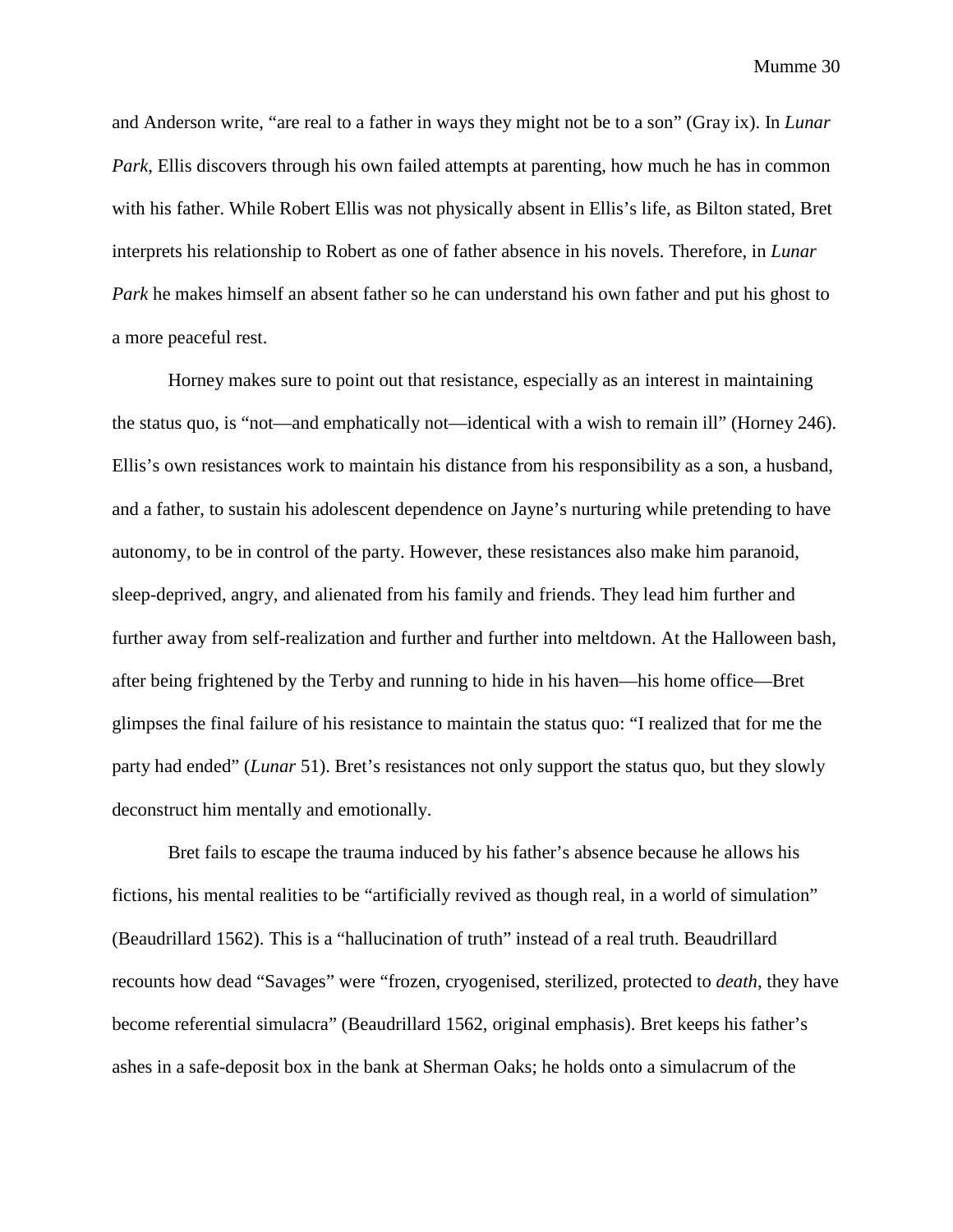father figure in his head, instead of releasing his ashes to freedom for both Robert and Bret. He participates in hyperreality, even creates it, but does not understand how "the book is a form of information transmission and storage" and that "books and humans have something to lose if they are regarded solely as informational patterns" (Hayles 2169). This pattern/randomness binary leads to "unexpected metamorphoses, attenuations, and dispersions," which Bret experiences in spades. His fears and fantasies, tied up in his fictions, use information technologies to leap off the page and out into the real world—Bret does not know how to deal with them or how to face what Clayton calls "the disaster that is Bret Easton Ellis" (*Lunar* 230).

# **"Our Son Was Lost:" Robby's Tragically Successful Attempt**

Robby, however, does know how to deal with information technologies. He is constantly surrounded by a technology of one kind or another. He uses this knowledge of information technology, of how one can use simulacra to create a new virtual pattern of identity for oneself, as a buffer between him and the traumas the world and his father seek to foist on him. Technology provides him with a supportive community of friends who want what is best for him and therefore allows him to successfully perform systematic self-analysis and reach selfrealization despite his hostile relationship with his father.

Through Robby, Ellis addresses the generational gap between fearing and utilizing technology. In an interview, Bret stated that the first four books he published were all written on a typewriter. He admits that he "was kind of suspicious…so technologically immature that I really couldn't work a computer…I was afraid of the computer" (Clarke 68). He translates this fear to the book—the flickering sconces, the television and computers that outwit and thwart Bret, the video games and cell phones Robby constantly uses, much to Bret's ignorant confusion. Robby's morning routine before school underlines this gap. He tells Jayne "that he'd just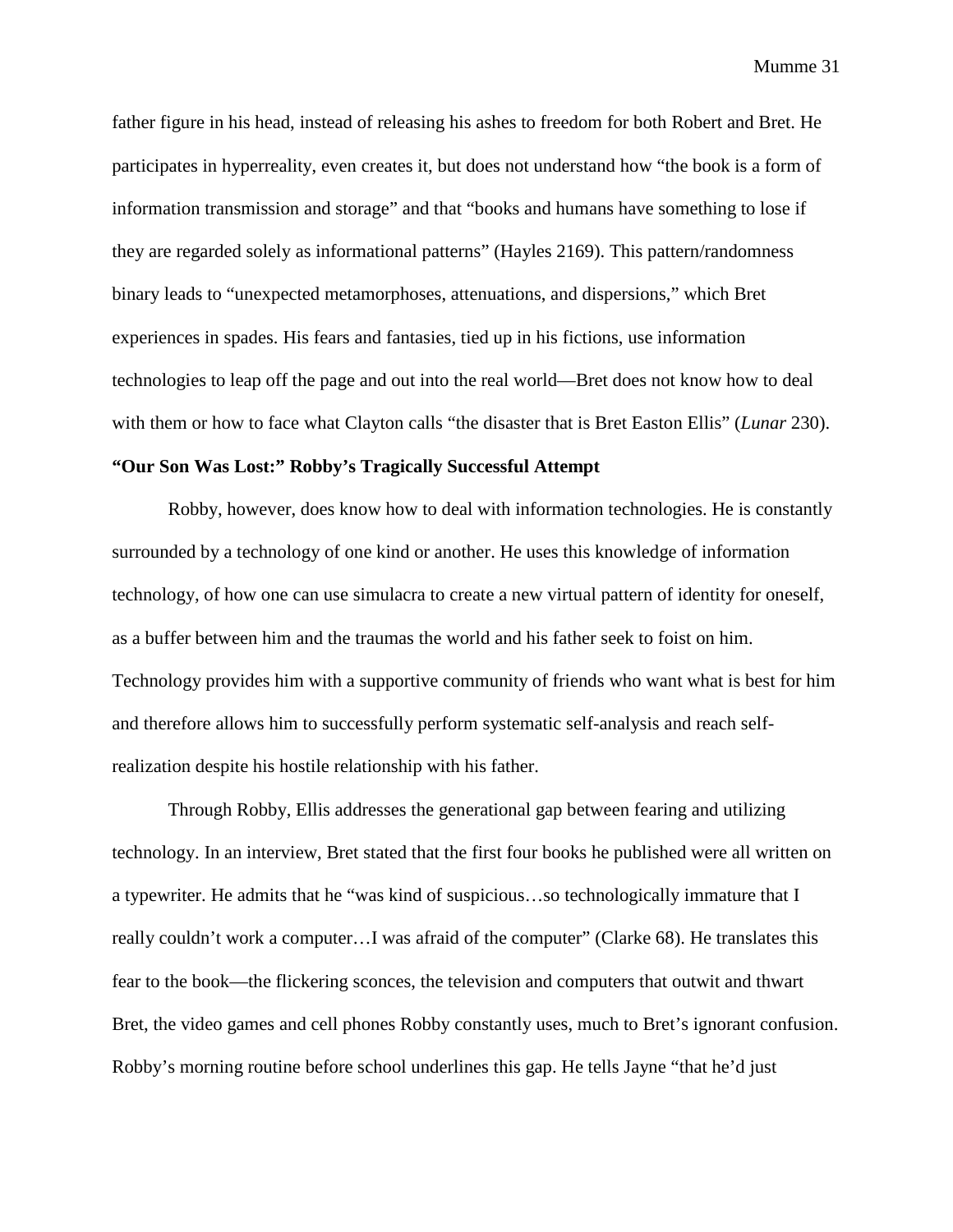downloaded something form a *Buffy the Vampire Slayer* Web site" and later "was checking his palm pilot while swaggering around the kitchen—his way of acting tough" (*Lunar* 61-62). Finally, he "pulled out his cell phone to make sure it was charged" (*Lunar* 63). Bret asks why Robby is taking a cell phone to school, initiating a quick argument between Bret and Jayne. Bret observes that "Robby seemed lost, as if he didn't know what to do" (*Lunar* 63). While Bret is suspicious of technology and its effects on his son, Robby needs technology to escape his father's absent parenting techniques.

Bret's absence from the first ten years of Robby's life—his militant desire to deny his son's existence—created the hostile atmosphere between father and son that comes to the surface when Bret moves in to the house on Elsinore Lane. Bret "begged her [Jayne] to have an abortion" when he first found out about Robby. He yells at her "Change it! Fix it! Do something!" He complains that "children had voices, they wanted to explain themselves, they wanted to tell you where everything was—and I could easily do without witnessing these special skills" (*Lunar* 15). His fear of fatherhood causes him to reject his son, to keep Robby his "secret son" (*Lunar* 17). Robby noticed: he asked "where his father was, why his dad wasn't living with them, why he never came to visit." Bret's absence led to problems for Robby like "anxieties, irrational fears, attachment disorders, tantrums at school" (*Lunar* 17). Eventually, Robby adjusts to being fatherless; by the time Bret moves in, Robby's "usual stance when talking to an adult" is "You mean nothing to me" (*Lunar* 46). In fact, when Bret moves in, thus moving from absence to presence, he only further disrupts Robby's pattern of identity. He says Robby's "future [was] flattened by my presence" (*Lunar* 116). Robby seeks to create his own world to shelter himself from the harsh, rejecting world of adults, dominated by the great void of his father. He even denies the reality of his father: "he spoke very clearly, his back still to me—'you're not my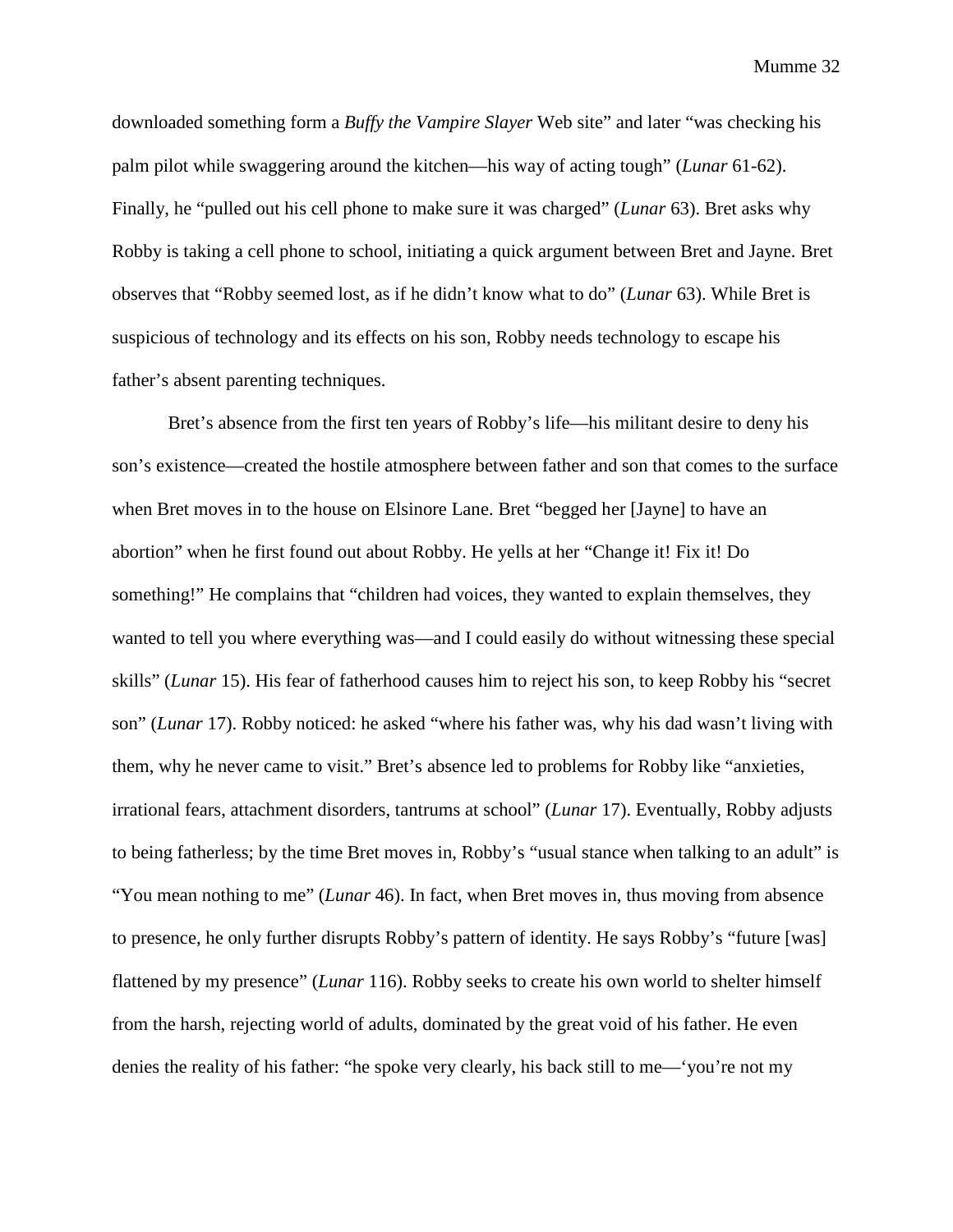father, Bret'" (*Lunar* 164). Robby creates a new space for himself predominantly through technology, where he uses virtual space to get closer to what really fascinates Robby—outer space itself. Robby's response to his father's absence is to fall in love with the greatest absence in the universe, that of outer space.

Horney noted that "there are undoubtedly certain advantages in writing down one's associations" when performing systematic self-analysis (Horney 170). Writing out one's selfanalysis allows one to look over notes afterwards and to search for revelations there. Most of Robby's interactions with technology involve written text: emails to the other missing boys and to his best friend Ashton Allen, text messages, and saved documents. These texts allow Robby to record his self-analysis, but as "text[s]-as-flickering-image[s]" they morph from words only he can access to words sent out to a virtual community of support (Hayles 2166). Robby turns hyperreality to his benefit through text, crafting a pattern for himself that might not line up with his original self, the self located in the house on Elsinore Lane, but a self that is the patterned, stabilized identity of Robby.

Bret's inability to recognize how hyperreality affects him causes his attempt at selfanalysis to fail; Robby, however, does recognize this and integrates his understanding of hyperreality into his self-analysis. Both are trapped by their hostile relationships with absent fathers, but Bret is unable to get to the root of the trauma the way Robby does. Therefore, Robby escapes while he still can, but Bret's chances at a relationship with his son are ruined.

In chapter seven, titled "robby's room," Robby's use of technology as a means to escape away from his father and into hyperreality is established. When Bret walks in, Robby does not even notice because "the TV's volume was so high" (*Lunar* 88). He sees "video game cartridges…scattered across the floor in front of the wide-screen TV, now hooked up to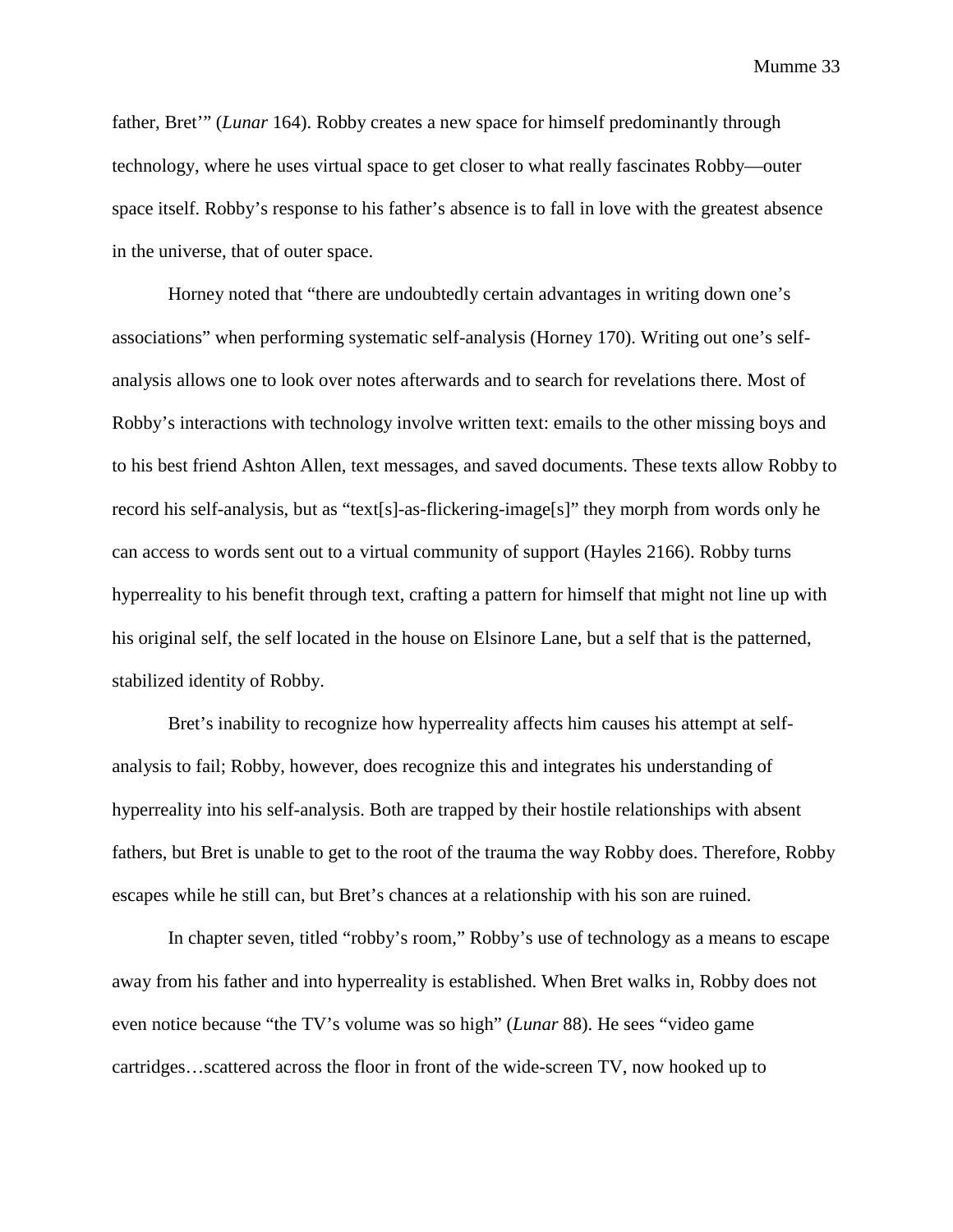PlayStation 2 amid a pile of *Simpsons* and *South Park* DVDs" and "a Starbucks iced chai next to a giant translucent moon that glowed from the computer—Robby's screensaver" (*Lunar* 88). The computerized image connects Robby, via technology, to the moon itself, a virtual reality the rest of his room works to support: "planet and comet and moon decals were pasted all over the walls suggesting that you were now floating within a black sky somewhere deep in space" (*Lunar* 88). Bret does not understand Robby's interest in space, thinks that his desire to go as an astronaut for Halloween is boring. Bret laments that Robby "wanted to start an astronomy club but due to lack of interest among his peers it never materialized and his favorite songs had the world *flying* in the title, and all of this saddened me" (*Lunar* 89). To Bret, the desire to explore space was "horribly useless…because the sky was always black in space and there was no sound on the moon and it was another world where you would always be lost" (*Lunar* 90). Robby's room ties technology and the cosmos together: both are places of unlimited, new space where one can forge a new identity unencumbered by previous, earthly societal or psychological realities. Bret is overwhelmed and terrified by this blank expanse, but he "knew that Robby would argue that far beneath its freezing craters and treacherous sand-blown surfaces lay a warm and yielding heart" (*Lunar* 90). This holds true not only for the moon, but also for technology, a seemingly cold tool that Robby uses as a platform where he can find a community that allows him to successfully perform self-analysis.

Robby and his friends are in contact with the missing boys and together this group of boys constitutes Robby's virtual online community that allows him to perform self-analysis. It is not enough for them to be friends in real life, because only in hyperreal situations can they no longer have parents or adult supervision intervening in the way they choose to pattern themselves. When Robby accidentally meets "a group of his disaffected clique" when he is at the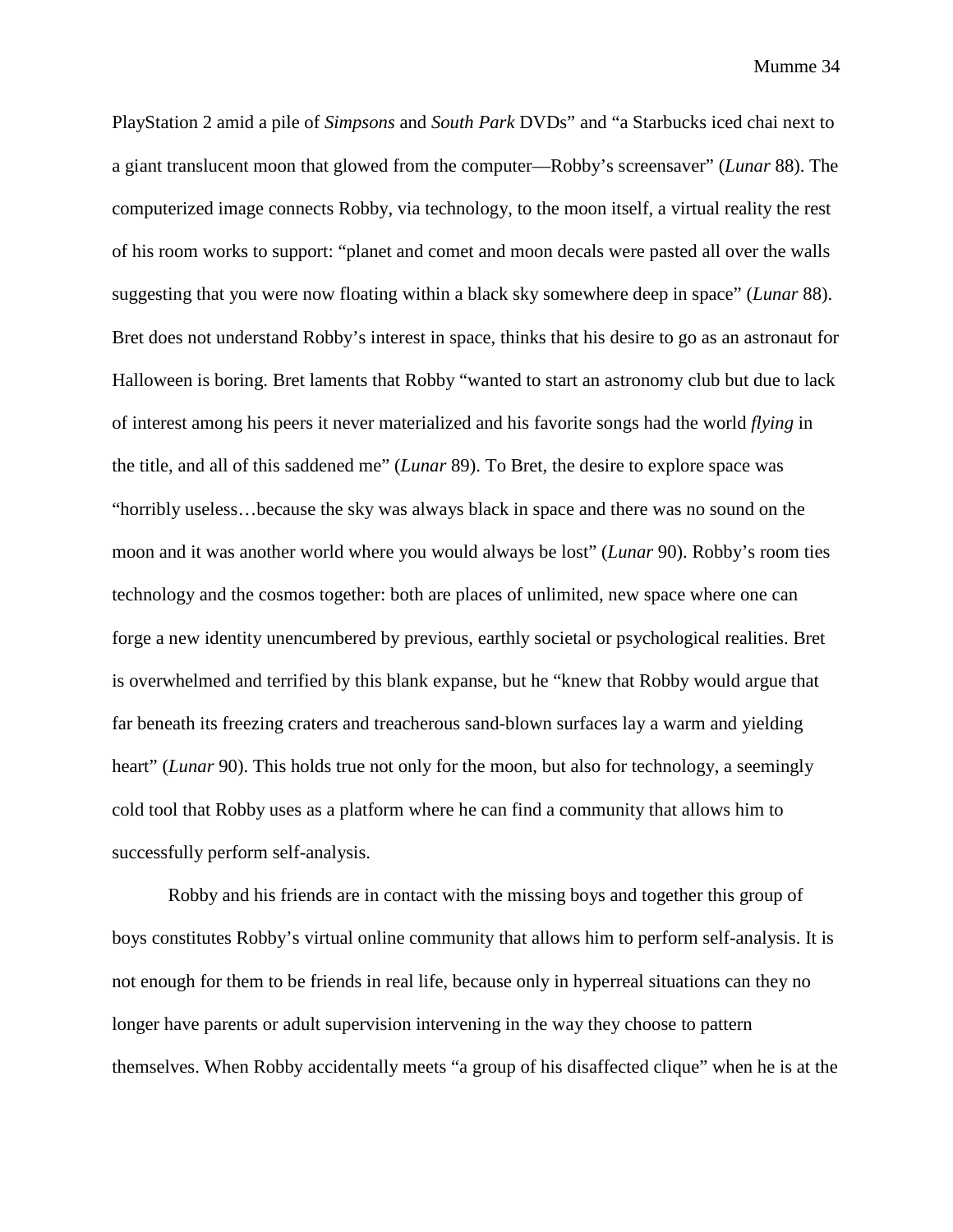mall with Bret, he is forced to admit that Bret is his dad. However, he does not introduce the boys to Bret, making it clear that he is an unwanted outsider. "When one of the boys finally glanced over at me as if I were contagious," Bret notes, "I finally understood that I was The Distraction—the reason this conversation was not going to last much longer" (*Lunar* 113). Their ability to maintain their chosen identities and communicate these to each other fails in Bret's presence. Bret is worried that "none of them seemed scared" about the missing boys. In fact, "what bothered me [Bret] most was how they had to dampen their enthusiasm—their glee—in front of the adult" (*Lunar* 114). They know the missing boys have escaped; therefore, talking of them is a subject of joy and anticipation, not dread as it is for Bret.

Bret and three other fathers comment on how technology separates them from their sons after a dinner party. "They've developed an entirely new set of skills that sets us way apart," Mark Huntington says after Adam Gardner says his son "just goes and sits in front of the computer. Stares into that damn thing all day long." One of the men even calls what the kids use all day "disruptive technology" (*Lunar* 136). Bret is first introduced to the idea that the boys are not being kidnapped, but using technology to create a community and then disappearing altogether into that community, when Nadine Allen approaches him drunk on parent-teacher night. "I think they're leaving us," she tells Bret, adding that her son "Ashton collects information about the boys…and he trades it with his friends." Ashton's best friend is Robby Dennis. Nadine says Ashton is even e-mailing the missing boys, and he only "e-mailed them *after* they disappeared" (*Lunar* 154-55, original emphasis). Later, Bret discovers that Nadine was correct and that Robby was also communicating with the missing boys over email. These boys have created a community through technology, a community united by the absence of parents.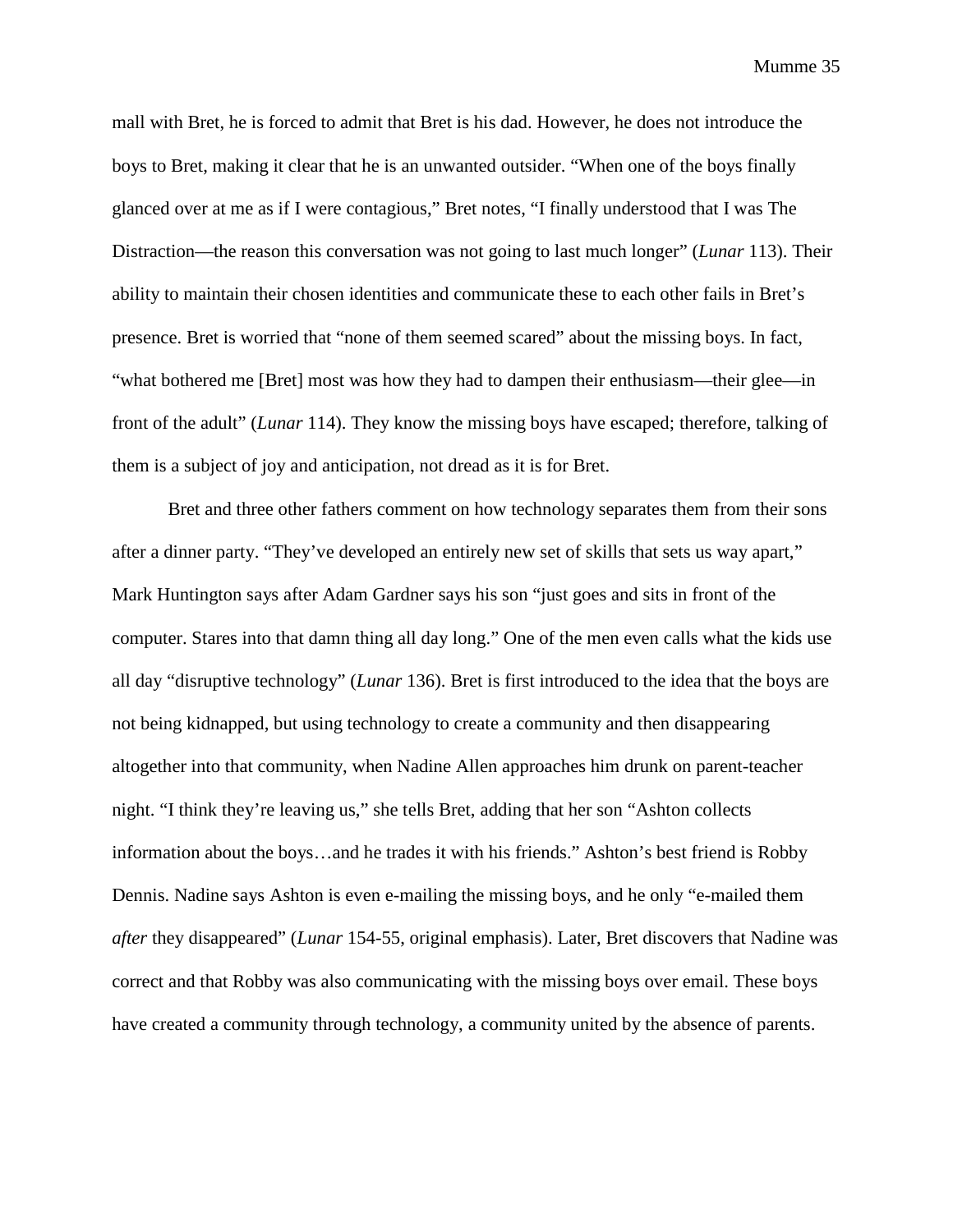Robby escapes from a problem of oppressive father absence by voluntarily choosing a pattern of identity that does not include a father at all.

When Bret finally hacks into Robby's computer at the end of the novel, he discovers "a digital photo of Cleary Miller [one of the missing boys] accompanied by a long letter dated November 3 that began with the words 'Hey RD.'" Bret realizes immediately that "Robert Dennis was RD" (*Lunar* 210). Robby's computer includes a file for each of the missing boys, each filled with correspondences. But he is too late, as the writer points out "*Robby won't need the computer from now on*" (*Lunar* 222, original emphasis). Robby's new patterned identity has by this time been solidified and he slides out of his life on Elsinore Lane into a new one that he has chosen for himself. This new identity exists outside of Bret's existence, allowing Robby to escape Bret's void in his life by denying its existence. As usual, Bret is blind to this attempt. One of the last times he sees Robby, "the image of Robby's face became multiplied through my tears, and each face held a different expression," (*Lunar* 224). Robby's hyperreality shows here, he is no longer a stable reality, but a simulacrum without a signifier, and Bret fails to get the message. Robby's self-analysis, performed through his online community, allows him to pinpoint Bret's absence and oppression as the underlying trauma blocking self-realization, and remove that trauma to become a stable, fully realized individual. When he meets Bret years later as an adult, he tells Bret "'don't worry…I'm not lost.' He said it again. 'I'm not lost anymore'" (*Lunar* 305).

# **"Not Lost Anymore:" Bret's Redemptive, Meta-textual Success**

Robby's success is a bittersweet one as it is only made possible by the destruction and dissolution of the Ellis family. Bret and Jayne get divorced, and since "the word 'custody' never came up" because "our son was lost" (*Lunar* 302). Bret fades back into listless drug addiction. Therefore, Robby's success still leaves Bret without a redemptive solution to hostile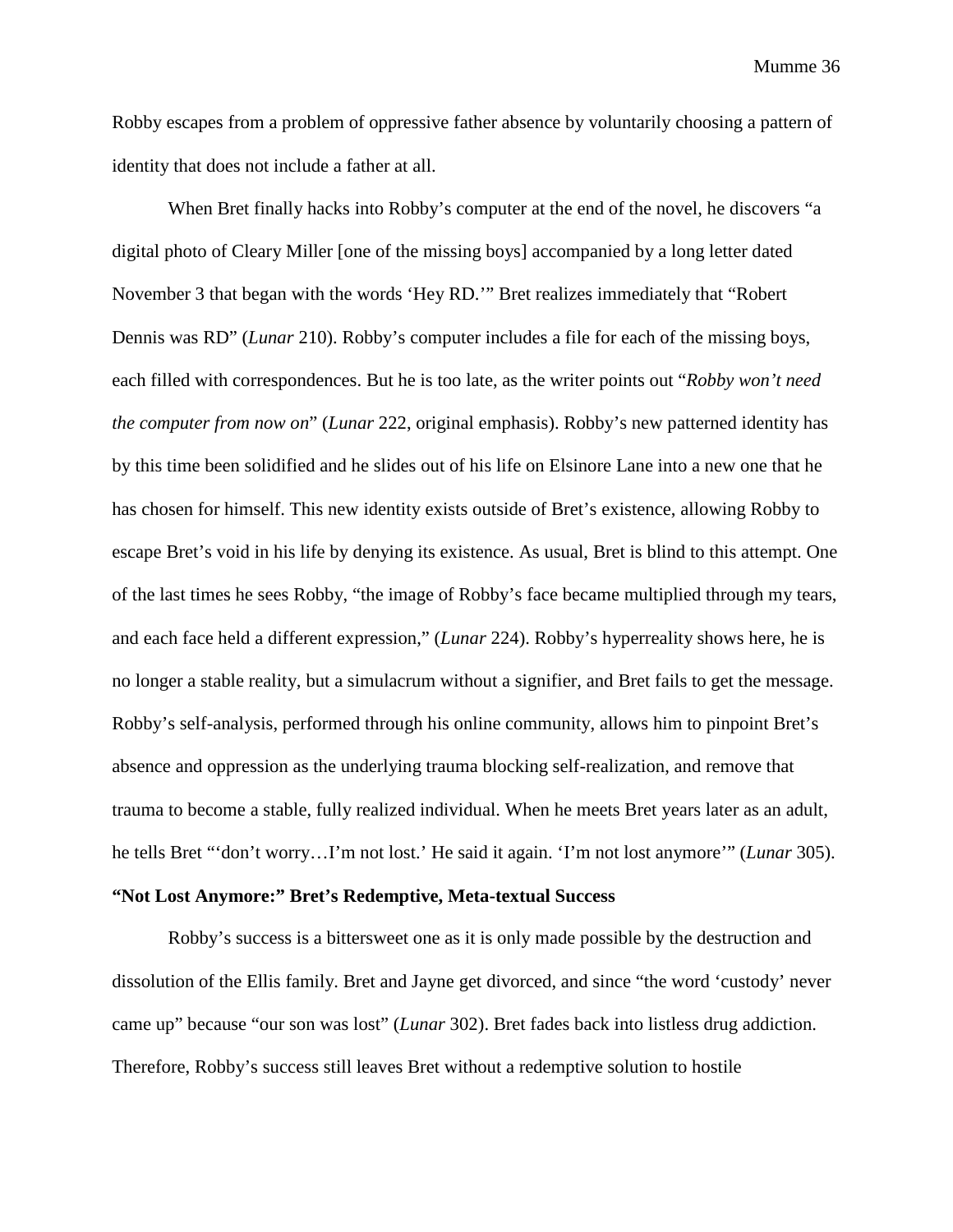relationships between fathers and sons, and also without a salve to the pain that induced Bret to write in the first place. Even Robby's successful attempt at self-analysis fails to help Bret find a path to forgiving his own father or removing the central Father figure from Ellis's fiction, a figure that oppresses through its absence. Thus, the writing of *Lunar Park* itself becomes a successful, meta-textual attempt at systematic self-analysis—made possible because Bret finally recognizes how to harness the hyperreal—in which Bret forgives his father, thus redeeming his memory and restoring Bret himself to self-realization.

Though Ellis described his real life father as "an abusive alcoholic, an angry 'control freak' who, after separating from Mr. Ellis's mother, bought a Ferrari and a condominium and wore 'age-inappropriate clothing," when Robert died Bret "found himself longing for reconciliation" (Wyatt). His death was unexpected and "father and son had not spoken for several months" (Wyatt). However, Bret laments this estrangement: "Because he had a couple of qualities that I liked a lot…And I think those qualities—which were often hidden by all the bad qualities—I think in the end might have emerged and taken over his personality." Obviously, Robert died before this was possible, and "the impossibility of that happened, Mr. Ellis said, 'makes me sad'" (Wyatt). The bad qualities of Robert Ellis are on full display in *American Psycho*. Therefore, Bret wrote *Lunar Park* to redeem his father's memory and let those good qualities take over his personality, imprinted forever in the fictional text of *Lunar Park*.

This redemptive project proves that Bret's meta-textual attempt at systematic selfanalysis is possible, because it leads him to a place of greater peace and resolution at the end of the book—not only for the Bret Easton Ellis character, but, as the character is one and the same with the real self, that peace extends to Bret's real self as well. In other words, the writing of *Lunar Park*, a textual attempt at self-analysis conducted on a hyperreal platform with a captive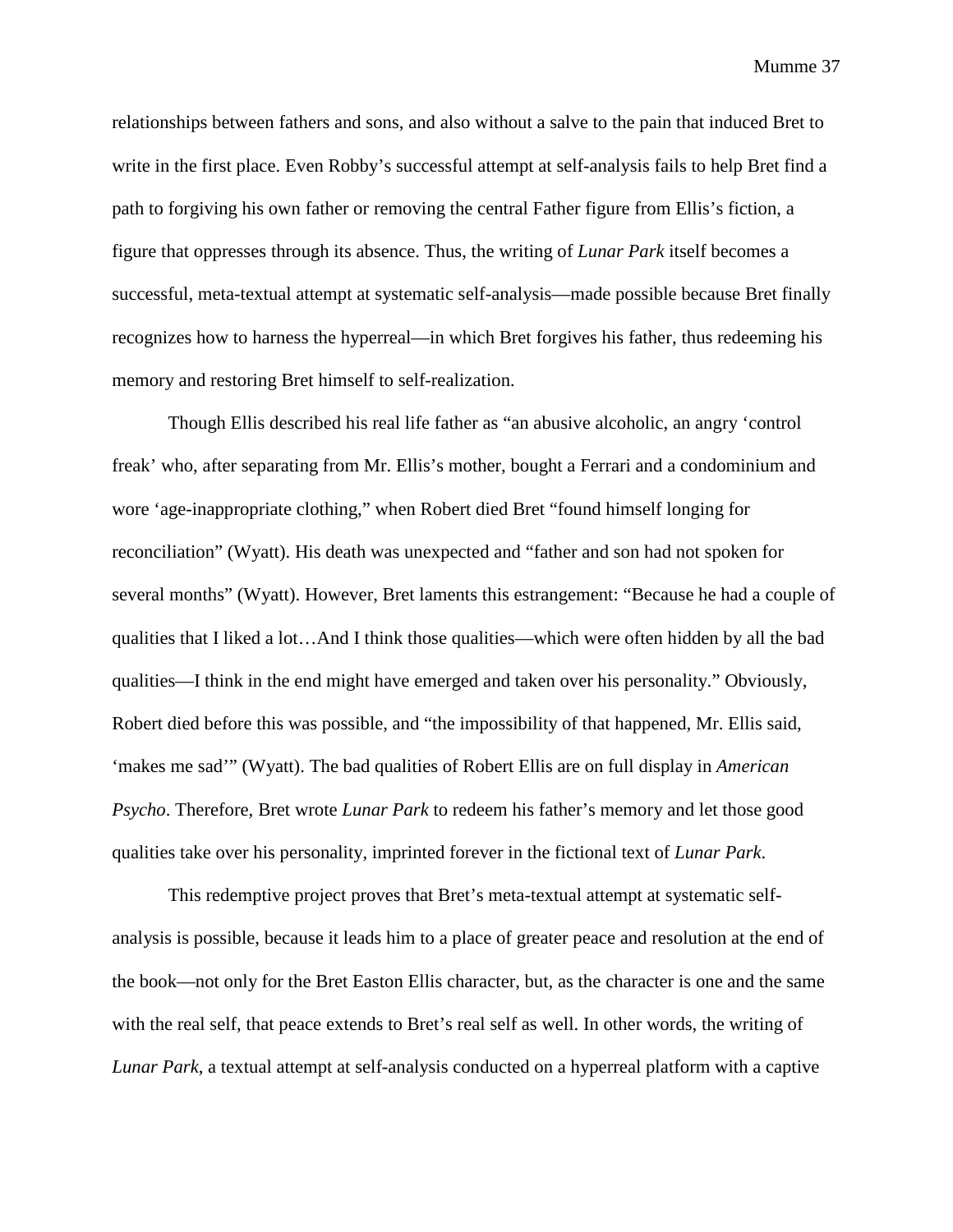audience functioning as a community of support, allows Bret Easton Ellis to achieve selfrealization. By finally pinpointing his father's determining absence as the traumatic trigger for his neuroses, Bret is able to overcome those neuroses, forgiving his father and restoring a stable identity for himself in the process.

Ellis employs hyperreality to his advantage in two ways in the book. First, he bifurcates his personality into the fictional and the real halves of Bret Easton Ellis. This makes it easier for him to perform the roles of both patient and analyst. The Bret in the text becomes the patient that the Bret writing the text seeks to analyze. Ellis also uses hyperreality by involving his readers directly in the project of *Lunar Park*, an admission that Bret now understands how technology affects texts and causes them to live and change after their original publication. Remember again the last paragraph where Bret speaks to the reader, asking her, "if you see my son, tell him I say hello" etc. He recognizes that this community of readers allows him to conduct self-analysis without falling apart in isolation—like the Bret in the text does, constantly locking himself alone in his office. Finally, the fact that *Lunar Park* is more than a book and is a "shiny booklike object," allows the book to continue to exist in a hyperreal present. Through virtual reality and technology, it becomes an actual place one can visit again and again, a place where Bret says "he [Robby] can always find me here, whenever he wants, right here, my arms held out and waiting, in the pages, behind the covers, at the end of *Lunar Park*" (*Lunar* 308). The text is used to communicate, both to Bret and to Robby, just the way Robby's use of text enabled him to escape Bret: "The title *Lunar Park*...means something only to my son" (*Lunar* 30). Bret's writing carves a space of reconciliation out of the cosmic void of father absence.

Bret's in-text attempts at self-analysis failed not only because he was unable to harness hyperreality, but also because that hyperreality kept him from overcoming his own resistances to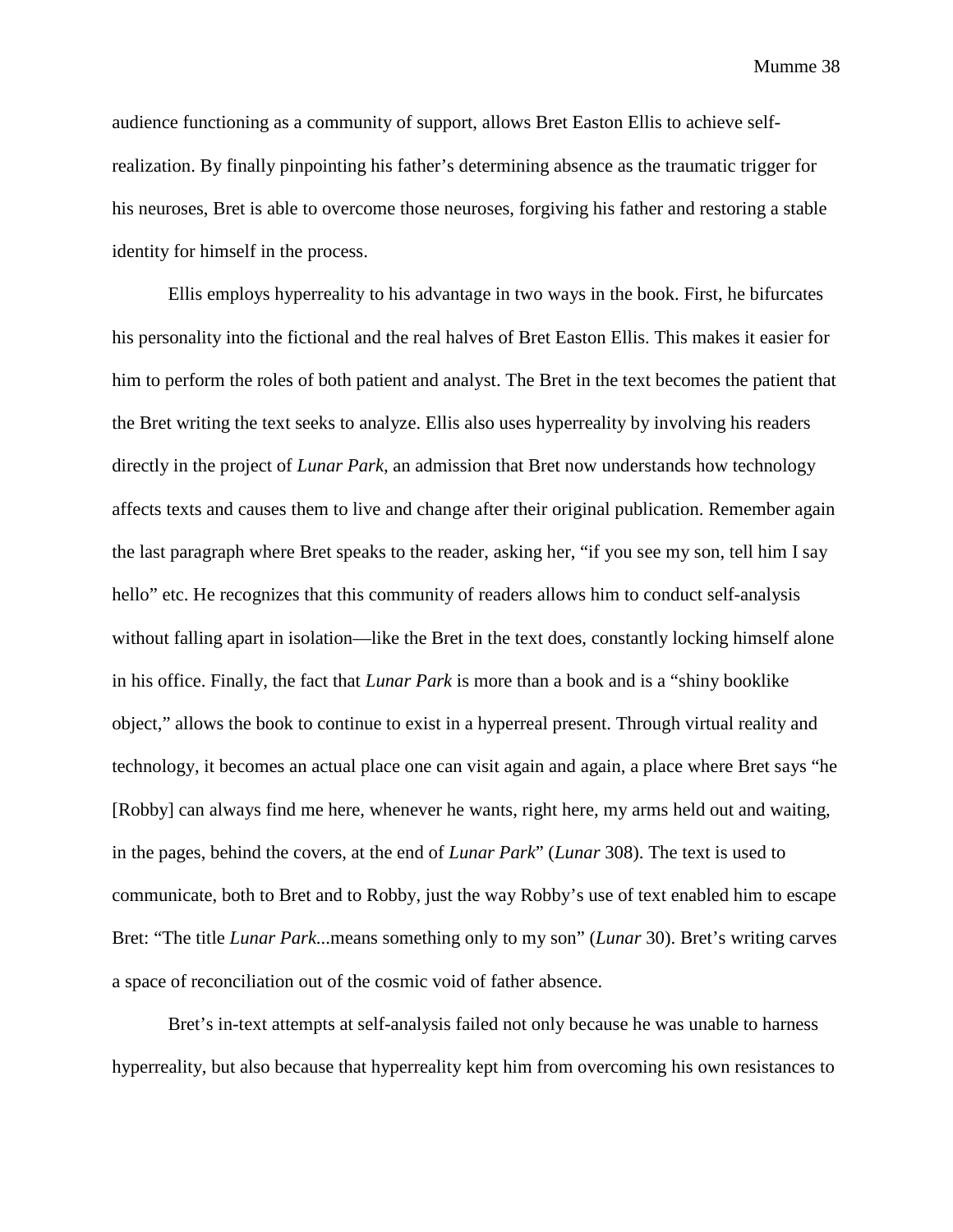self-analysis. Bret's meta-textual attempt at self-analysis solves this difficulty by finding a way to make the incentive to achieve self-analysis stronger than the desire to resist and maintain the status quo. The added incentive is Robert Ellis's death. Two changes occur in Bret's neurosis when his father dies. First, the damage his father inflicted on him is finalized. Because Bret now can see the final scope of his trauma and knows that no more can possibly be added, he is able to relax and start to work towards reconciliation. This change is reflected in those earlier quotes where Bret began to remember good qualities about his father and become sad about his loss. Therefore, Robert's death takes the pressure off of Bret. However, in a different way, Robert's death pushes Bret's project into hyperdrive. Because Bret's identity was determined by Robert's influence on him, he is lost in an empty space after Robert's death. It is impossible for Bret to maintain the status quo any longer, so he writes *Lunar Park* as a necessary project of overcoming his neuroses and realizing a stable identity.

This project takes a very Freudian path. *Lunar Park* is filled with Freudian references and elements. Bret and Robby are both classic examples of the Oedipal complex as they both cling to Jayne while hating their fathers. Even more important, however, is Ellis's incorporation of Freud's *The Interpretation of Dreams*. Ellis says that "Dr. Kim, the diminutive Korean shrink" was "a strict Freudian and a big believer in how the unconscious expressed itself in dream imagery" (*Lunar* 76). Later, when Bret writes a story in which Patrick Bateman dies, he states that "It wasn't a dream—which is what a novel should be" (*Lunar* 283). In fact, *Lunar Park* is exactly like a dream, a fictional outworking of the deepest issues of Bret Easton Ellis's subconscious. Bret's writing of *Lunar Park* follows the process of the dream-work outlined in *The Interpretation of Dreams*, which thus provides the exact framework for how Ellis conducts a successful self-analysis, according to Horney's terms.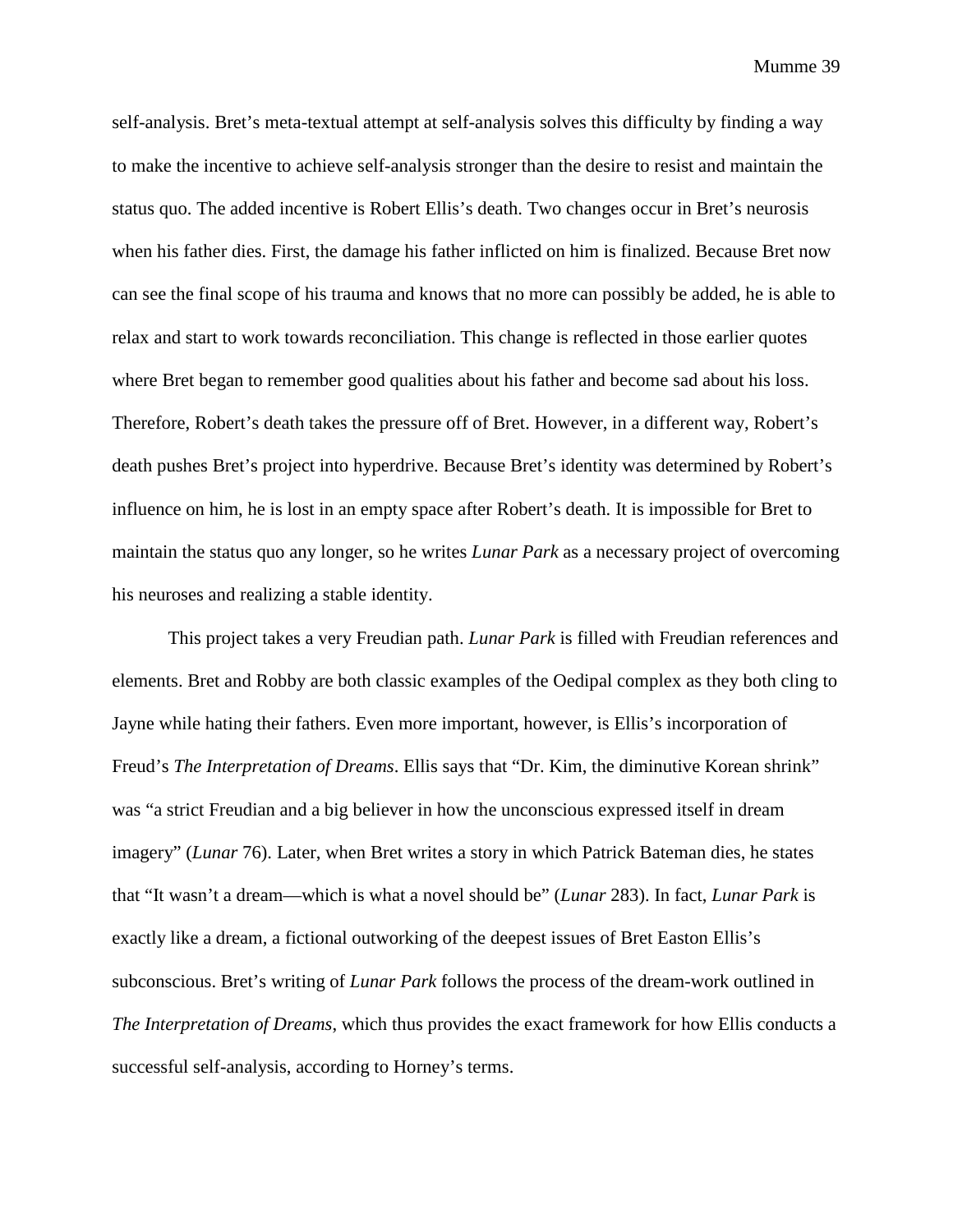In Freud's theory, the manifest content of the dream is a representation of some latent content, and it is from "this latent content, not the manifest, that we worked out the solution to the dream" (Freud 211). In other words, the "dream-thoughts and the dream-content lie before us like two versions of the same content in two different languages" (Freud 211). The manifest content is "a translation of the dream-thoughts into another mode of expression" (Freud 211). It is the analyst's job to decode the latent meaning, the roots of the desires, fears, or other emotions expressed in the dream, from the manifest dream content. Likewise, novelists translate their thoughts into text, which must then be interpreted by critics, who only have the text and not the original thoughts of the author. The text only provides the "manifest content" and readers must work out the latent content from that text. In *Lunar Park*, specifically, Bret Easton Ellis translates the latent content of his neurotic sense of identity formed by his father's absence into the manifest content of a novel. Then, because he is both analyst and patient, Bret uses the writing of that novel to interpret the meaning of the manifest content—that he is haunted by his own lack of identity and his inability to forgive his father. This adds new dimensions of meaning to Bret's final words to his father's memory: "From those of us who are left behind: you will be remembered, you were the one I needed, *I loved you in my dreams*" (*Lunar* 308, emphasis added).

#### **Beyond** *Lunar Park*

In the final chapter, Bret succinctly, poignantly, piercingly summarizes the results of his successful self-analysis. He recalls "the last time I saw my father alive." He wanted to tell him "*You're my father and I love you*" and he "realized that it could actually happen, and that by saying this I would save him. I suddenly saw a future with my father" (*Lunar* 304, original emphasis). He fails to say this, of course, because his resistances to overcome his neuroses were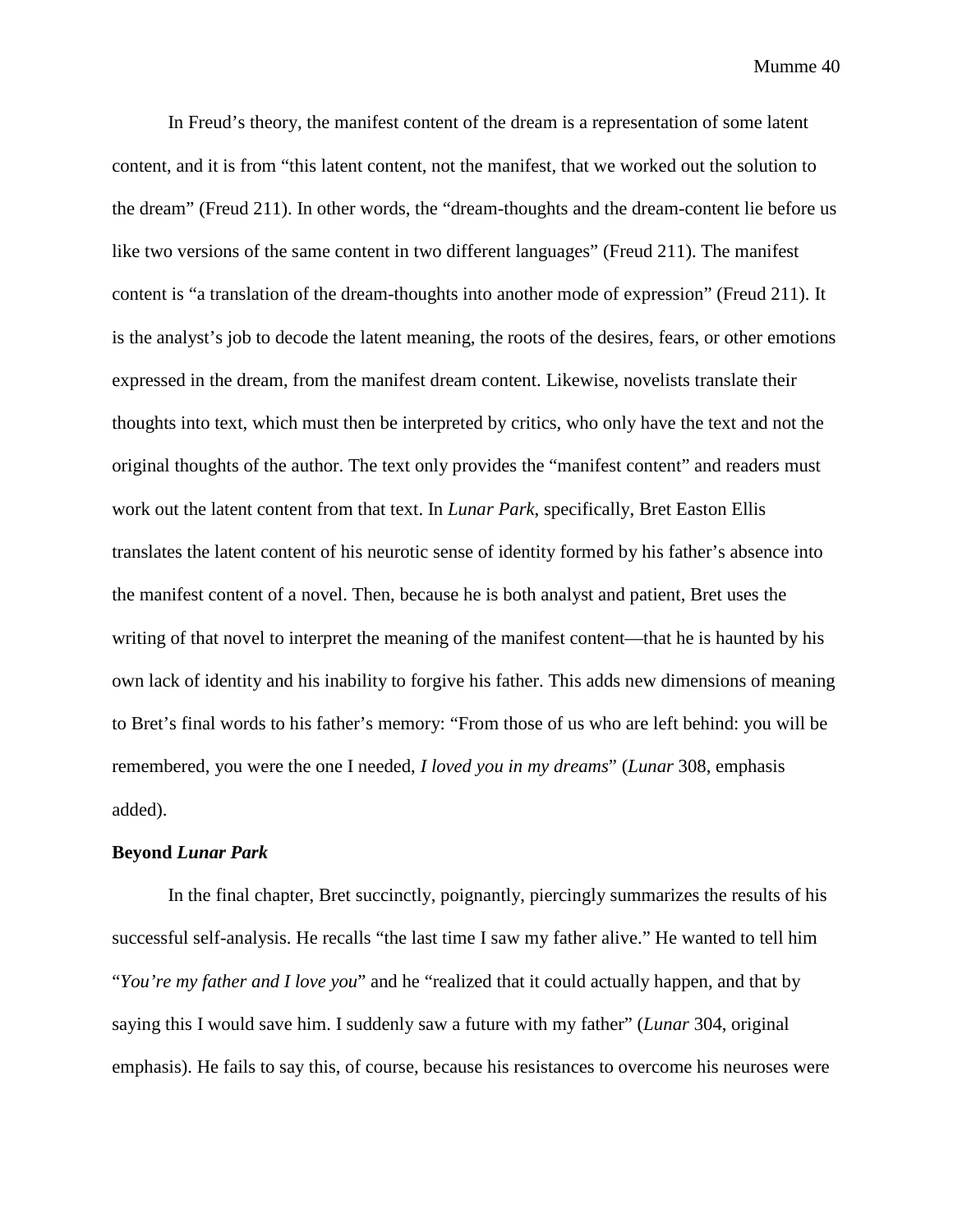still too strong at the time. He "half smiled at the memory, for thinking that I could just let go of the damage that a father can do to a son" (*Lunar* 304). But then he adds, "I also realized what I hadn't learned from him [Robert]: that a family—if you allow it—gives you joy, which in turn gives you hope. What we both failed to understand was that we shared the same heart" (*Lunar*  304). These painful, true admissions prove that Ellis's meta-textual attempt at self-analysis has succeeded. He understands who his father was and is which enables him to forgive Robert and forge a new, stable identity for himself.

Bret can finally form himself after a new, healthier pattern of signifiers, connected to his father and his fictional son, but not determined by them. When Bret meets Robby again years later, Robby draws a picture of the moon on a napkin. Bret notices "also…that one word was written on it." Then, he remembers visiting his father's ashes at the bank: "what remained of my father had burst apart and the ashes now lined the sides of the oblong safe. And in the ash someone had written, perhaps with a finger, the same word my son had written on the moonscape he had left for me" (*Lunar* 306). Ellis does not tell us what this word is--reinforcing the notion that *Lunar Park* is a novel meant for self-analysis, not for the reader's understanding—but this is inconsequential. The word is one piece of Bret's new, stable identity, a piece that ties three generations together in reconciliation instead of hostile absence. Bret is not lost anymore, either. He is situated in the hyperreal spaces of *Lunar Park*.

Bret Easton Ellis writes to alleviate pain. Therefore, it is not to be lamented that he has only published one novel after *Lunar Park—*and that novel, *Imperial Bedrooms*, was a sequel to *Less Than Zero* and thus a continuation of an old project and not an excision of new pain. This only speaks to the success of *Lunar Park*'s central project: alleviating the painful traumas Bret's father afflicted upon him and which colored all of his previous fiction. He now uses his Twitter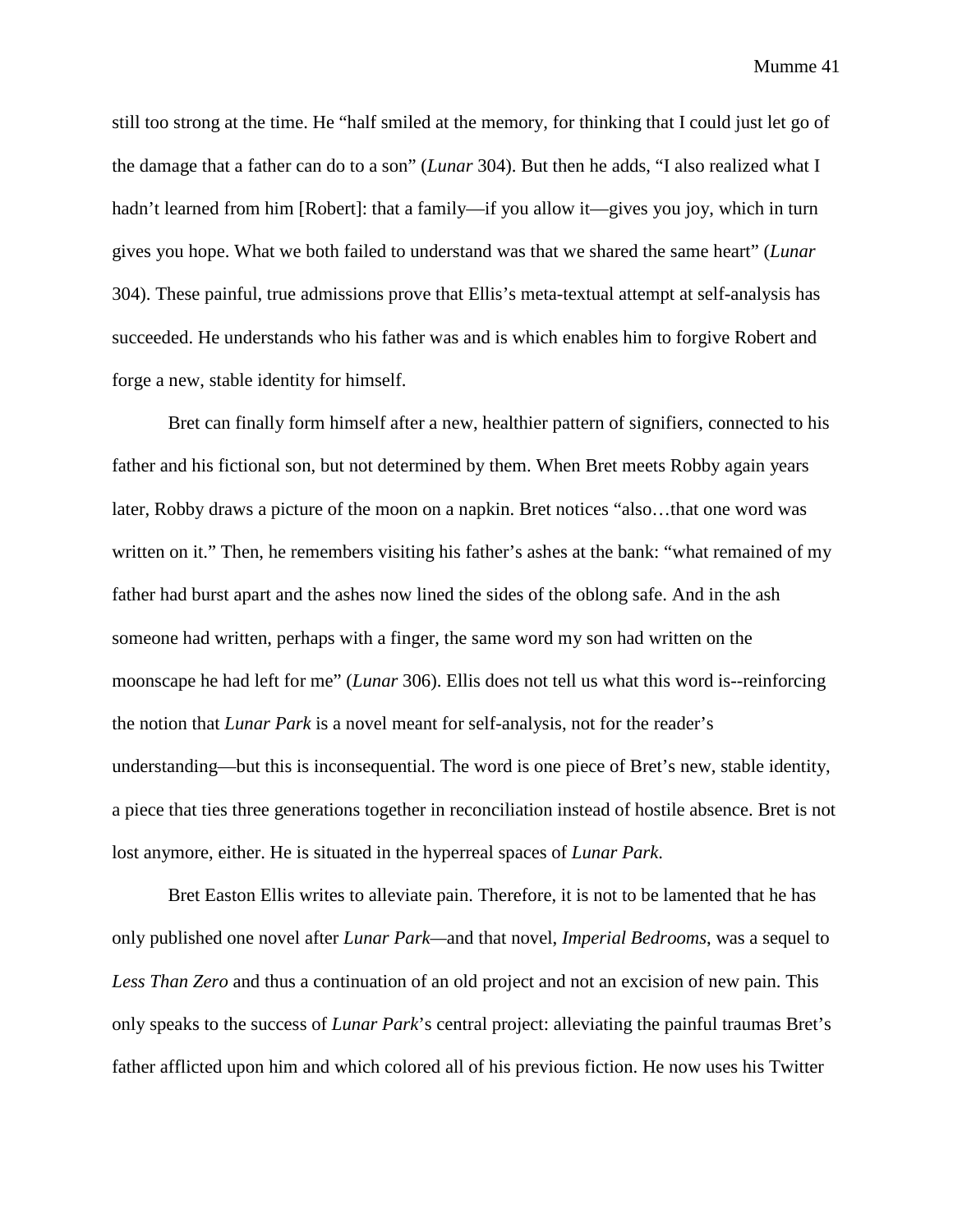feed to maintain the identity he forged in the writing of *Lunar Park—*typing out rhetorical thoughts and questions, bits of analysis, that use the hyperreal audience of 400,000 followers as a community of support.

The pages of *Lunar Park* are littered with ash, a trope that Ellis returns to again and again as a symbol of the disastrous end results of hostile father-son relationships. In a beautiful, stream-of-consciousness passage that takes up the last three pages of the novel, Ellis describes how he "finally put my father to rest" (*Lunar* 306). He describes how the ashes of his father "began moving backwards, falling into the past and coating the faces that lingered there, dusting everything" and follows their path all the way until "they rustled across the pages of this book, scattering themselves over words and creating new ones—they began exiting the text, losing themselves somewhere beyond my reach, and then vanished…and thought it was all over, something new was conceived" (*Lunar* 306-08). He finally achieves self-realization, conducting self-analysis through a combination of text and hyperreal technology. That "something new" that was created is Bret's now stable identity, his more fully realized self putting his neuroses to rest and learning from the tragic past how to form a more perfect future. Bret will eventually return to writing novels—perhaps sooner than later, according to a link he published to his Twitter on February 27, 2013. He admitted that "for the past five years I didn't want to write a novel," but now has started feeling the need to work my way through that transition—the world in which I used to write and publish novels, and the world we live in now" ("On a New Novel").

Therefore, Ellis may return to the landscape of American fiction—but he will do so as a more fully realized individual who has put the ashes of his hostile relationship with his father behind him and who writes perhaps not solely out of pain but because he is a naturally gifted stylist and insightful social critic. More than anything else, Bret Easton Ellis is *the writer*. This is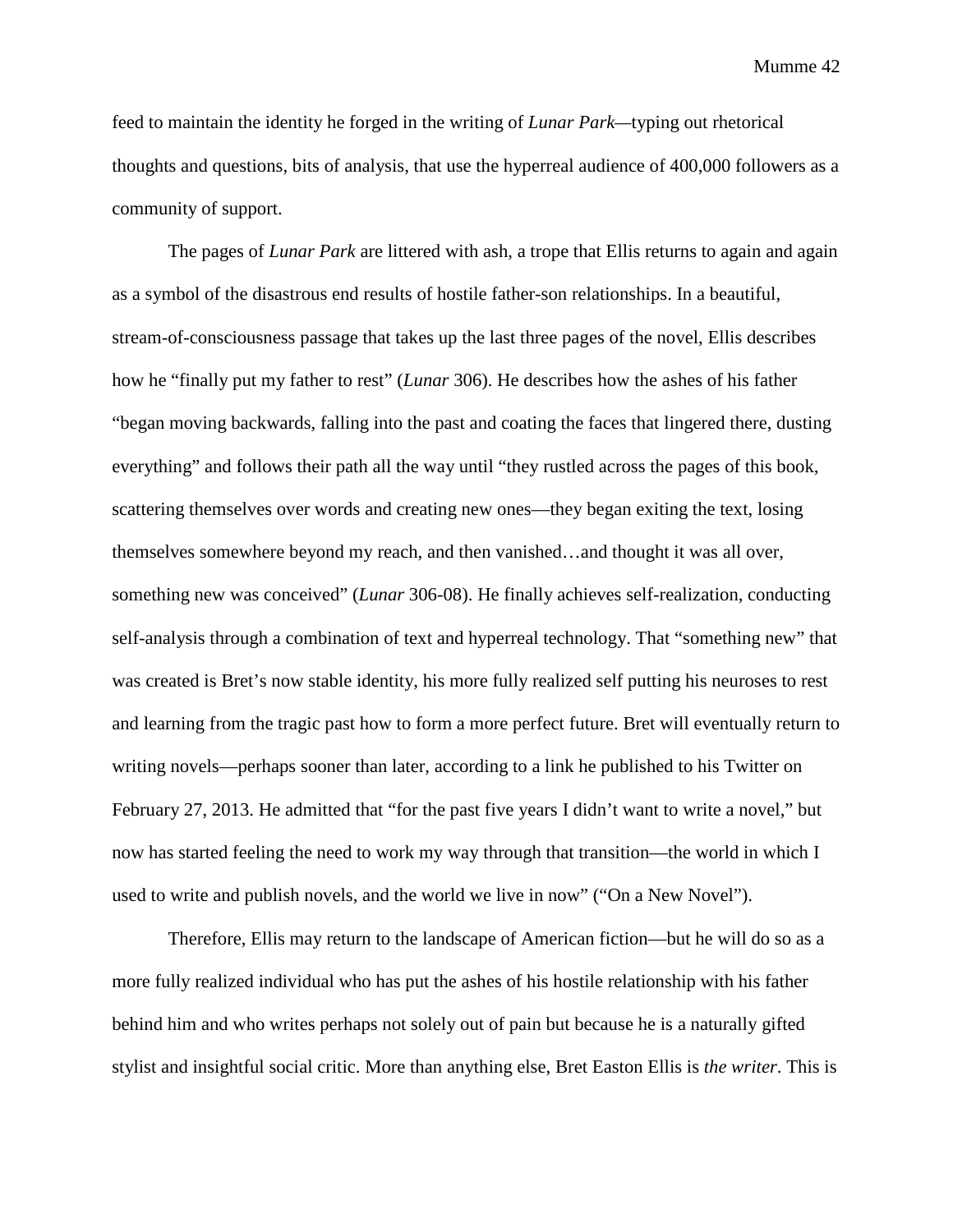Robert Ellis's greatest redemption: though the pain he inflicted upon Bret forced him to become a writer, Bret laid that pain to rest in *Lunar Park*, a book dedicated partially to Robert. Now Robert's legacy lives on, immortalized by the hyperreality of books published today, redeemed by the blood of his son's words bled out onto page after page. *Lunar Park*, the textual son of *American Psycho*, redeems the sins of its textual father, posthumously absolves Robert Ellis of his traumatic influence on Bret, thus allowing Bret to achieve full self-realization. The book paints a luminescent path through the frightening ashes of the real and provides a blueprint for harnessing hyperreality to achieve a stable pattern of identity through systematic self-analysis.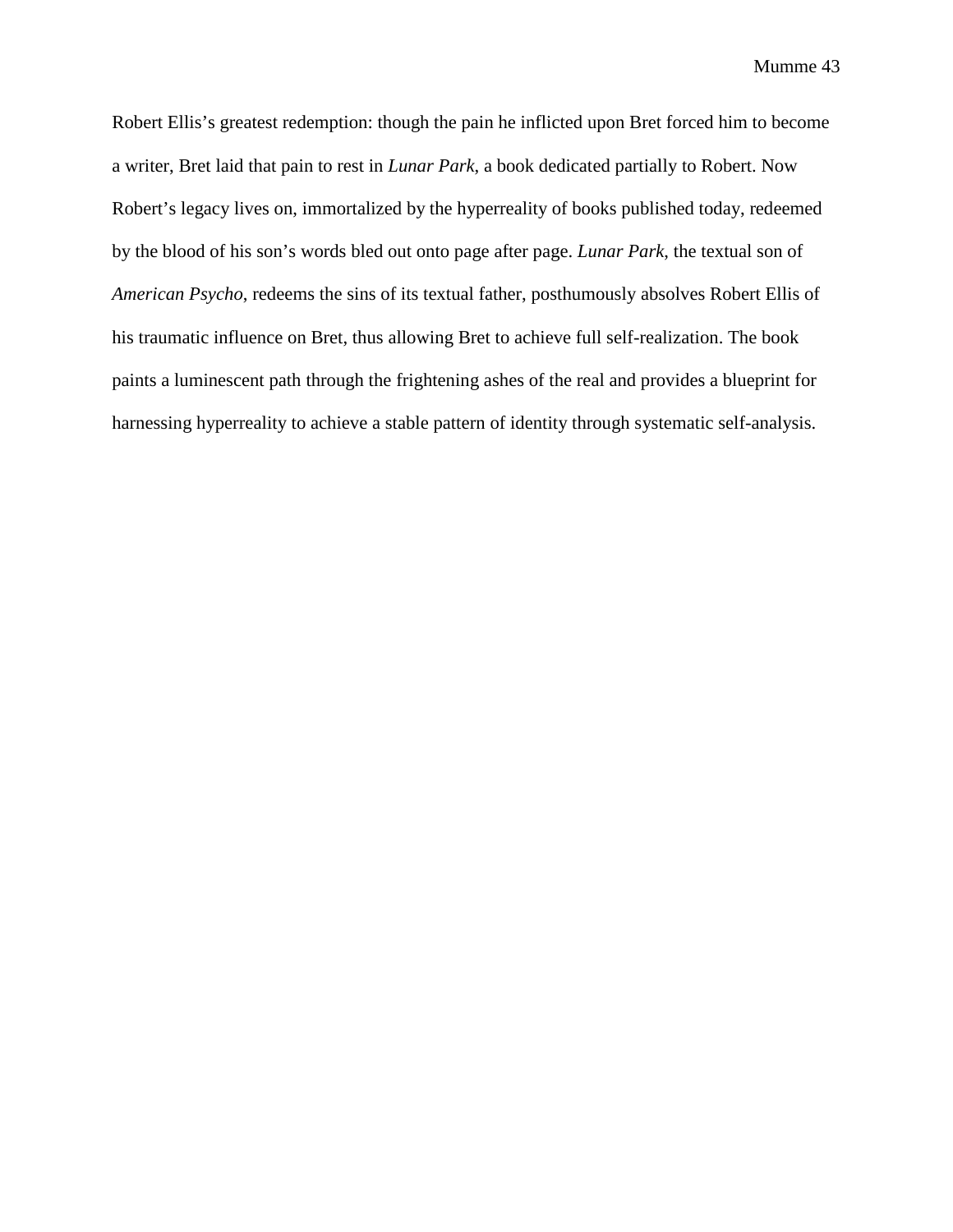#### Works Cited

- Allué-Baelo, Sonia. *Bret Easton Ellis's Controversial Fiction: Writing Between High and Low Culture*. New York: The Continuum International Publishing Group, 2011. Print.
- Beaudrillard, Jean. "*From* The Precession of Simulacra." *The Norton Anthology of Theory and Criticism*. 2nd Ed. Vincent B. Leitch, Ed. New York: W. W. Norton & Company, Inc., 2010. 1553-66. Print.
- Bilton, Alan. *An Introduction to Contemporary American Fiction*. New York: New York University Press, 2003. Print.
- Clarke, Jaime. "Interview with Bret Easton Ellis." *Mississippi Review* 27.3 (1999): 61-102. Web. 25 Nov 2012.
- Colby, Georgina. *Bret Easton Ellis: Underwriting the Contemporary*. New York: Palgrave MacMillan, 2011. Print.

Ellis, Bret Easton. *American Psycho*. New York: Vintage Contemporaries, 1991. Print.

- ---. "An Apology to Kathryn Bigelow." *The Daily Beast*. The Daily Beast, 17 Dec 2012. Web. 12 Mar 2013.
- ---. Interview by Jon-Jon Goulian. "Bret Easton Ellis, The Art of Fiction No. 216." *The Paris Review* No. 200 (2012). Web. 25 Nov 2012.
- ---. *Lunar Park*. New York: Alfred A. Knopf, 2005. Print.
- ---. "On A New Novel." 1. 27 Feb 2013. Web. 13 Apr 2013.
- Ellis, Bret Easton (BretEastonEllis). "FYI: There. Is. No. New. Novel. Being. Written. Except for maybe The James Deen Story and something called 'Come Over At Do Bring Coke Now.'" 3 Dec 2012, 10:19 p.m. Tweet.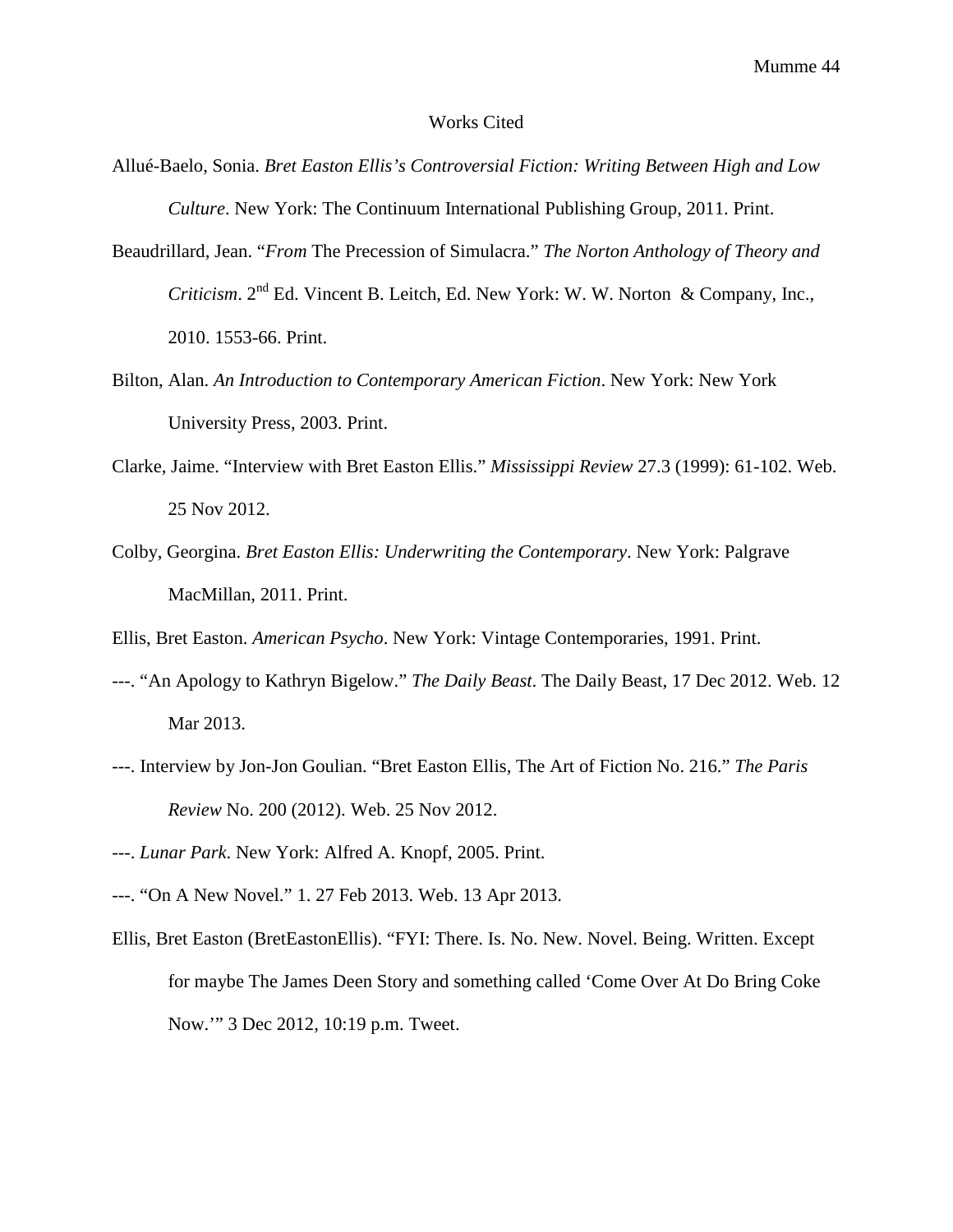- ---. "I like the idea of "Glee" but why is it that every time I watch an episode I feel like I've stepped into a puddle of HIV?" 12 Apr 11, 8:37 p.m. Tweet.
- Freud, Sigmund. *The Interpretation of Dreams*. Trans. Joyce Crick. Oxford: Oxford University Press, 1999. Print.
- Gray, Peter B. and Kermyt G. Anderson. *Fatherhood: Evolution and Human Paternal Behavior*. Cambridge: Harvard University Press, 2010. Print.
- Grigoriadis, Vanessa. "Bret Easton Ellis's Real Art Form is the Tweet." *Vulture*. Vulture, 20 Jan 2013. Web. 12 Mar 2013.
- Hayles, N. Katherine. "*From* How We Became Posthuman: Virtual Bodies in Cybernetics, Literature, and Informatics." *The Norton Anthology of Theory and Criticism*. 2nd Ed. Vincent B. Leitch, Ed. New York: W. W. Norton & Company, Inc., 2010. 2161-87. Print.

Horney, Karen. *Self-Analysis*. New York: W. W. Norton & Company, Inc., 1942. Print.

- Karnicky, Jeff. "'An Awfully Good Impression': Truth and Testimony in *Lunar Park*." *Bret Easton Ellis: American Psycho, Glamorama, Lunar Park*. New York: Continuum International Publishing Group, 2011. 117-28. Print.
- Leo, John. "Marketing cynicism and vulgarity." *U.S. News & World Report*, 3 Dec 1990: 23. Print.
- Malone, Noreen. "Bret Easton Ellis, Twitter Psycho." *New Republic*. New Republic, 20 Dec 2012. Web. 12 Mar 2013.
- Mandel, Naomi, Ed. "*Lunar Park*: Introduction." *Bret Easton Ellis: American Psycho, Glamorama, Lunar Park*. New York: Continuum International Publishing Group, 2011. 1-14. Print.